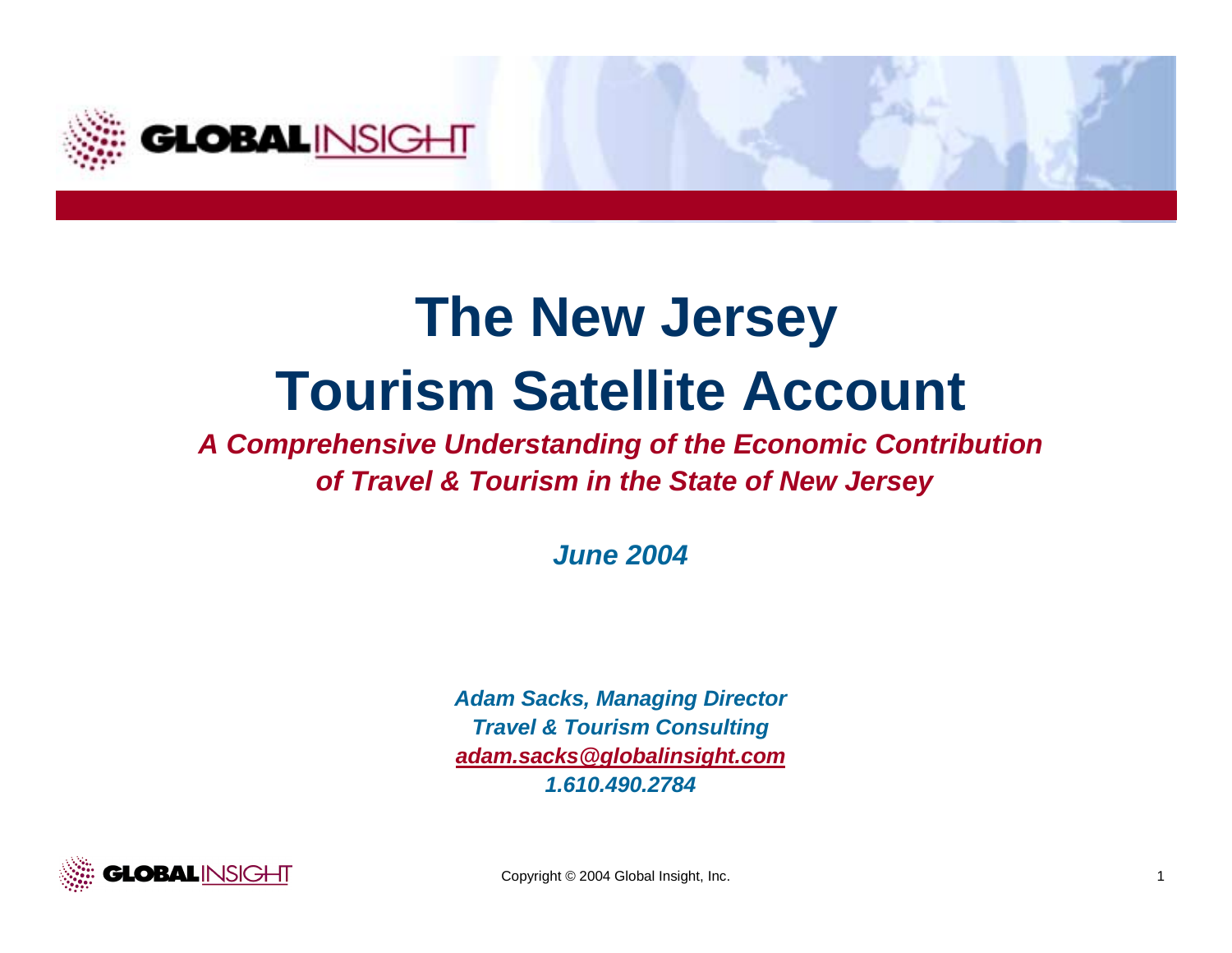# **Table of Contents Table of Contents**

| <b>Slides</b> | <b>Topic</b>                                           |
|---------------|--------------------------------------------------------|
| 1             | <b>About Global Insight</b>                            |
| $4 - 9$       | The Tourism Satellite Account Measurement of Tourism   |
| $10 - 11$     | <b>Key Findings</b>                                    |
| $12 - 15$     | <b>Executive Summary</b>                               |
| $16 - 18$     | <b>Breaking Down Tourism Expenditures</b>              |
| 19            | <b>Total Tourism Impact</b>                            |
| $20 - 26$     | <b>Core Tourism Impact</b>                             |
| $27 - 28$     | <b>Non-Core tourism - Indirect Benefits of Tourism</b> |
| 29-30         | <b>Government Revenues Generated by Tourism</b>        |
| $31 - 38$     | <b>Regional Distribution of Tourism</b>                |
| $39 - 43$     | <b>Tourism Expenditure by County</b>                   |
| 44-51         | <b>County Detail – Tourism Expenditure by Industry</b> |
| 52-54         | <b>Visitor Forecasts</b>                               |
| 55-62         | <b>Appendix / Bibliography</b>                         |

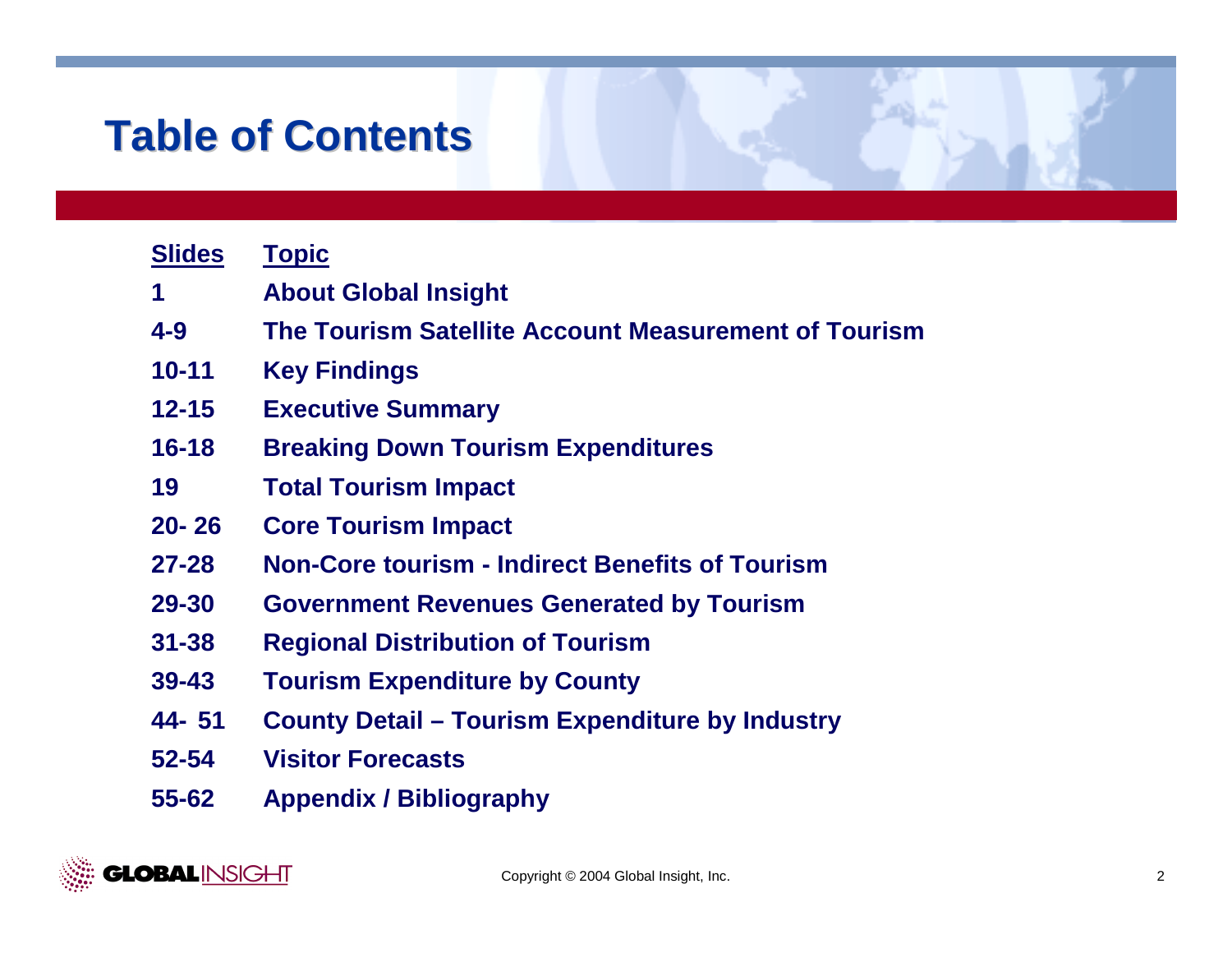## **About Global Insight About Global Insight**

- •**P**remier economic analysis and consulting organization created by the integration of **DRI** and **WEFA**
- •**P**rovides the most comprehensive coverage of countries, regions and industries available from any single source
- •**B**rings a common analytical framework and a consistent set of assumptions to diverse capabilities and products
- •**P**rovides a broad range of consulting capabilities covering:
	- !
	- !**Investment Strategy** ! **Risk Assessment**
	- !**Infrastructure Analysis** ! **Policy Evaluation**
	- **Economic Development 1999 Economic Impact**
- **Market Analysis 1988 1989 1989 1989 1989 1989 1989 1989 1989 1989 1989 1989 1989 1989 1989 1989 1989 1989 1989 1989 1989 1989 1989 1989 1989 1989 1989 1989 1989**
	-
	-
	-
- •**O**ver 3,000 clients in industry, finance, and government
- •**O**ver 500 employees and 30 international offices
- •**S**trong reputation and experience within the tourism sector

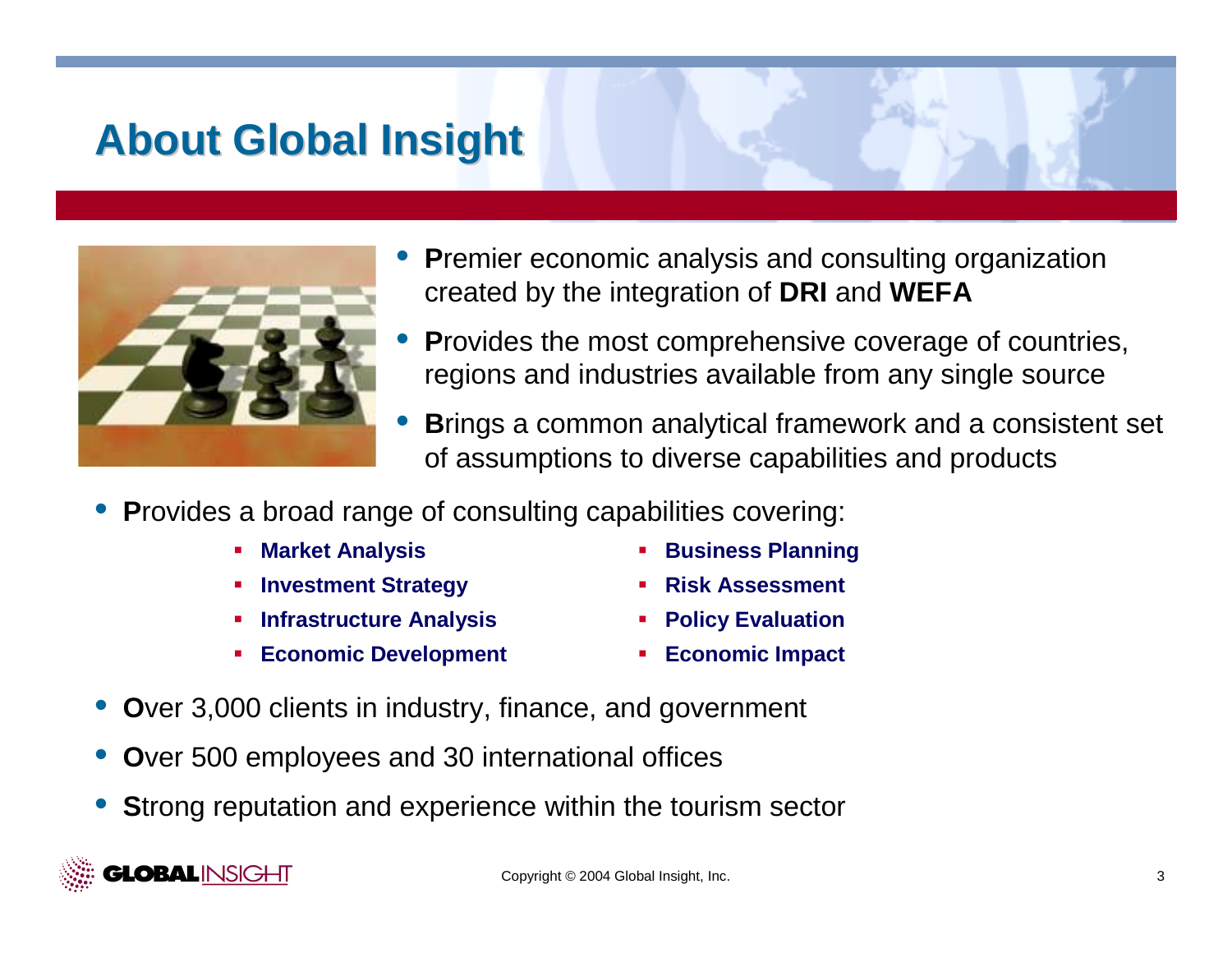# **Tourism Satellite Account: The UN-approved standard for measuring tourism standard for measuring tourism**

## ⇒ **U.S. Bureau of Economic Analysis (BEA)**

- ⇒ **South Carolina**
- ⇒ **Virginia**
- ⇒ **Hawaii**
- ⇒ **Delaware**
- ⇒ **New Jersey**
- ⇒ **Rhode Island**
- ⇒ **Alaska**

The TSA has been adopted at the national level and by a growing number of states.

## ⇒ **Plus over 50 countries worldwide**

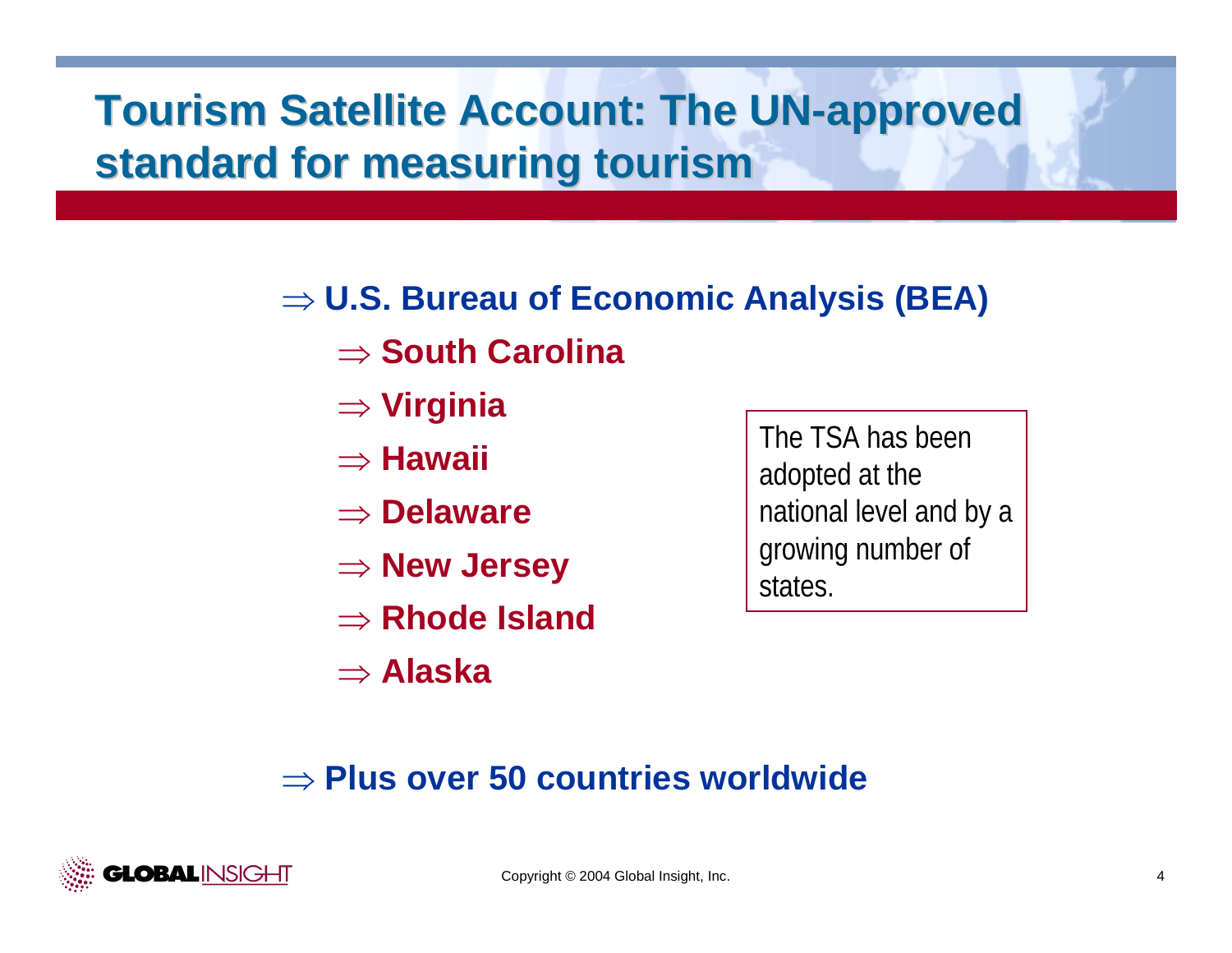# **What is a TSA? What is a TSA?**

- **The Tourism Satellite Account is the international standard for measuring the contribution of tourism to an economy (approved by WTO, OECD United Nations)**
- **The TSA is consistent with the UN System of National Accounts approach for measuring an economic sector.**

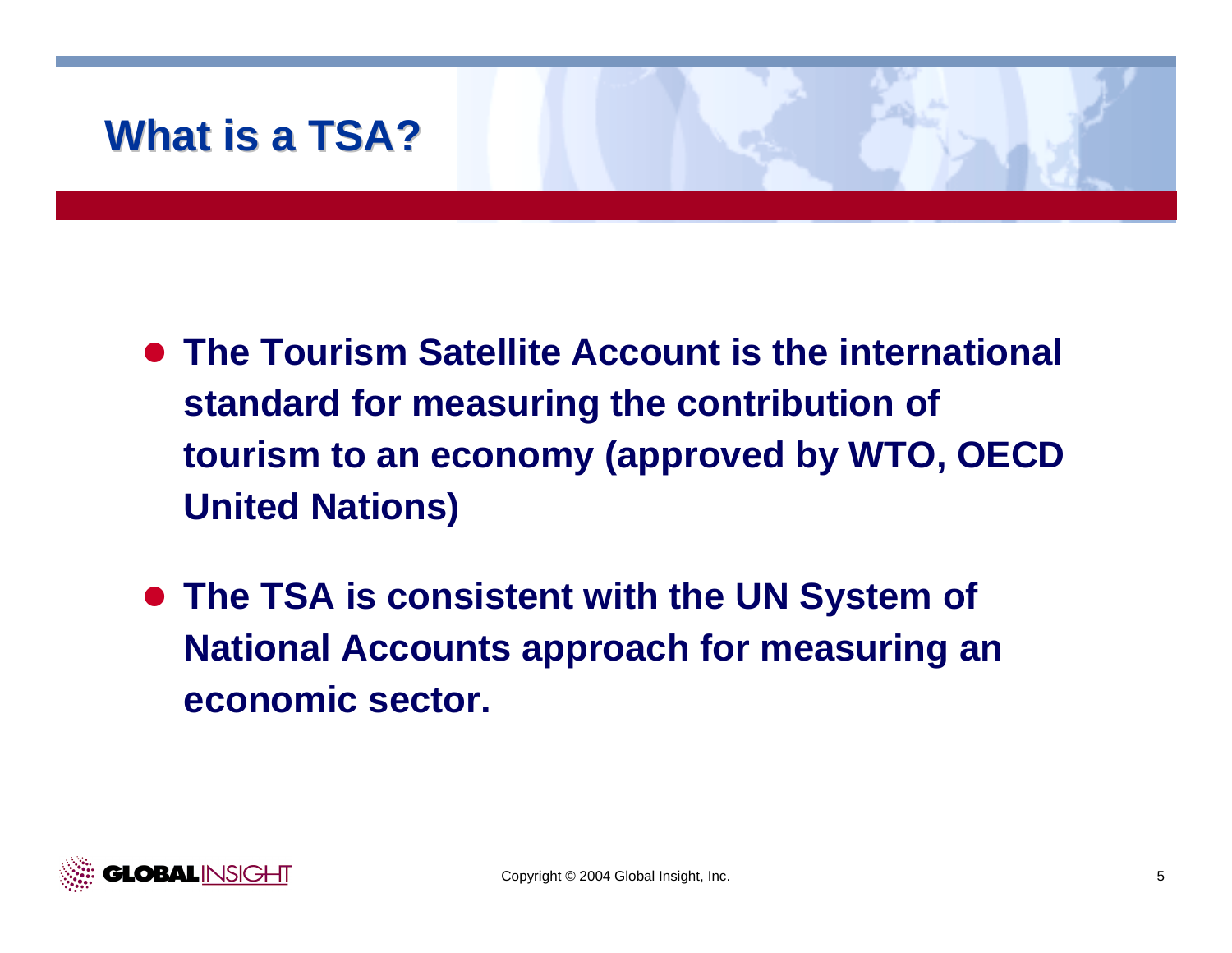# **Why is a TSA Necessary? Why is a TSA Necessary?**

- # **The tourism 'industry' is not measured in standard economic accounting systems.**
- # **'Industry' is a** *supply-side* **concept: the focus is on** *what* **is being produced.**
- # **But 'Tourism' is a** *demand-side* **concept: the focus is on** *who's* **buying products - the visitor.**
- # **Tourism affects parts of many industries.**

**Enter the TSA concept.**

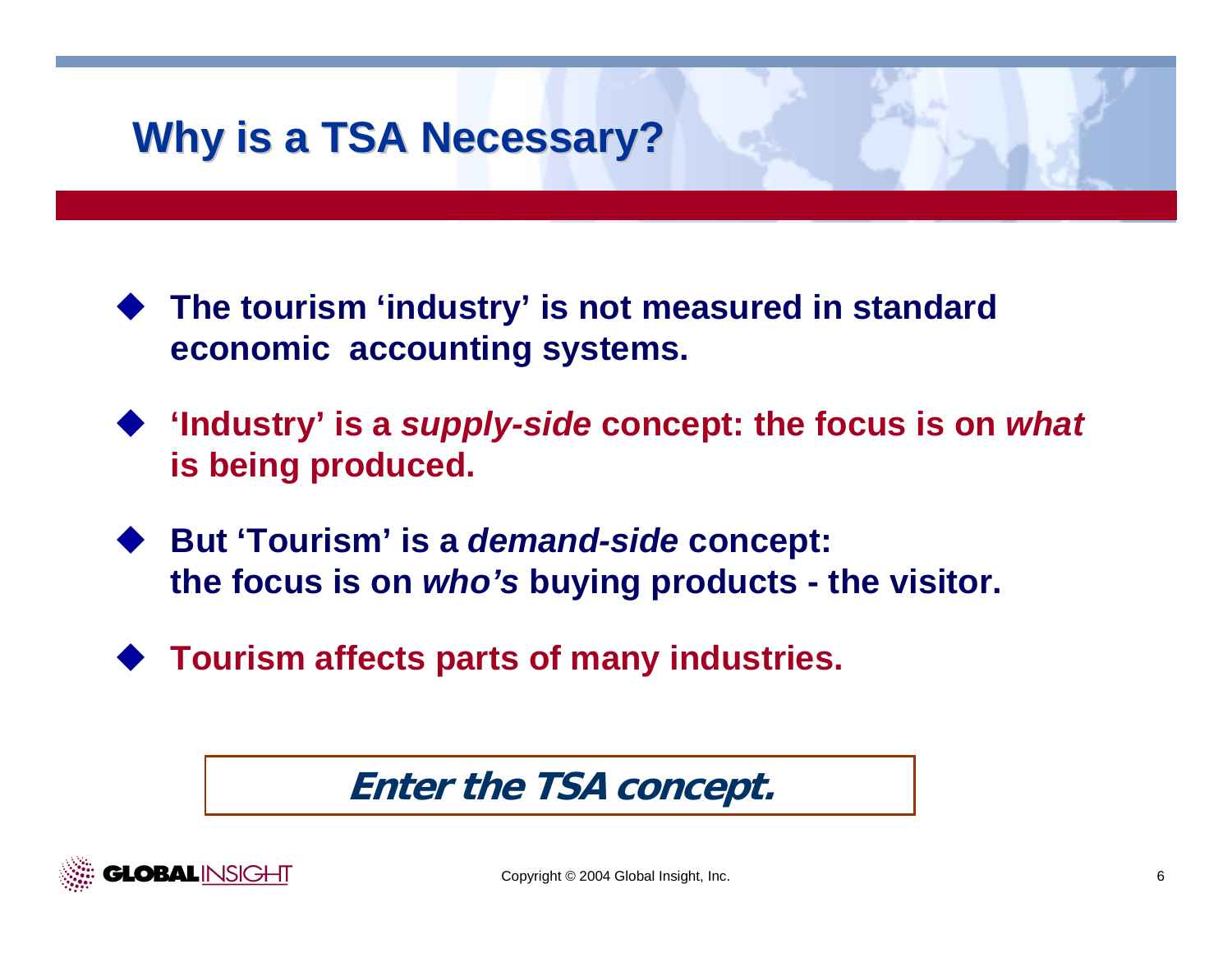## **T&T Industry and Economy T&T Industry and Economy**

**The TSA provides both a narrow and a broad understanding of the tourism "industry"**

PRINTING/PUBLISHING, UTILITIES, FINANCIAL SERVICES, SANITATION SERVICES **FURNISHINGS AND EQUIPMENT SUPPLIERS** SERVICES, RENTAL CAR MANUFACT **TRANSPORTATION ADMINISTRATION TOURISM** PROMOTION, SHIP BUILDING, AIRCRAFT MANUFACTU RESORT DEVELOPMENT, GLASS PRODUCTS, IRO! COMPUTERS, FOODS, BEVERAGE SUPPLY, LAUNDRY OIL/GAS SUPPLY, WHOLESALERS, UTILITIES, CONCRETE, MINING, PLASTICS, CHEMICALS, TEXTILES, METAL PRODUCTS, WOOD

- Travel & Tourism Economy the flow-through effect of travel demand across the economy
- Travel & Tourism Industry the direct effect of travel demand

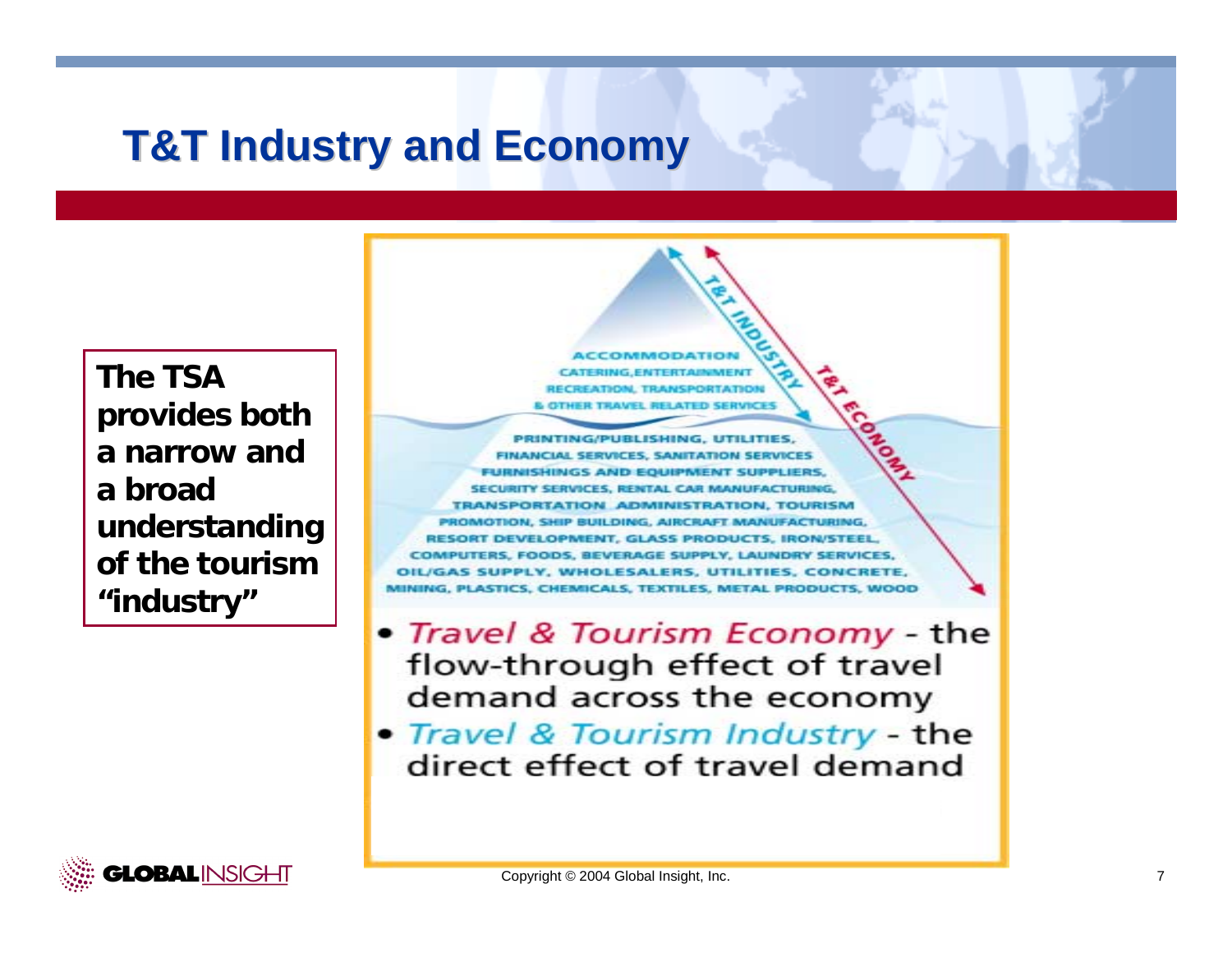## **Benefits of a TSA Benefits of a TSA**

♦ **The TSA compares government support of the tourism sector with government revenue generated by tourism.**

♦ **The TSA allows policy-makers to compare the size and growth of tourism to other industrial sectors.**

♦ **The TSA enables analysts to assess the long term health of the tourism sector via capital investment and government support.**

♦ **The TSA provides an accepted international standard for benchmarking.**

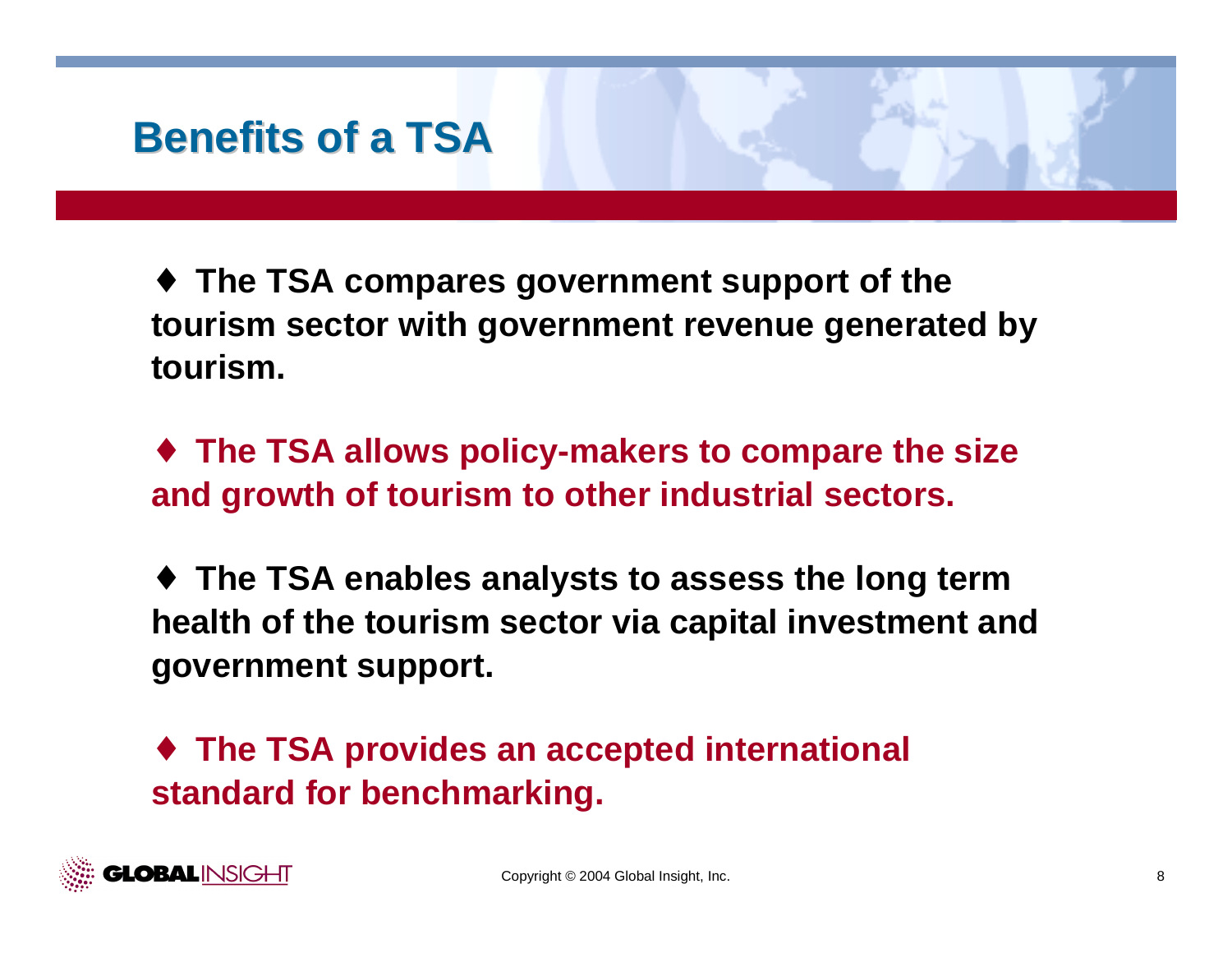# **Benefits of a TSA, cont. Benefits of a TSA, cont.**

♦ **The TSA reveals how much of each tourist dollar is retained in country/state.**

♦ **The TSA helps determine whether projected levels of tourism demand are sufficient to meet capital investment return on investment.**

♦ **The TSA quantifies how other industry sectors benefit from tourism.**

♦ **The TSA creates a framework for more accurate forecasts.**

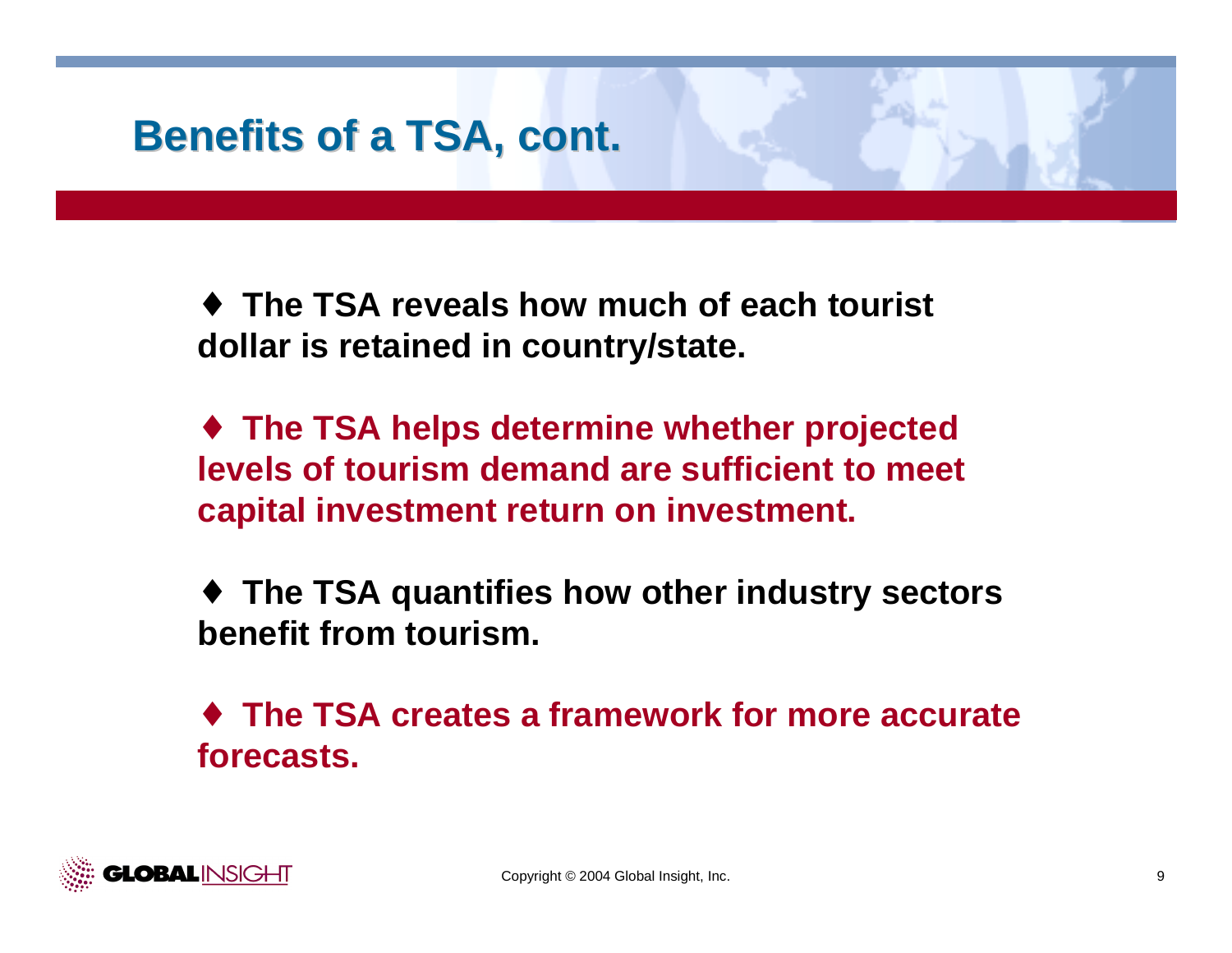

# **TSA Results for the State of New Jersey**

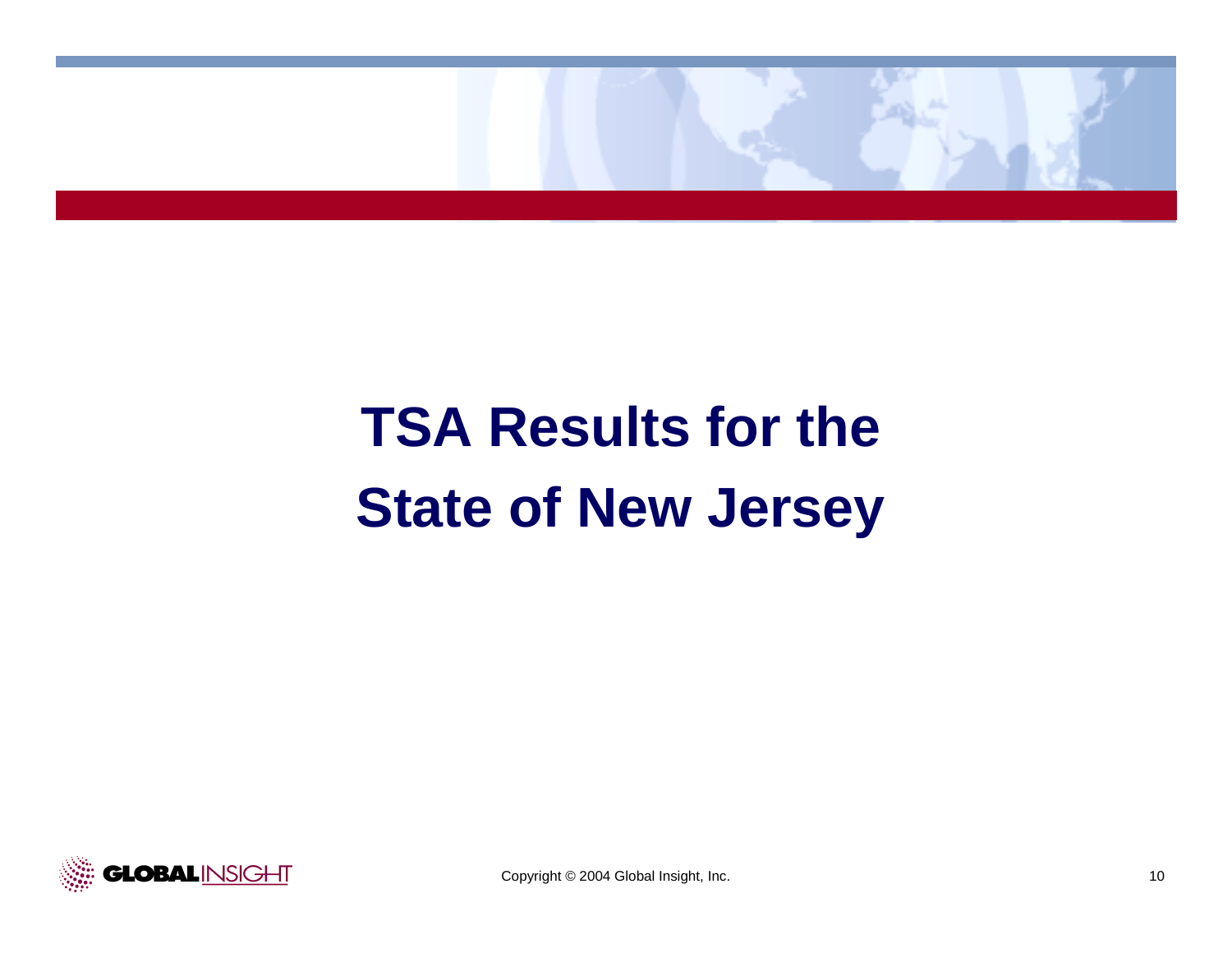# **Key Findings Key Findings**

- **Travel & Tourism is one of the most important economic engines in New Jersey. It has a diverse composition and is a strong job generator.**
- **Travel & Tourism is a growth sector in New Jersey.**
- $\bullet$  **Travel & Tourism is a major contributor to state revenues.**

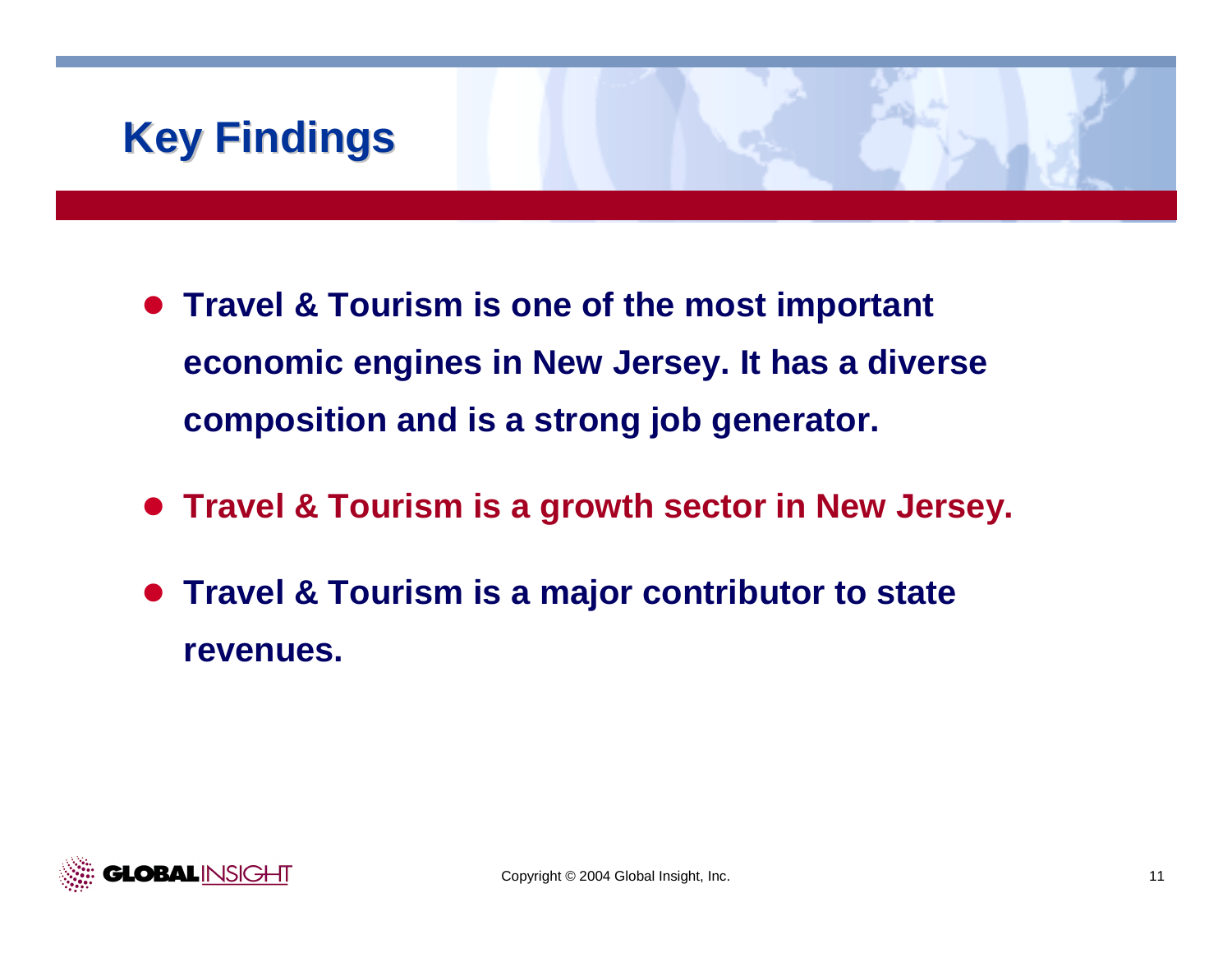## **Executive Summary Executive Summary**

### **New Jersey Travel & Tourism Industry Structure**



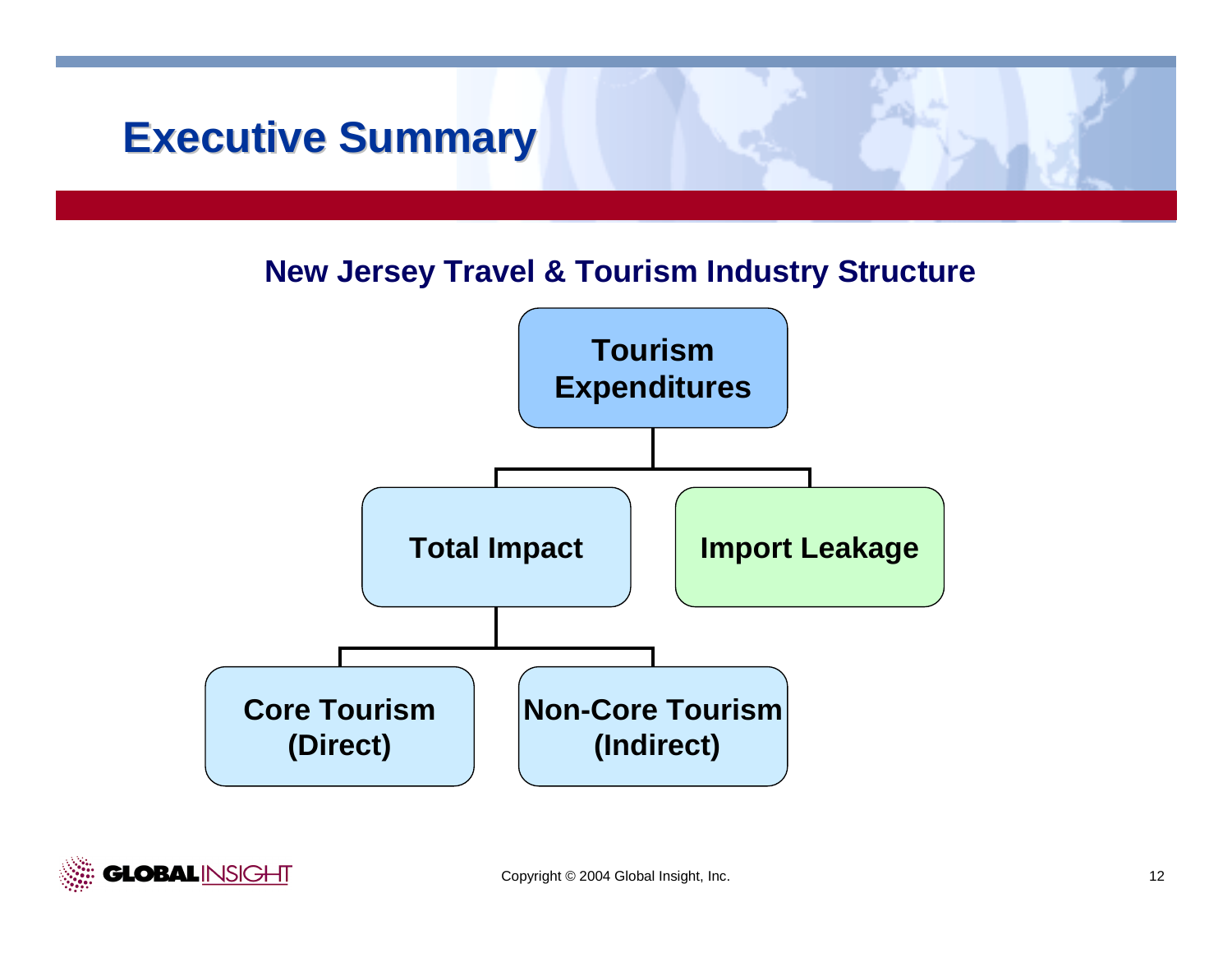## **Executive Summary Executive Summary**



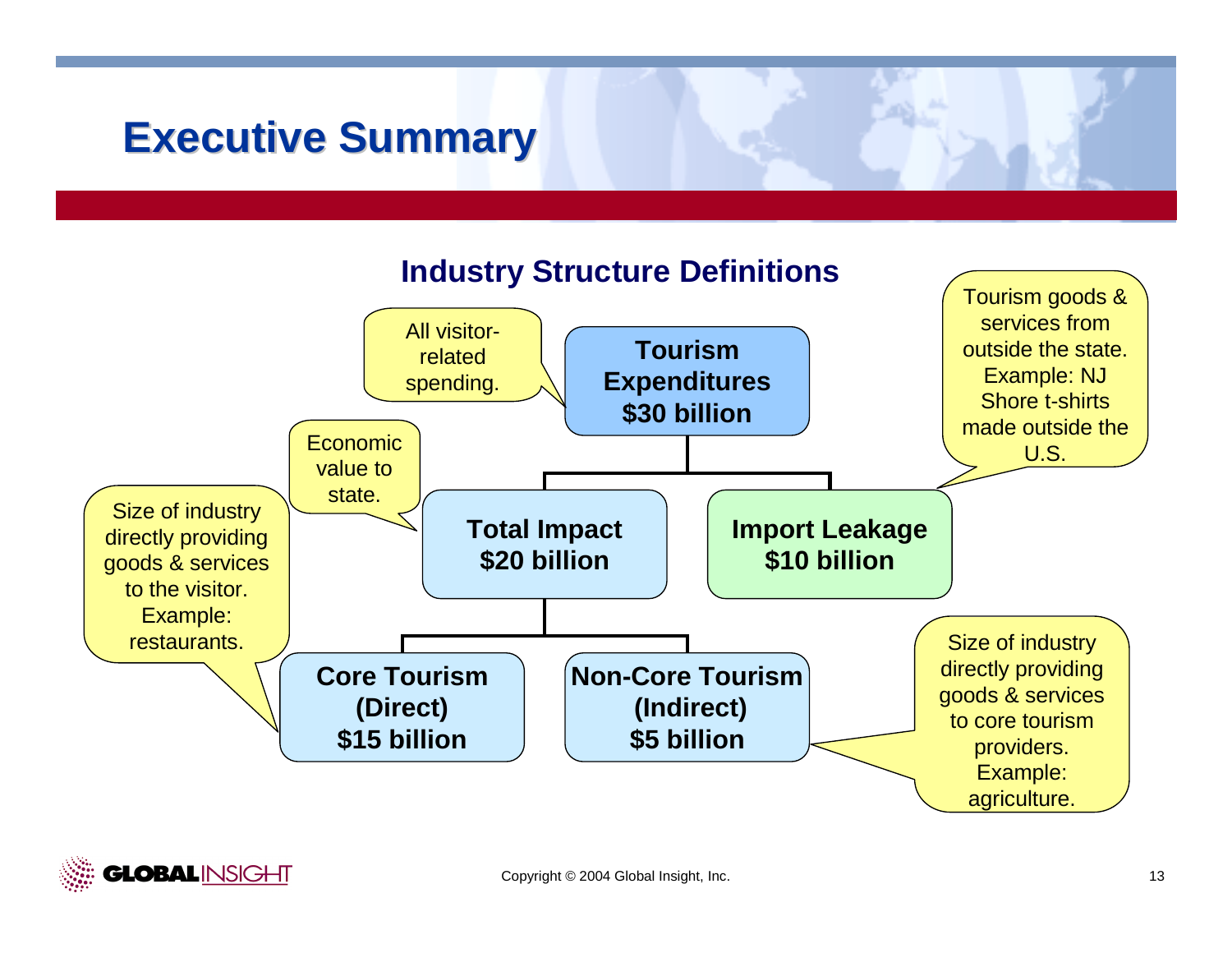## **Executive Summary Executive Summary**

### **Tourism expenditures – tallied \$30 billion in 2003**



**GLOBALINSIGHT**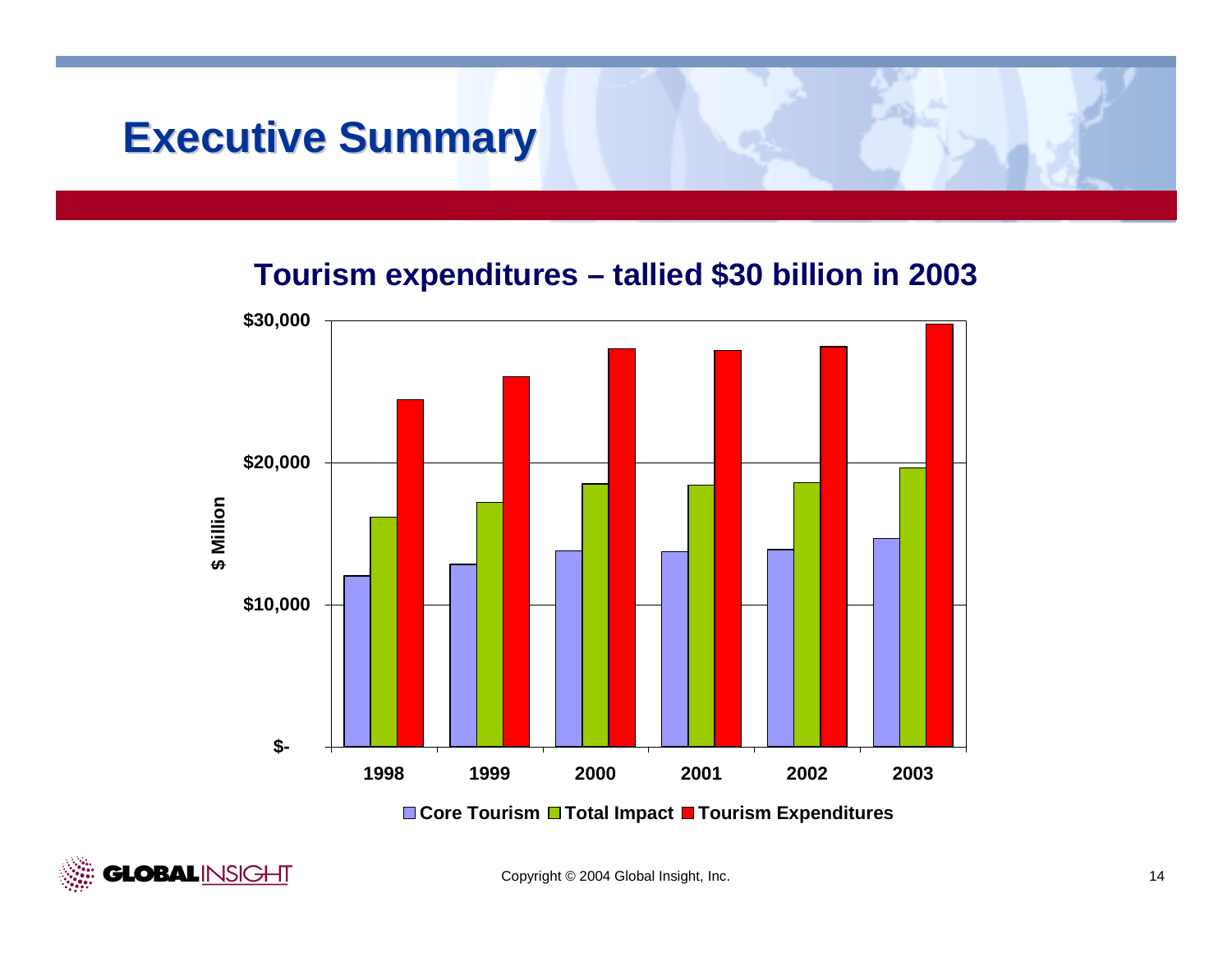## **Executive Summary**

## **Summary of Key Concepts**

| <b>Category</b>             | <b>Total Impact</b> | <b>Core Tourism</b>                |  |  |
|-----------------------------|---------------------|------------------------------------|--|--|
|                             |                     |                                    |  |  |
| <b>Economic Value</b>       | \$19,646,440,885    | \$14,646,826,033                   |  |  |
|                             |                     |                                    |  |  |
| <b>Wages &amp; Salaries</b> |                     | $$12,292,915,051$ $$8,815,415,049$ |  |  |
|                             |                     |                                    |  |  |
| Employment                  | 415,951             | 342,092                            |  |  |

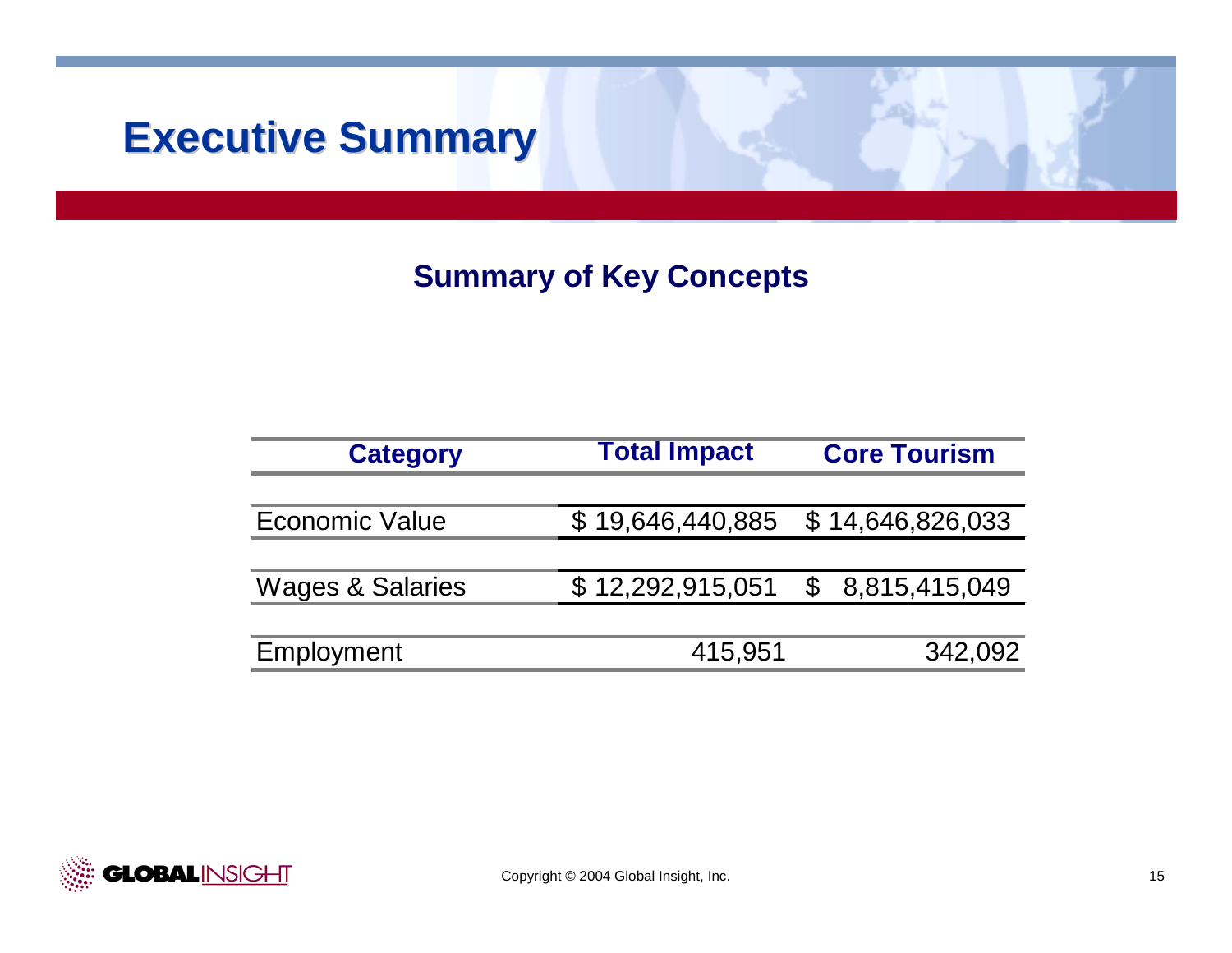## **Breaking Down Tourism Expenditures Breaking Down Tourism Expenditures**

- $\bullet$ **Resident In-State** – In-state travel expenditures of New Jersey residents.
- $\bullet$  **In-state Business Travel** – This includes New Jersey businesses' spending within the state economy on travel.
- $\bullet$  **Government Spending** – The budgets of the New Jersey Tourism Office, transportation functions related to tourism, publicly funded attractions and funding for security in tourism-intensive areas are included.
- $\bullet$  **Investment** – Construction of hotels, attractions, tourism infrastructure, operating and transportation equipment are included.
- $\bullet$  **Domestic Out-of-State** – This key category includes the spending of all visitors to New Jersey coming from other parts of the country.
- $\bullet$ **International** – Spending of international visitors to New Jersey .

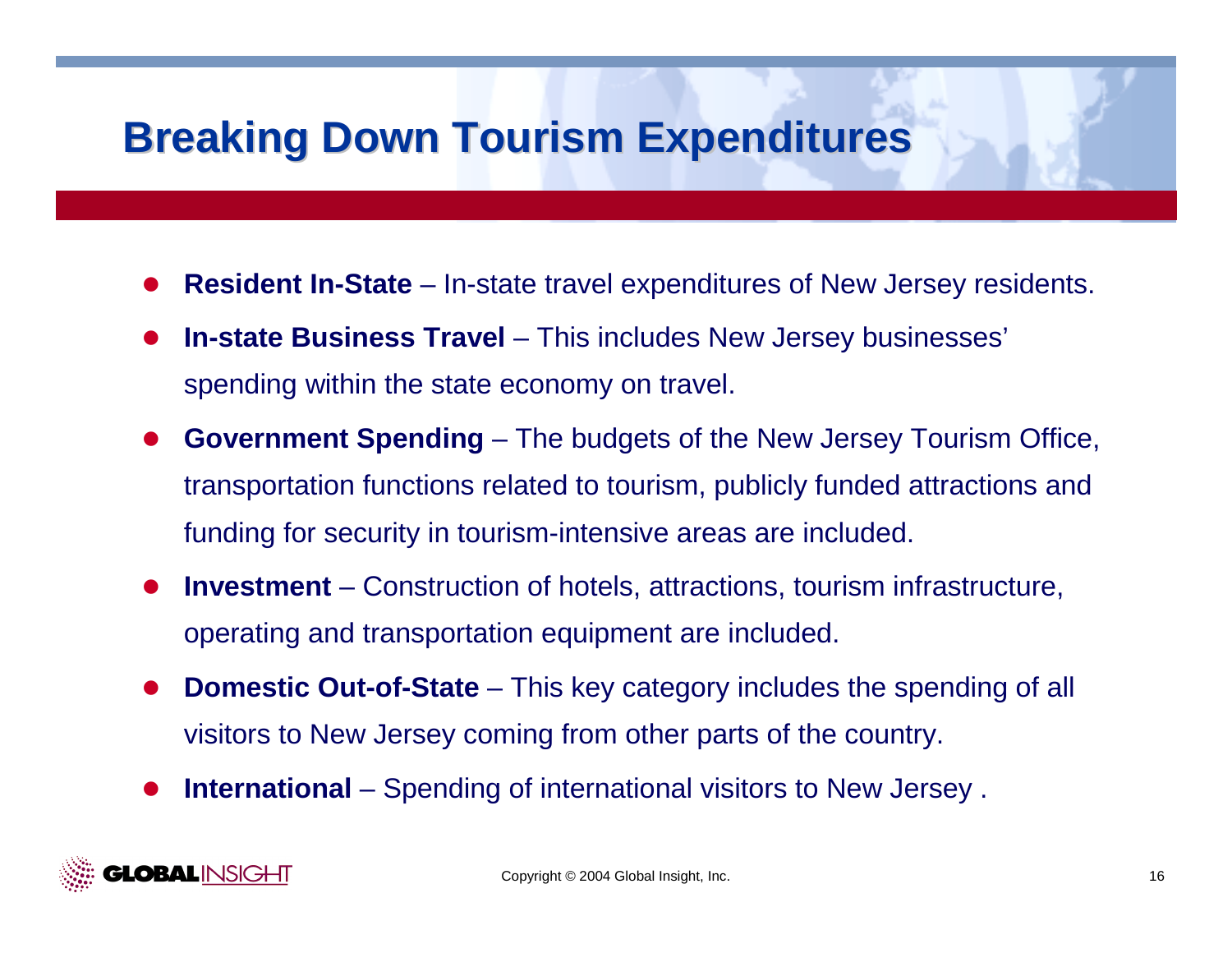## **Breaking Down Tourism Expenditures & – \$30 Billion \$30 Billion**

**Visitors from other states represent the largest portion of tourism expenditures in New Jersey. Residents' travel in the state is also important with 20% of the total.**



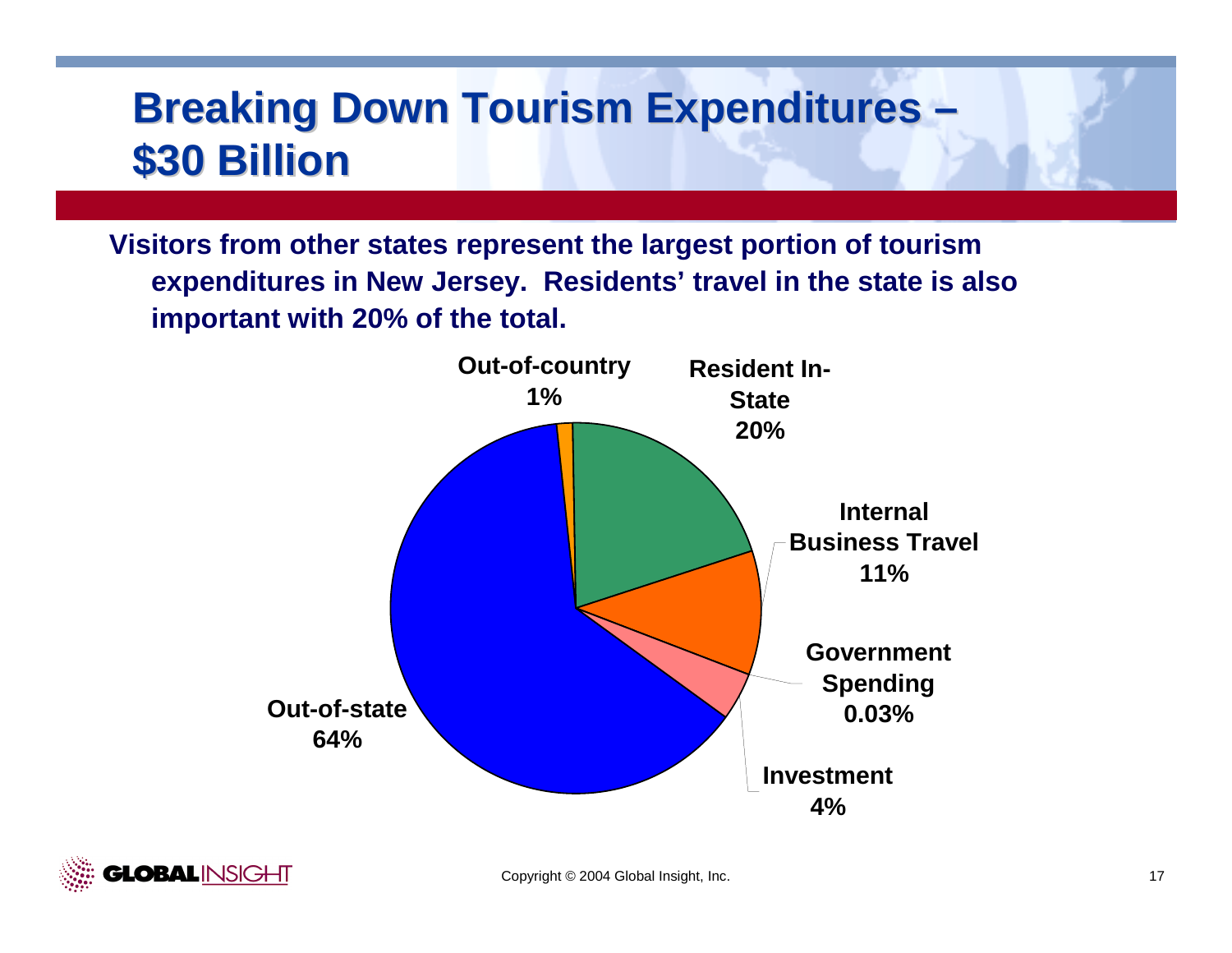## **Industry Distribution of Expenditures Industry Distribution of Expenditures**

**Accommodation accounts for the largest share of tourism expenditure in the state of New Jersey. Combined with food and shopping, these three components represent nearly 80% of visitor expenditures.**



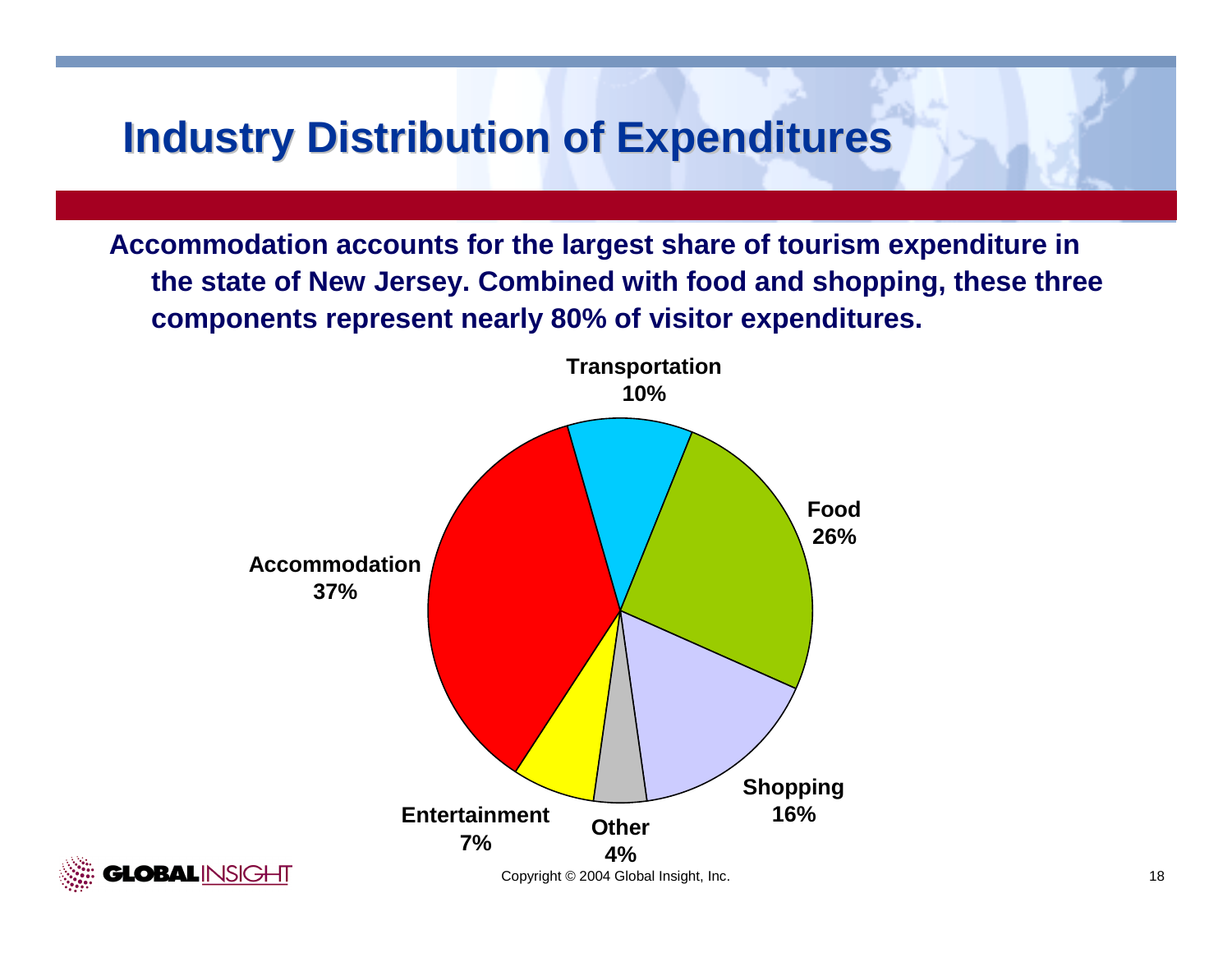## **Total Impact of Tourism Total Impact of Tourism**

- $\bullet$  **In 2003, the total impact of travel & tourism (direct and indirect) was \$20 billion to the state. This accounts for 5.4% of Gross State Product.**
- $\bullet$  **The ratio of the total impact to total expenditures reveals that 66% of each tourism dollar spent in New Jersey is retained in the state. The remainder represents import leakages.**
- $\bullet$  **Over 415,900 jobs – direct and indirect – were created by travel & tourism economic activity. This accounts for 10% of total employment in the state.**
- $\bullet$  **Approximately \$12.3 billion in wages & salaries was generated by travel & tourism in 2003.**

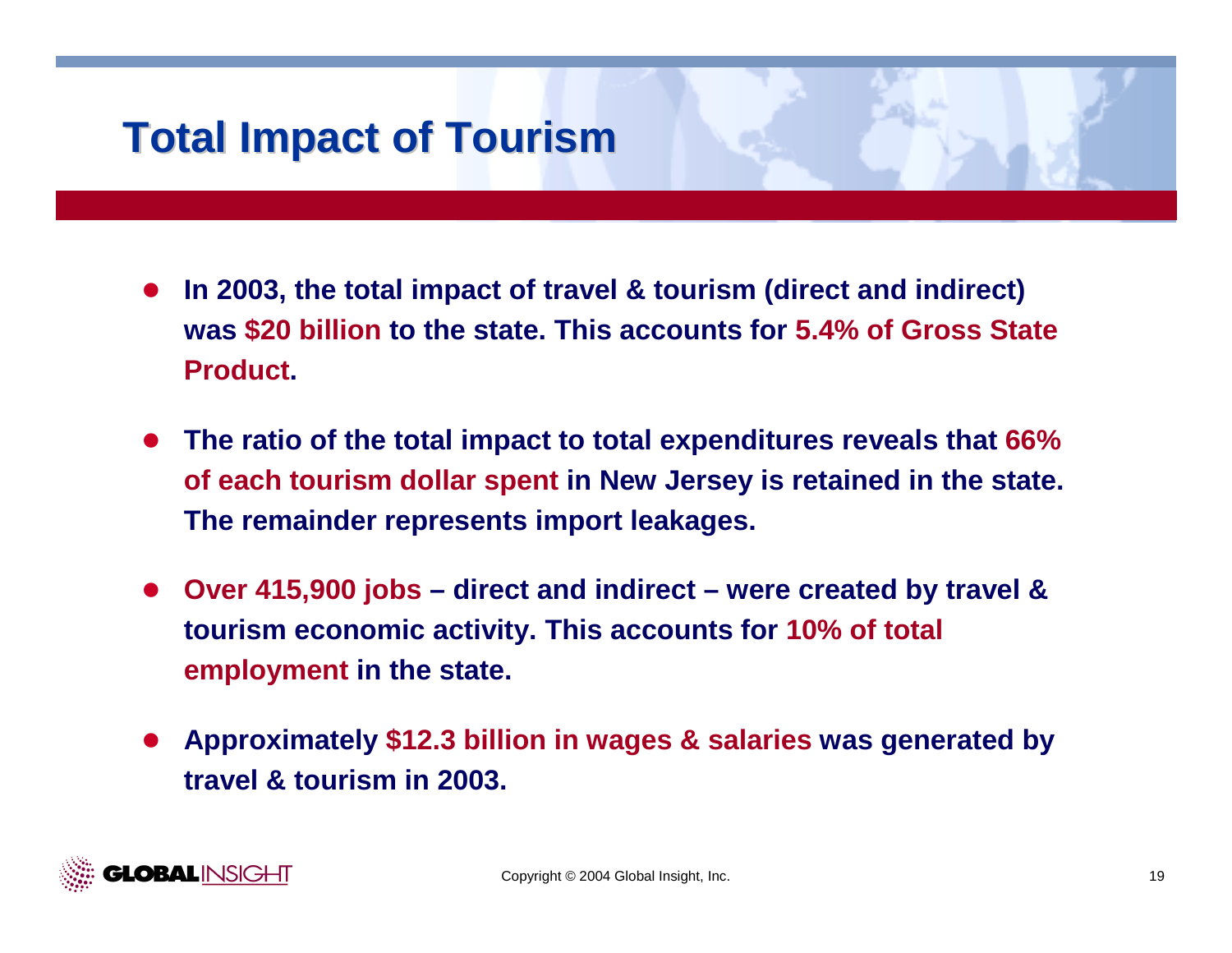## **Core Tourism Core Tourism**

- $\bullet$  **Answers the question "How does tourism compare with other industries?"**
- $\bullet$  **Core Tourism measures the size of the industry directly providing goods & services to the visitor.**
- $\bullet$  **Therefore, all indirect effects are excluded – these are part of other supplier industries such as wholesalers. The impact of capital investment is also excluded.**
- " **Core Tourism generated \$14.6 billion in economic value in 2003. This ranks core tourism as the 8th largest industry in NJ in terms of gross state product.**

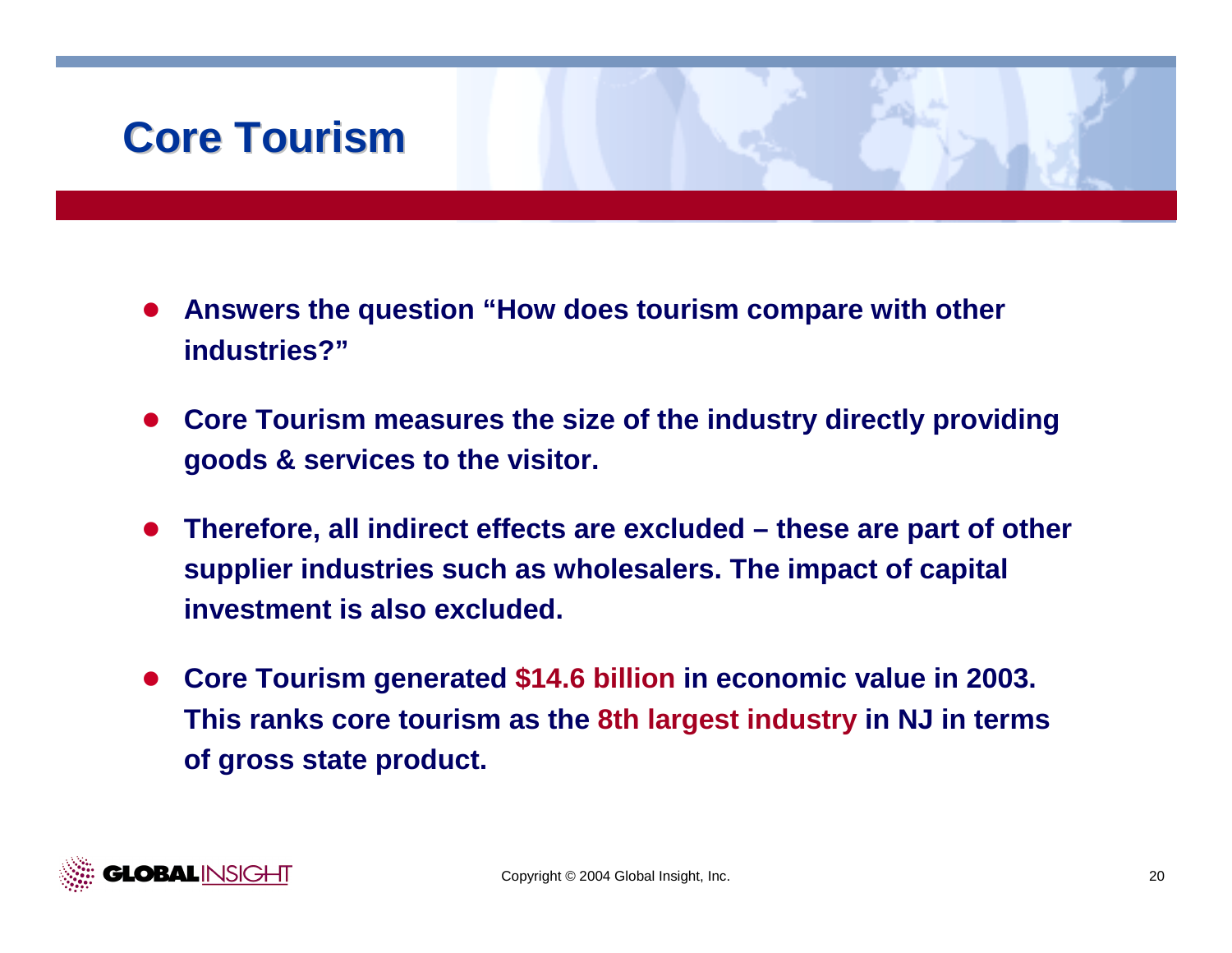## **Economic Value of Core Tourism Economic Value of Core Tourism**

**Core Tourism contributed \$14.6 billion in economic value in 2003. The industry ranked as the 8th largest in the state.** 

| <b>Rank</b>    | <b>Industry</b>                          | <b>GSP</b> |
|----------------|------------------------------------------|------------|
| 1              | <b>Real estate</b>                       | \$57,389   |
| $\overline{2}$ | Wholesale trade                          | \$33,782   |
| 3              | <b>Retail trade</b>                      | \$28,999   |
| 4              | <b>Business services</b>                 | \$21,658   |
| 5              | <b>Health services</b>                   | \$21,456   |
| 6              | Chemicals and allied products            | \$17,556   |
| 7              | Construction                             | \$15,749   |
| 8              | <b>Travel &amp; Tourism</b>              | \$14,600   |
| 9              | Communications                           | \$13,389   |
| 10             | Depository and nondepository institution | \$12,087   |
| 11             | Durable goods                            | \$11,906   |
| 12             | Security and commodity brokers           | \$8,668    |
| 13             | Electric, gas, and sanitary services     | \$8,132    |
| 14             | Insurance carriers                       | \$8,055    |
| 15             | Legal services                           | \$4,478    |
|                |                                          |            |

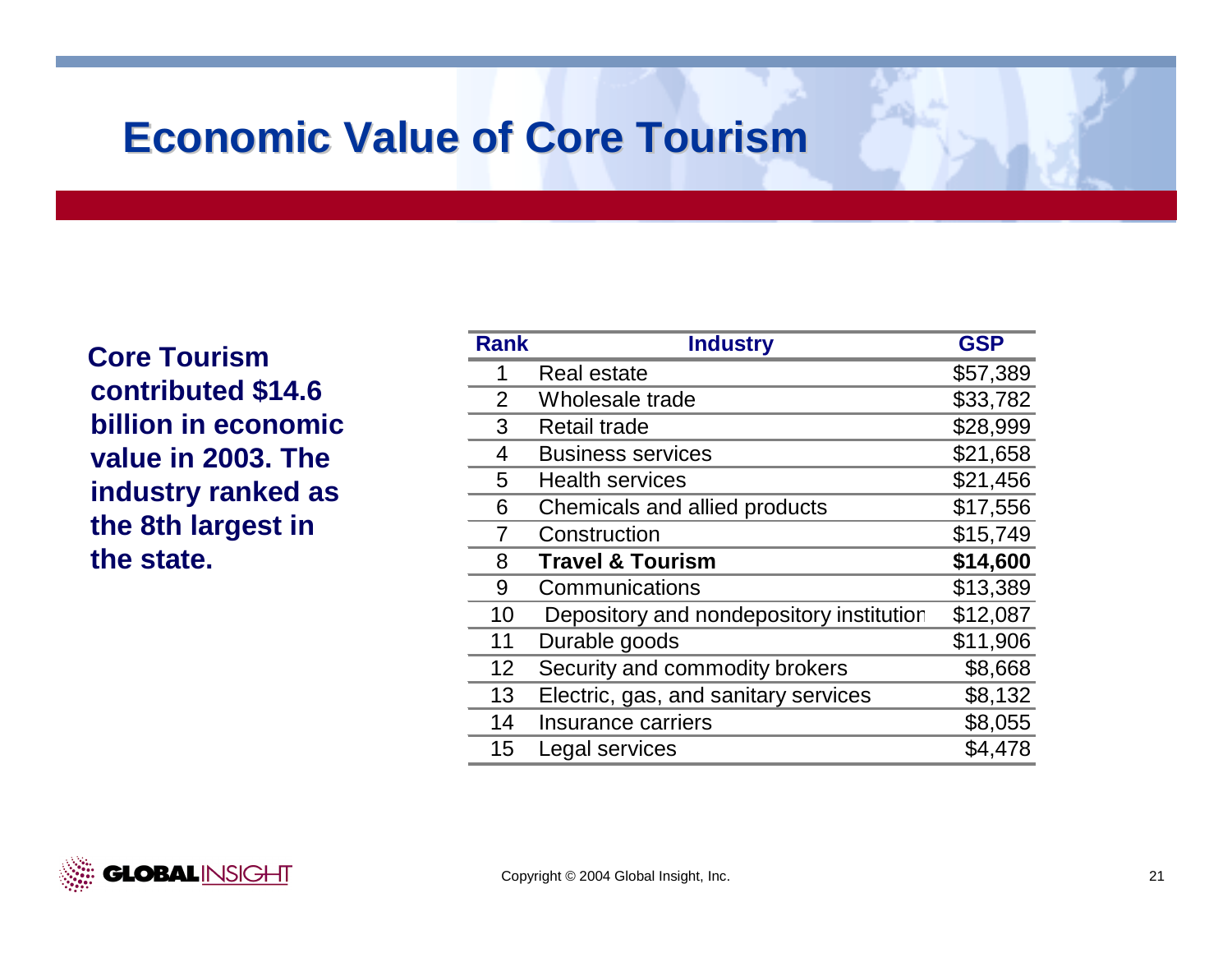# **Core Tourism Employment Core Tourism Employment**

- $\bullet$  **Core Tourism is the 2nd largest private sector employer in the state with 342,092 direct full-time equivalency jobs in 2003.**
- $\bullet$ **Core Tourism generated 8.4% of state employment in 2003.**
- $\bullet$  **Core Tourism jobs provided \$8.8 billion in wages & salaries in 2003.**

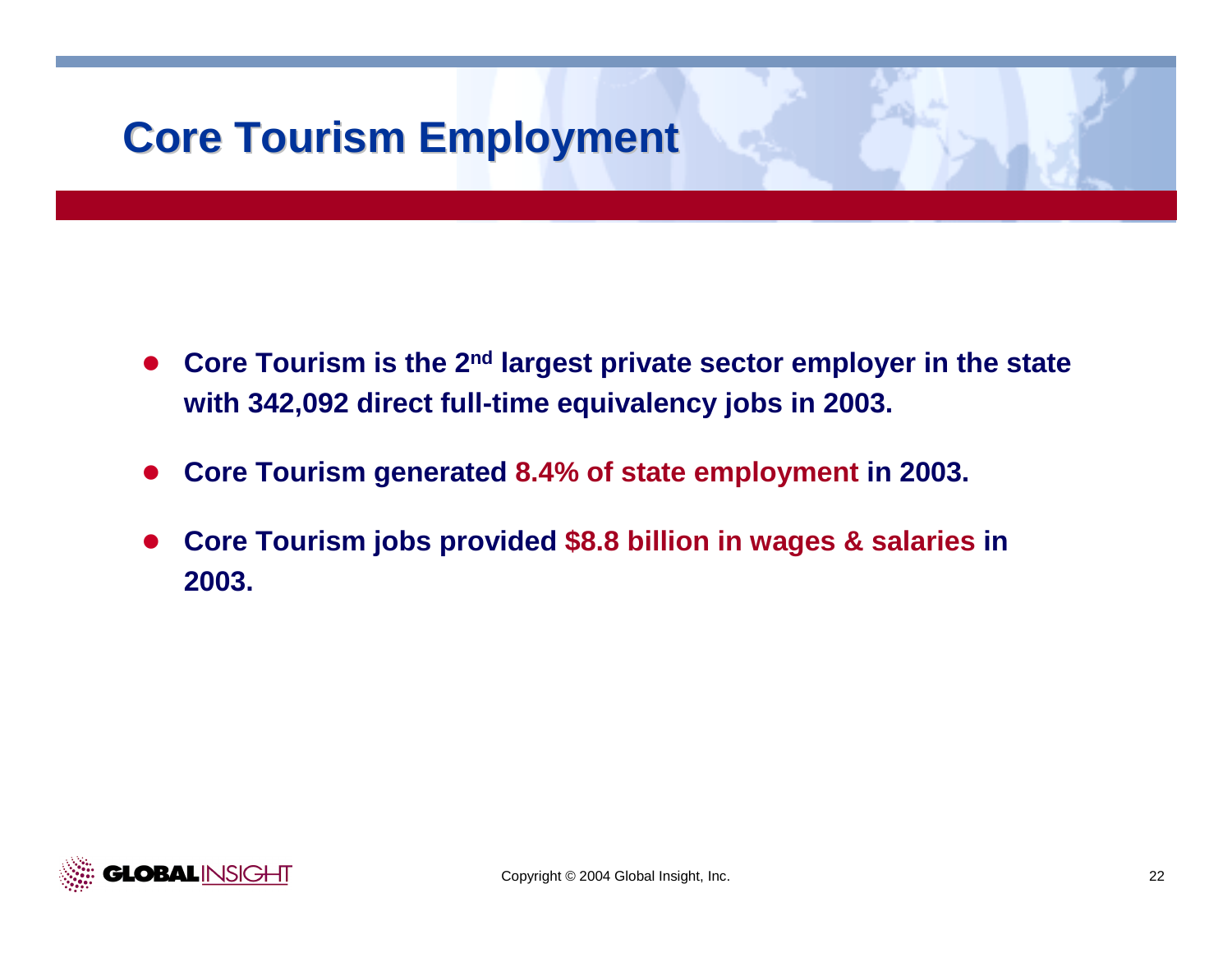## **Core Tourism Employment Core Tourism Employment**

**Core Tourism represented over 342,000 jobs in 2003. Travel & tourism ranked as the 2nd largest private sector employer in the state with 8.4% of total employment.** 

| <b>Rank</b>     | <b>Industry</b>                              | Jobs      | % Total |
|-----------------|----------------------------------------------|-----------|---------|
| 1               | <b>Health Services</b>                       | 371,928   | 9.1%    |
| $\overline{2}$  | <b>Travel &amp; Tourism</b>                  | 342,092   | 8.4%    |
| 3               | <b>Business Services</b>                     | 324,481   | 7.9%    |
| 4               | <b>Eating and Drinking Places</b>            | 202,827   | 5.0%    |
| 5               | <b>Engineering &amp; Management Services</b> | 142,061   | 3.5%    |
| 6               | <b>Wholesale Trade - Durable Goods</b>       | 141,423   | 3.5%    |
| $\overline{7}$  | <b>Wholesale Trade - Nondurable Goods</b>    | 133,796   | 3.3%    |
| 8               | <b>Miscellaneous Retail</b>                  | 123,427   | 3.0%    |
| 9               | <b>Special Trade Contractors</b>             | 112,374   | 2.7%    |
| 10              | <b>Food Stores</b>                           | 112,144   | 2.7%    |
| 11              | <b>Chemicals and Allied Products</b>         | 99,841    | 2.4%    |
| 12 <sub>2</sub> | <b>Educational Services</b>                  | 83,286    | 2.0%    |
| 13              | <b>Hotels and Other Lodging Places</b>       | 80,174    | 2.0%    |
| 14              | <b>Social Services</b>                       | 75,683    | 1.8%    |
| 15              | Communications                               | 72,917    | 1.8%    |
|                 |                                              |           |         |
|                 | <b>State &amp; Local Government</b>          | 552,536   | 13.5%   |
|                 | <b>All Other</b>                             | 1,466,482 | 35.8%   |
|                 | <b>Total</b>                                 | 4,095,380 | 100.0%  |

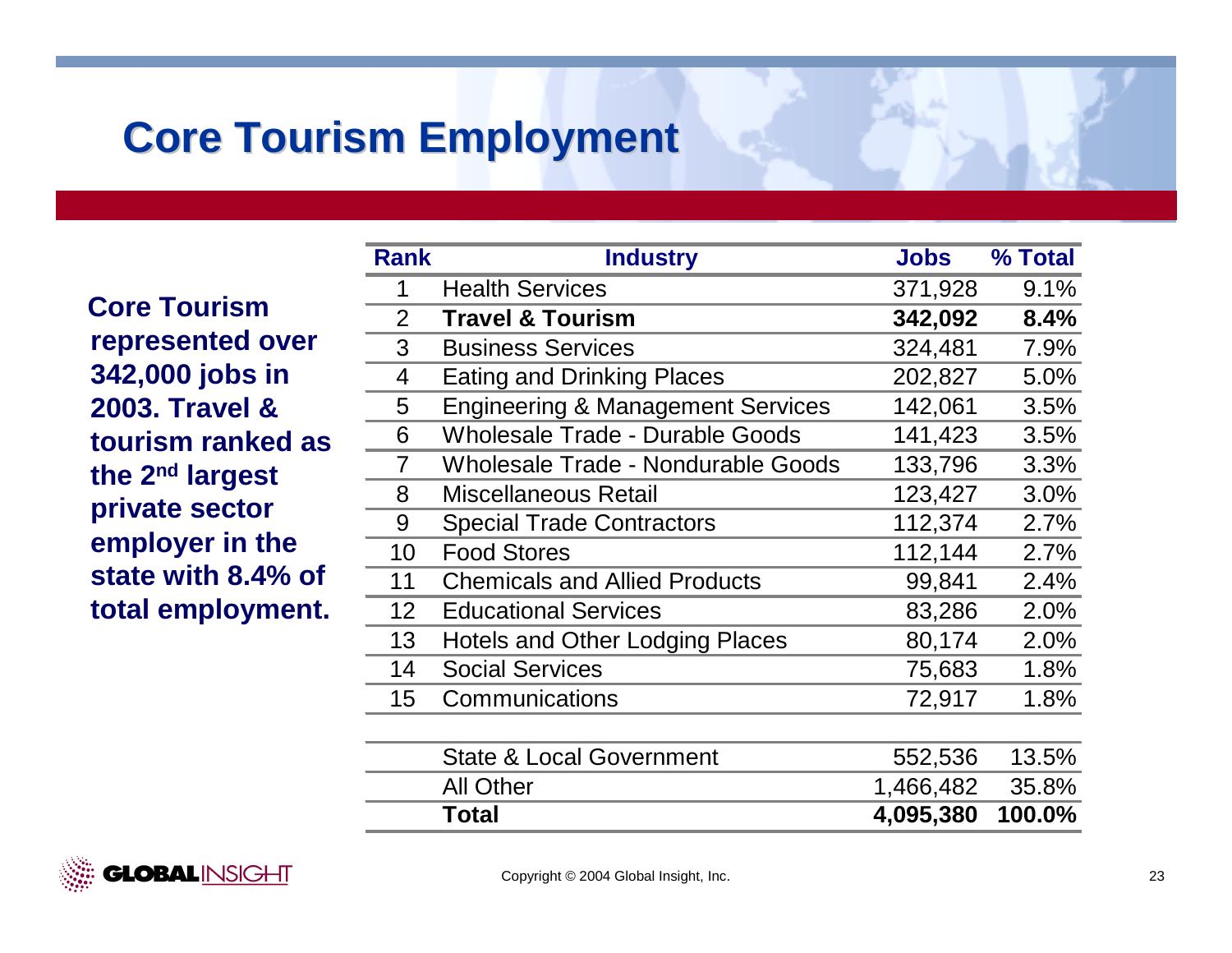## **Core Tourism Employment Core Tourism Employment**

**Core Tourism jobs comprise 82% of total tourism-generated employment and have grown steadily over time.**



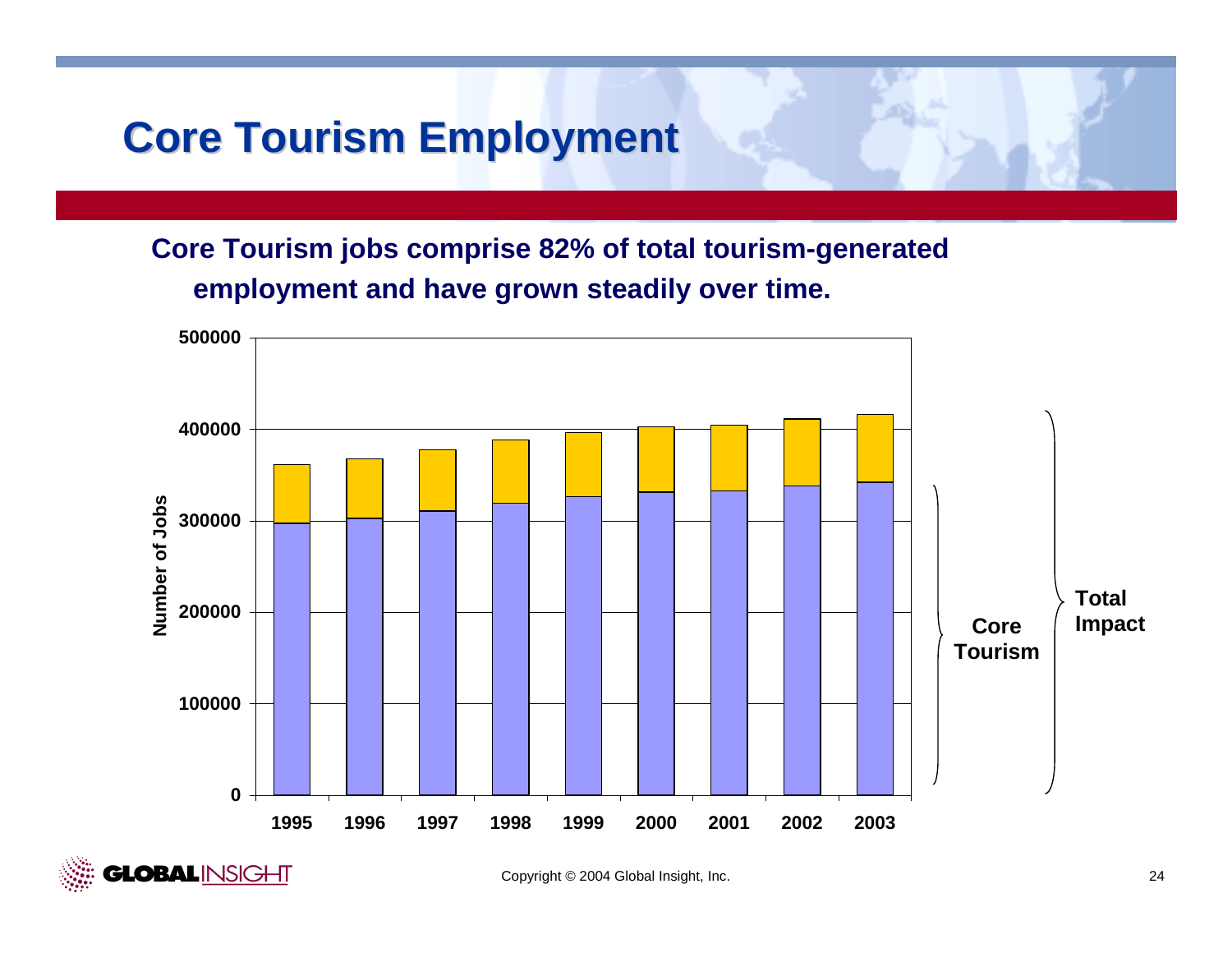## **Tourism Employment by County Tourism Employment by County**

| <b>County</b>          | <b>Employment</b> | <b>County Share</b> | <b>County</b>     | <b>Employment</b> | <b>County Share</b> |
|------------------------|-------------------|---------------------|-------------------|-------------------|---------------------|
| <b>Atlantic County</b> | 73,350            | 17.6%               | Hudson            | 14,082            | 3.4%                |
| Ocean                  | 41,839            | 10.1%               | <b>Mercer</b>     | 13,822            | 3.3%                |
| Monmouth               | 34,559            | 8.3%                | <b>Somerset</b>   | 12,601            | 3.0%                |
| <b>Bergen</b>          | 34,107            | 8.2%                | Passaic           | 11,024            | 2.7%                |
| Cape May               | 32,951            | 7.9%                | <b>Sloucester</b> | 8,437             | 2.0%                |
| <b>Middlesex</b>       | 26,250            | 6.3%                | <b>Sussex</b>     | 7,128             | 1.7%                |
| <b>Essex</b>           | 24,537            | 5.9%                | <b>Cumberland</b> | 4,006             | 1.0%                |
| <b>Morris</b>          | 20,899            | 5.0%                | Hunterdon         | 3,450             | 0.8%                |
| <b>Burlington</b>      | 17,335            | 4.2%                | <b>Warren</b>     | 2,995             | 0.7%                |
| Camden                 | 16,079            | 3.9%                | <b>Salem</b>      | 1,835             | 0.4%                |
| Union                  | 14,615            | 3.5%                | ∥Total            | 415,900           | 100.0%              |

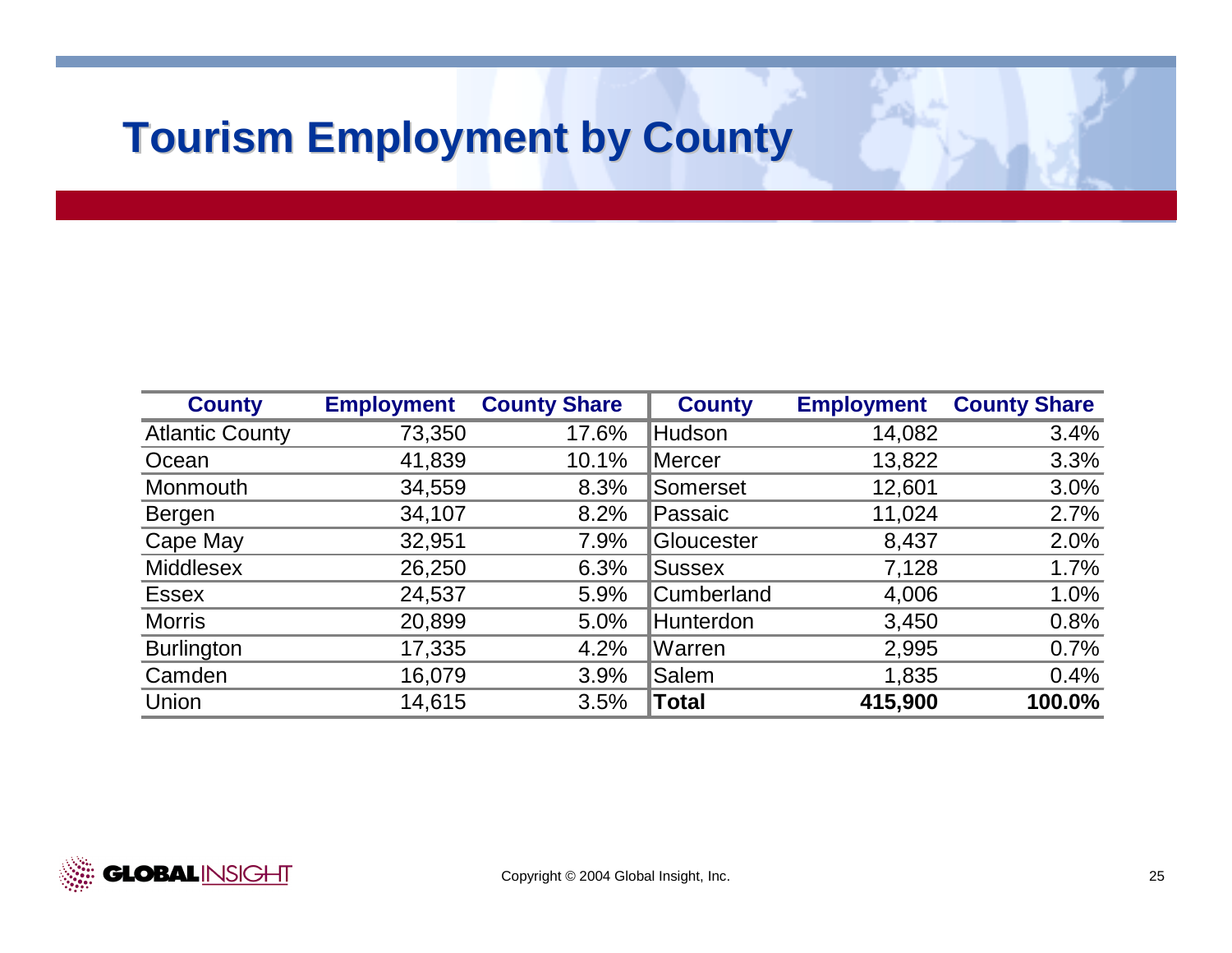### **Core Tourism -Composition Composition**

**The TSA model measures how spending of visitors touches diverse sectors to create the aggregate Core Tourism.**

| <b>Includes</b>       | <b>Rank</b>     | <b>Industry</b>                                | \$ Value       | % Total |
|-----------------------|-----------------|------------------------------------------------|----------------|---------|
| casinos               |                 | <b>Hotels and Lodging Places</b>               | 5,056,188,416  | 34.5%   |
|                       | $\overline{2}$  | Eating & Drinking                              | 2,814,034,944  | 19.2%   |
|                       | 3               | <b>Real Estate</b>                             | 2,261,066,240  | 15.4%   |
| <b>Includes</b>       |                 | <b>Air Transportation</b>                      | 1,198,532,992  | 8.2%    |
| seasonal              | 5               | <b>Miscellaneous Retail</b>                    | 674,761,408    | 4.6%    |
| 2 <sup>nd</sup> homes | 6               | <b>Amusement and Recreation Services</b>       | 649,565,376    | 4.4%    |
|                       |                 | <b>Arrangement Of Passenger Transportation</b> | 408,515,520    | 2.8%    |
|                       |                 | Membership Sports and Recreation Clubs         | 368,516,448    | 2.5%    |
| Professionally        | 9               | <b>Apparel &amp; Accessory Stores</b>          | 279,615,744    | 1.9%    |
| arranged              | 10              | <b>Transportation Services</b>                 | 220,574,704    | 1.5%    |
| transport &           | 11              | Photofinishing- Commercial Photography         | 118,845,792    | 0.8%    |
| tours                 | 12 <sup>2</sup> | <b>Food Stores</b>                             | 114,599,744    | 0.8%    |
|                       | 13              | <b>General Merchandise Stores</b>              | 114,246,264    | 0.8%    |
| <b>Ticket</b>         | 14              | <b>Furniture &amp; Home Furnishings Stores</b> | 86,105,248     | 0.6%    |
| sales                 | 15              | <b>Motion Pictures</b>                         | 74,169,824     | 0.5%    |
|                       |                 | <b>All Other</b>                               | 207,487,369    | 1.4%    |
|                       |                 | Total                                          | 14,646,826,033 | 100.0%  |

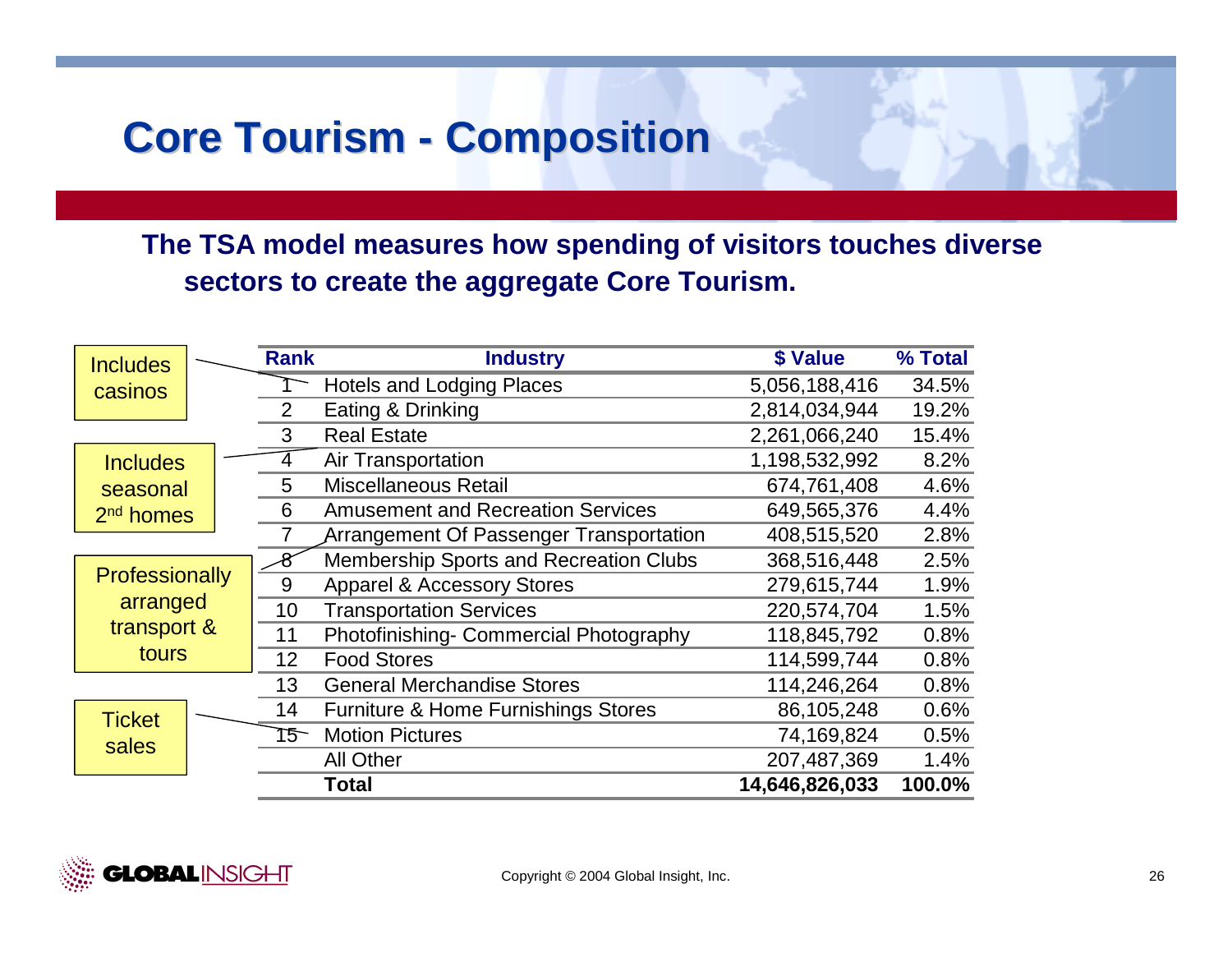## **Non-Core Tourism – Indirect Benefits**

**Many industries not thought of as "tourism" but that supply goods and services to the tourism industry are beneficiaries of tourism.** 

|                |                                                | iliuli cul             |         |
|----------------|------------------------------------------------|------------------------|---------|
|                |                                                | <b>Tourism</b>         |         |
| <b>Rank</b>    | <b>Industry</b>                                | <b>Contribution \$</b> | % Total |
|                | <b>Real Estate</b>                             | 455,991,392            | 10.0%   |
| $\overline{2}$ | <b>Wholesale Trade</b>                         | 387,612,256            | 8.5%    |
| 3              | <b>Computer and Data Processing Services</b>   | 337,260,832            | 7.4%    |
| 4              | <b>Maintenance and Repair Other Facilities</b> | 249,039,232            | 5.5%    |
| 5              | <b>Personnel Supply Services</b>               | 225,360,912            | 5.0%    |
| 6              | <b>Other Business Services</b>                 | 171,954,112            | 3.8%    |
| 7              | Accounting- Auditing and Bookkeeping           | 169,464,496            | 3.7%    |
| 8              | <b>Management and Consulting Services</b>      | 167,502,608            | 3.7%    |
| 9              | <b>Banking</b>                                 | 166,588,336            | 3.7%    |
| 10             | Communications- Except Radio and TV            | 164,549,408            | 3.6%    |
| 11             | <b>Electric Services</b>                       | 140,731,424            | 3.1%    |
| 12             | Motor Freight Transport and Warehousing        | 123,600,272            | 2.7%    |
| 13             | Arrangement Of Passenger Transportation        | 118,083,864            | 2.6%    |
| 14             | <b>Legal Services</b>                          | 98,969,560             | 2.2%    |
| 15             | <b>Services To Buildings</b>                   | 90,403,952             | 2.0%    |
|                | <b>All Other</b>                               | 1,477,298,585          | 32.5%   |
|                | <b>Total</b>                                   | 4,544,411,241          | 100.0%  |

**Indirect** 

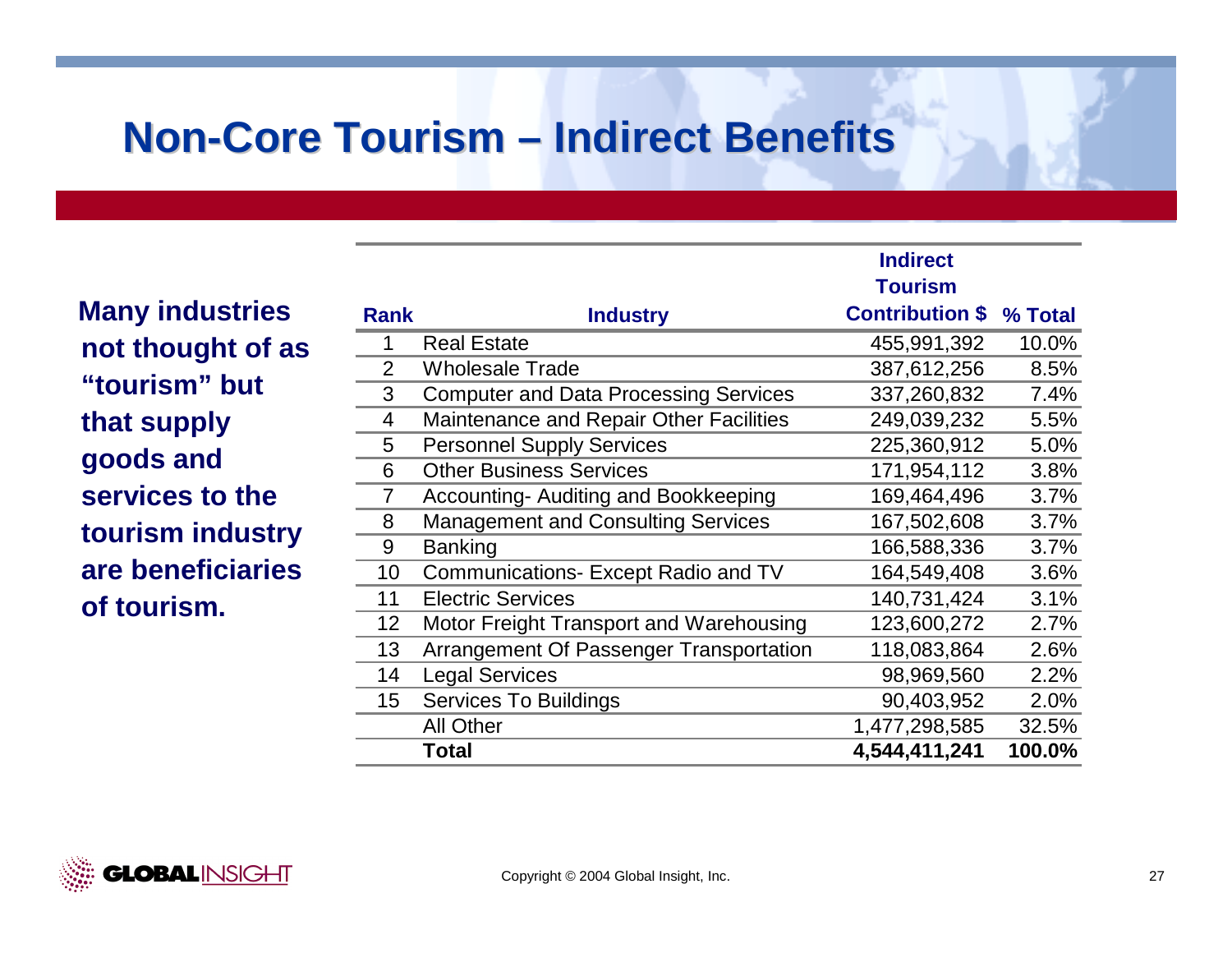## **Non-Core Tourism - Indirect Benefits**

**The Construction sector is also a significant beneficiary of tourism. In 2003, the level of new construction was back to trend levels.**





Copyright © 2004 Global Insight, Inc. 28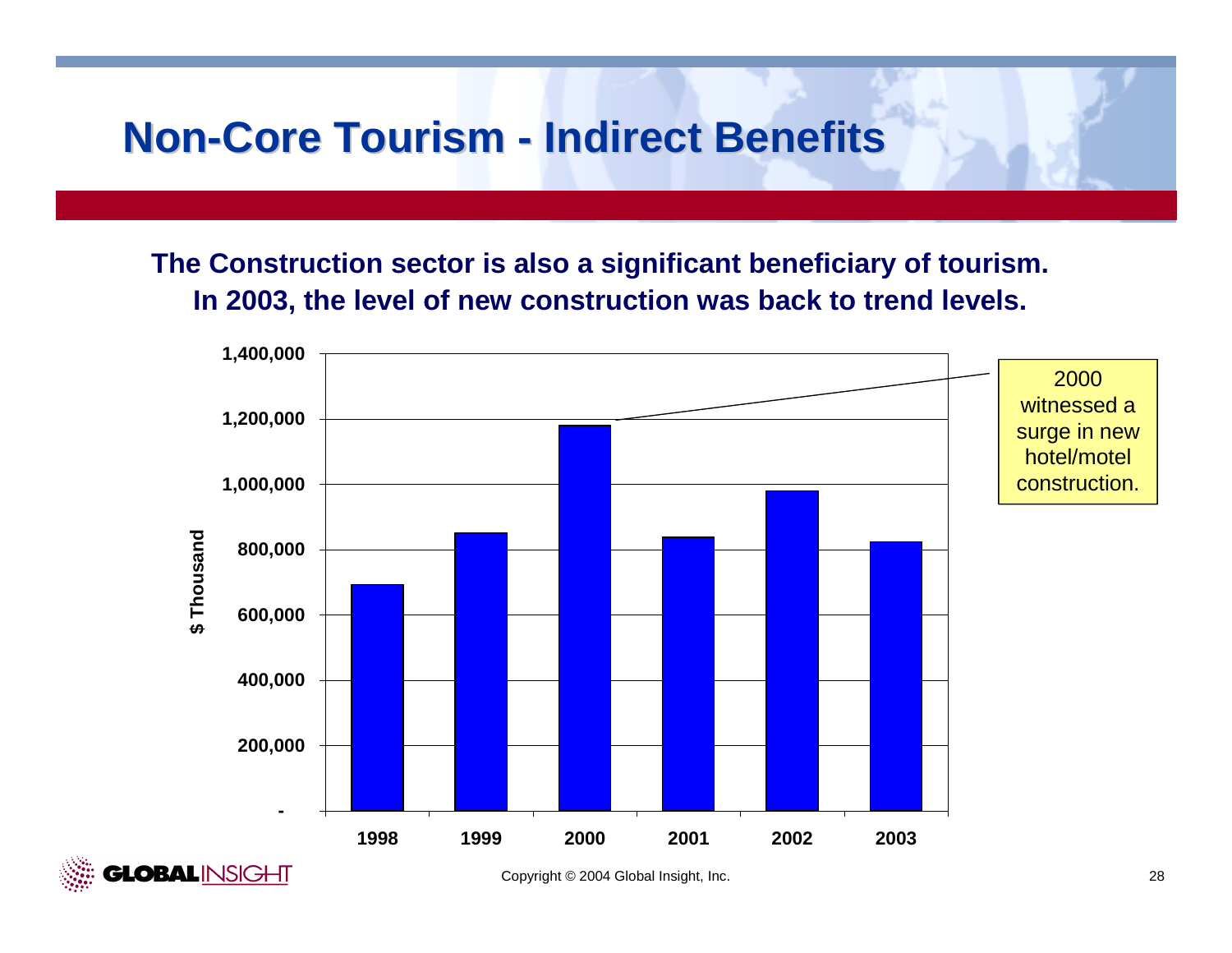## **State and Local Government Revenue State and Local Government Revenue**

- $\bullet$  **Tourism activity generated \$2.9 billion in state and local government revenue in 2003.**
- $\bullet$  **In 2003, \$1.7 billion in state tax revenue was generated by the travel & tourism sector in New Jersey. Indirect business tax (sales tax) and personal income tax are the two largest contributors.**
- $\bullet$  **Tourism contributes disproportionately to state revenue vis-à-vis its economic value. Tourism was responsible for 6.2% of all state revenue in 2003. Recall that tourism generated 5.4% of Gross State Product. The reason for this is that several key state revenue sources have a concentrated dependence on the tourism industry.**

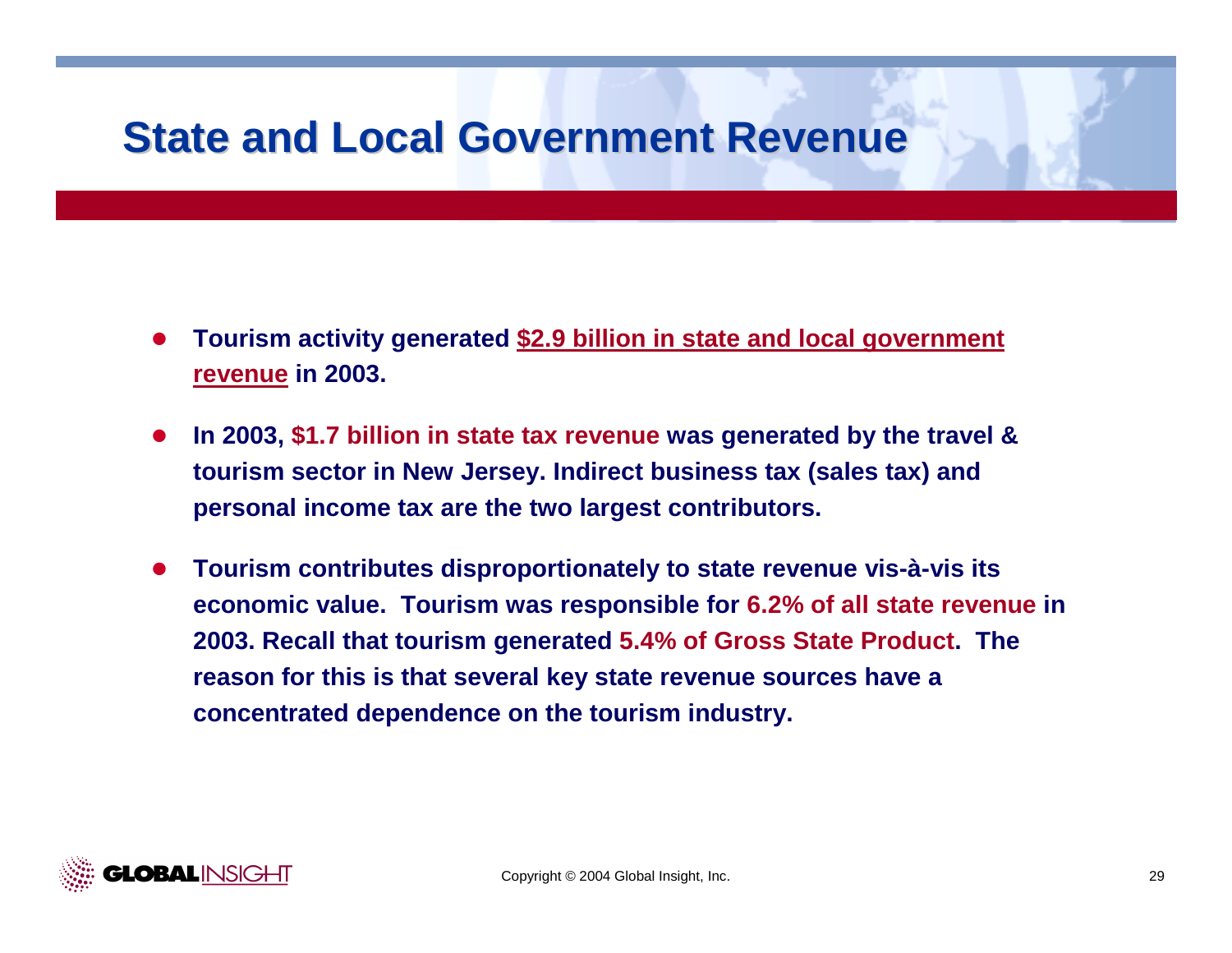## **State and Local Government Revenue State and Local Government Revenue**

**Tourism generated state government revenues of \$1.6 billion in 2003. The sector tallied an additional \$1.2 billion in local government revenues.**

| <b>State Tax Revenues 2003</b> |                 |
|--------------------------------|-----------------|
| <b>Corporate Profits Tax</b>   | \$84,128,580    |
| <b>Indirect Business Tax</b>   | \$723,665,182   |
| <b>Personal Taxes and Fees</b> | \$366,813,427   |
|                                |                 |
| <b>Hotel Sales Tax</b>         | \$226,706,130   |
| <b>Entertainment Sales Tax</b> | \$37,763,249    |
| Tolls                          | \$100,109,620   |
| Occupancy Tax                  | \$87,000,000    |
| Casino Room Fee                | \$14,000,000    |
| Casino Comp Tax                | \$26,000,000    |
| Total                          | \$1,666,186,188 |
| <b>Tourism Share of Total</b>  | 6.2%            |

| <b>Local Tax Revenues</b>     |                 |  |  |  |  |  |
|-------------------------------|-----------------|--|--|--|--|--|
| <b>Property Taxes</b>         | \$1,154,962,319 |  |  |  |  |  |
| <b>Atlantic City Hotel</b>    | \$37,234,915    |  |  |  |  |  |
| <b>Atlantic City Beverage</b> | \$5,552,858     |  |  |  |  |  |
| <b>Newark Hotel</b>           | \$22,359,506    |  |  |  |  |  |
| Jersey City Hotel             | \$4,148,302     |  |  |  |  |  |
| Total                         | \$1,224,257,901 |  |  |  |  |  |

**Total State and Local Tourism Taxes\$2,890,444,089**

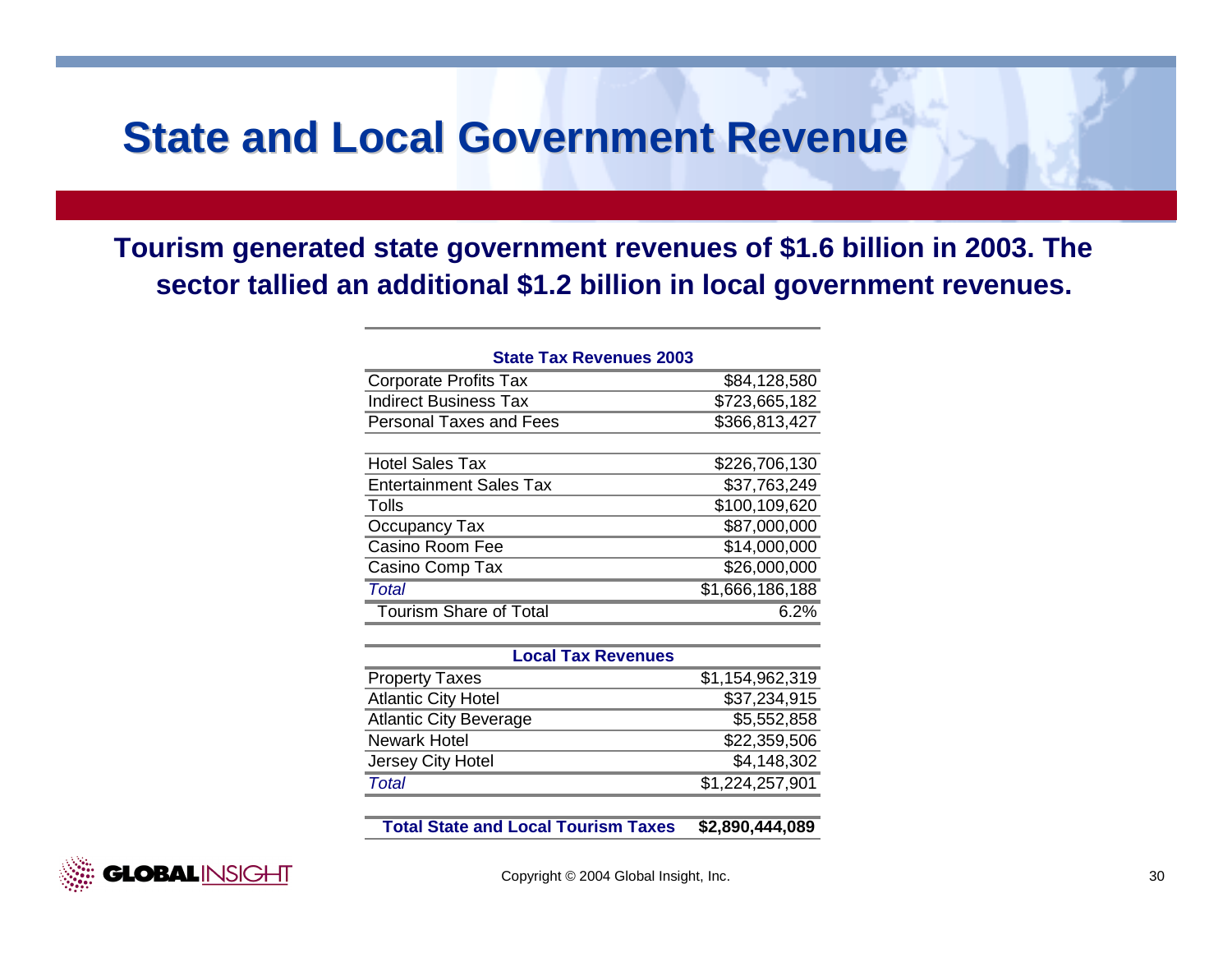## **Regional Distribution of Tourism Regional Distribution of Tourism**

### **New Jersey is divided into six regions in the analysis:**

- *1. Skylands* **– Sussex, Warren, Hunterdon, Somerset, and Morris Counties**
- *2. Gateway* **– Passaic, Bergen, Essex, Hudson, Union, and Middlesex Counties**
- *3.Shore Region* **– Monmouth and Ocean Counties**
- *4. Delaware River* **– Mercer, Burlington, Camden, Gloucester, and Salem Counties**
- *5.Greater Atlantic City* **– Atlantic County**
- *6.Southern Shore* **– Cumberland and Cape May County**

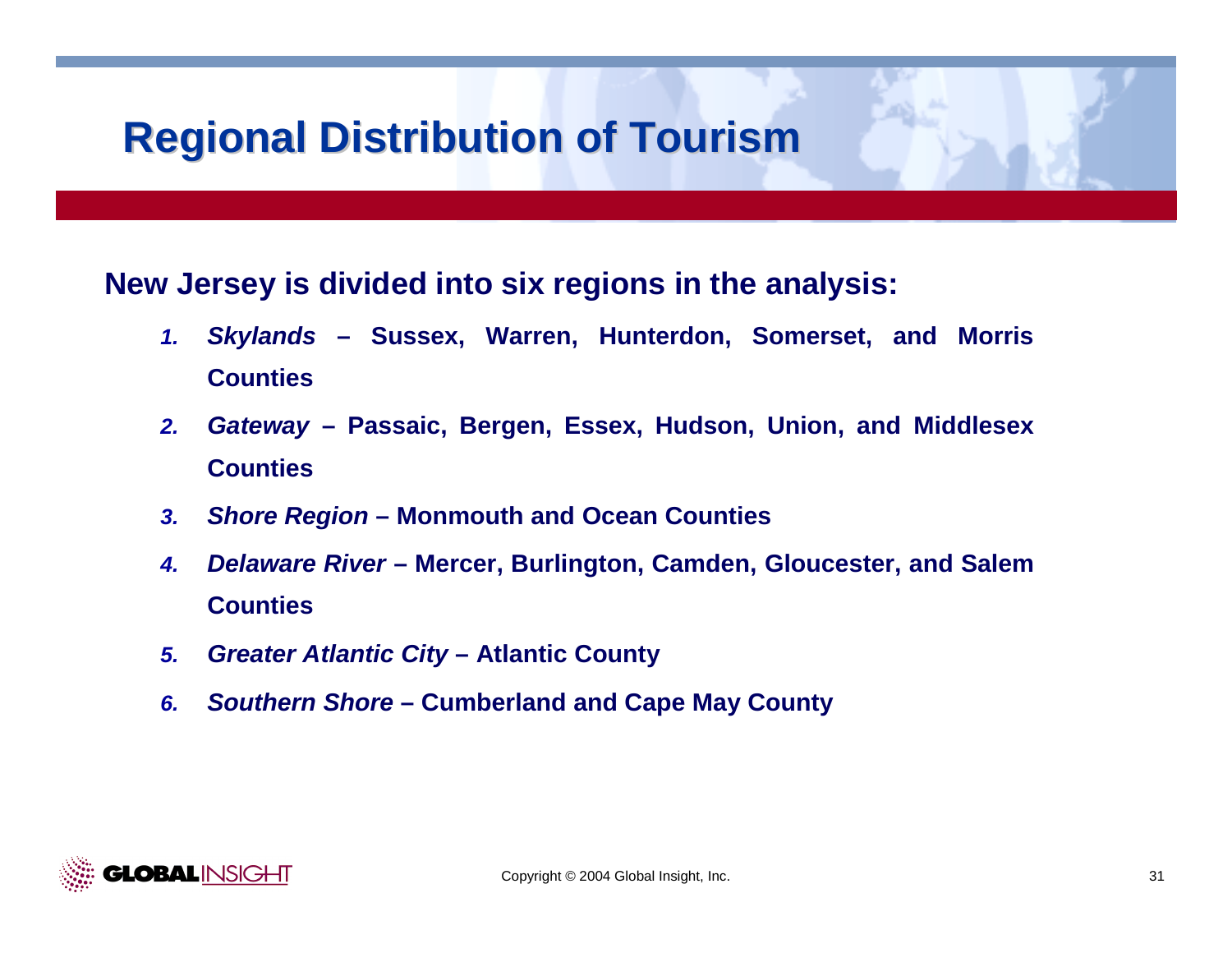## **Regional Distribution of Tourism Regional Distribution of Tourism**

**To understand the county breakdown, Global Insight approached industry members and state agencies to develop local level analysis. This research included analysis of:**

- $\bullet$ **Seasonal second homes**
- $\bullet$ **Gaming reports**
- $\bullet$ **Main attractions by county**
- $\bullet$ **Transportation figures**
- $\bullet$ **Seasonality of employment – compared across counties/regions**

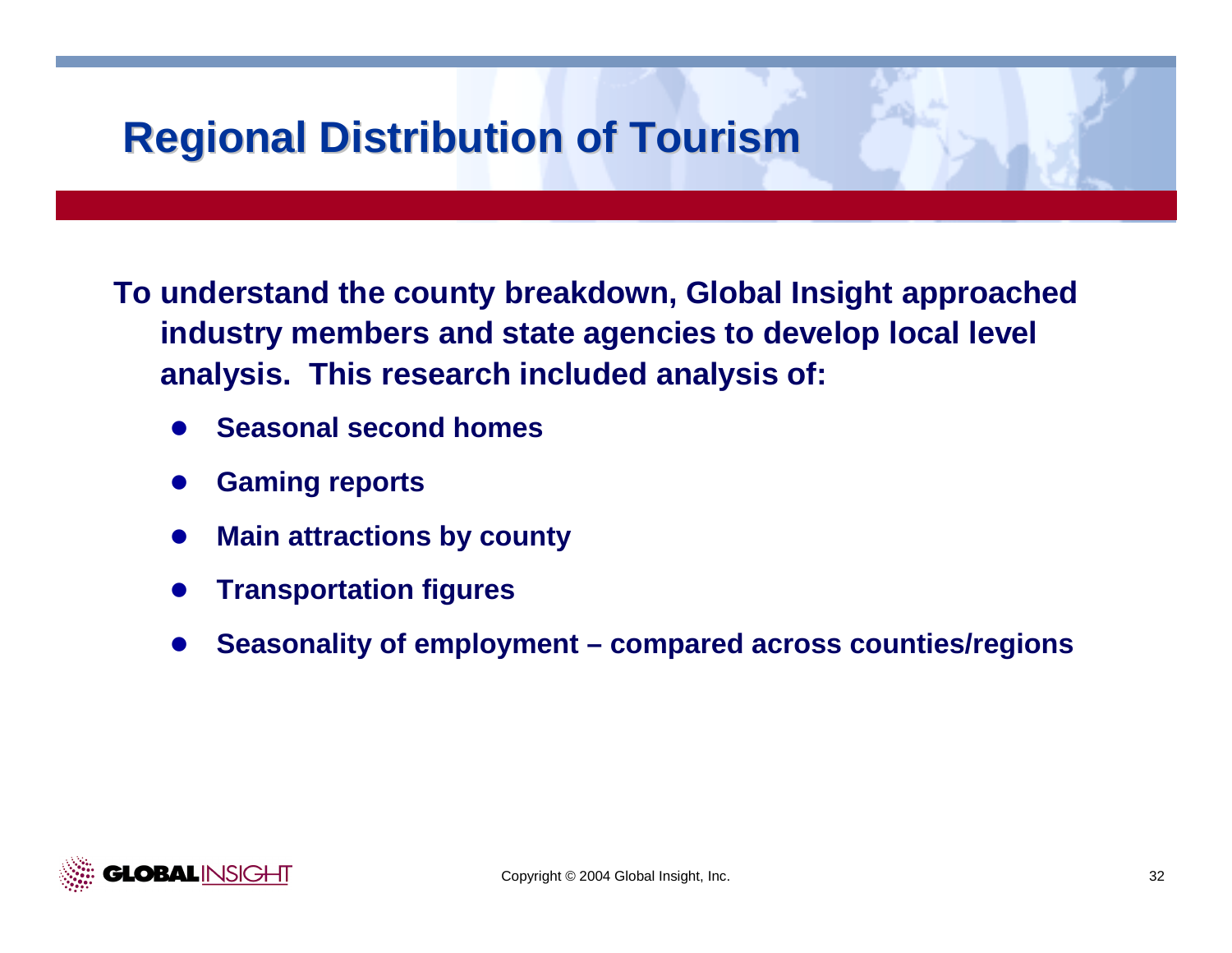## **Regional Distribution of Tourism Regional Distribution of Tourism**

**After Atlantic City, Gateway and Shore are tied for the second largest share of total statewide tourism expenditure. The Southern Shore region follows closely.**

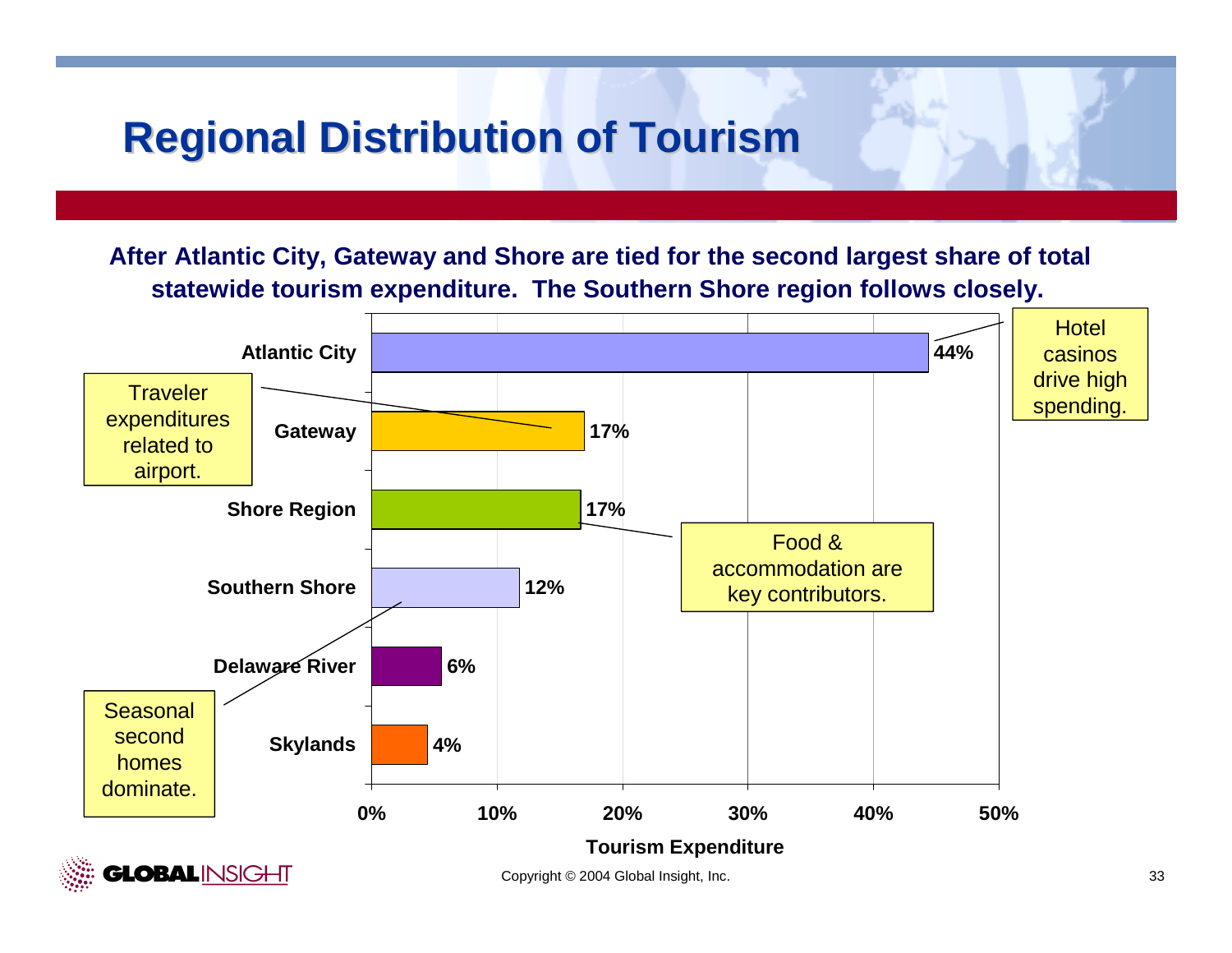# **Regional Shares of Statewide Tourism Entertainment Expenditure Entertainment Expenditure**

**Compared to the other regions, the Shore Region has the largest tourism entertainment expenditure share (42%). But it is tied for second in terms of total tourism sales (17%).** 



**Region Share of Entertainment Region Share of Total Tourism**

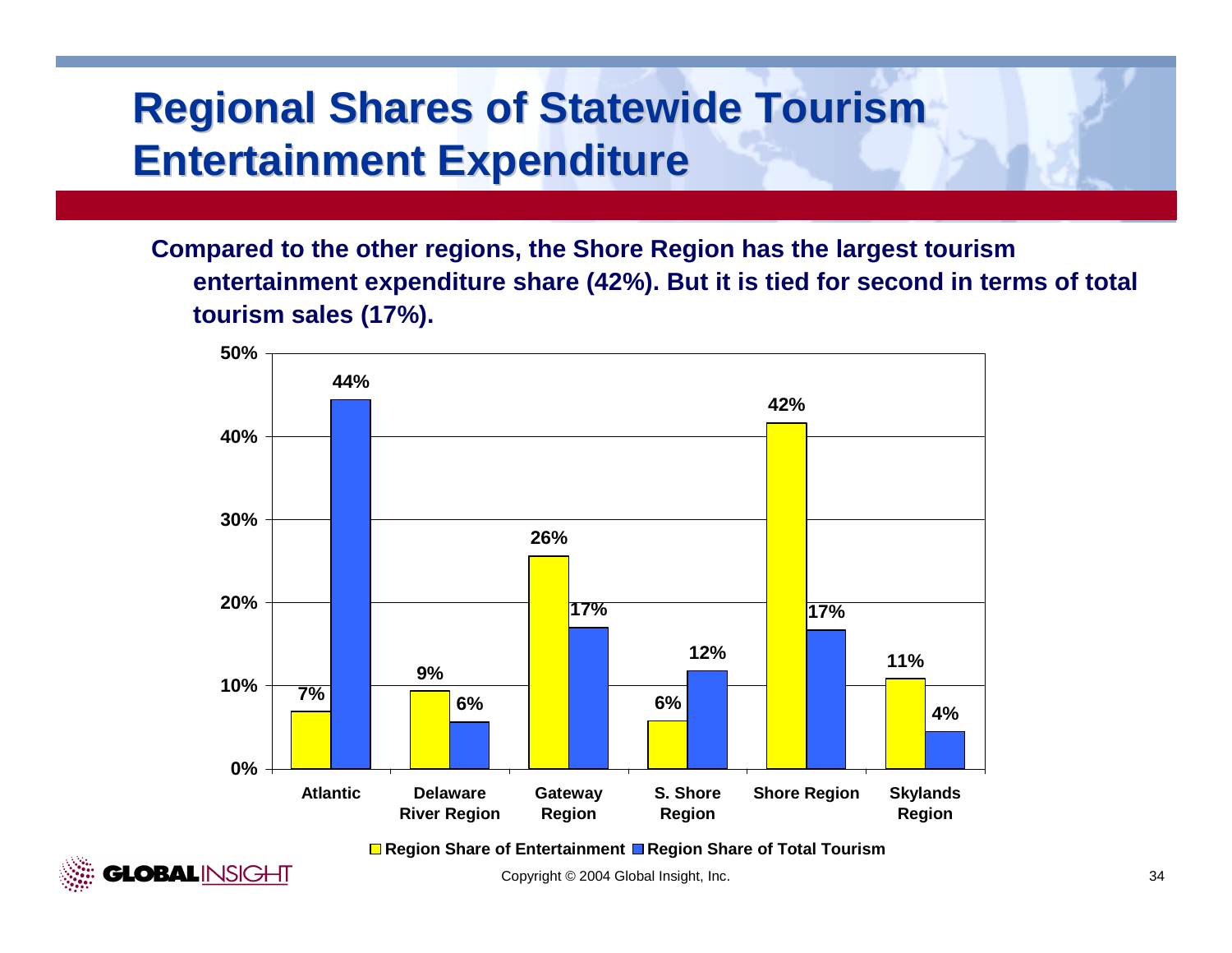# **Regional Shares of Statewide Tourism Accommodation Expenditure Accommodation Expenditure**

**Atlantic City region holds the largest share in both accommodation sales (61% includes hotel casinos) and total tourism expenditure (44%). The Southern Shore ranks 2n<sup>d</sup> in terms of accommodation expenditure.**



**Region Share of State Accommodation Region Share of Total State Tourism**

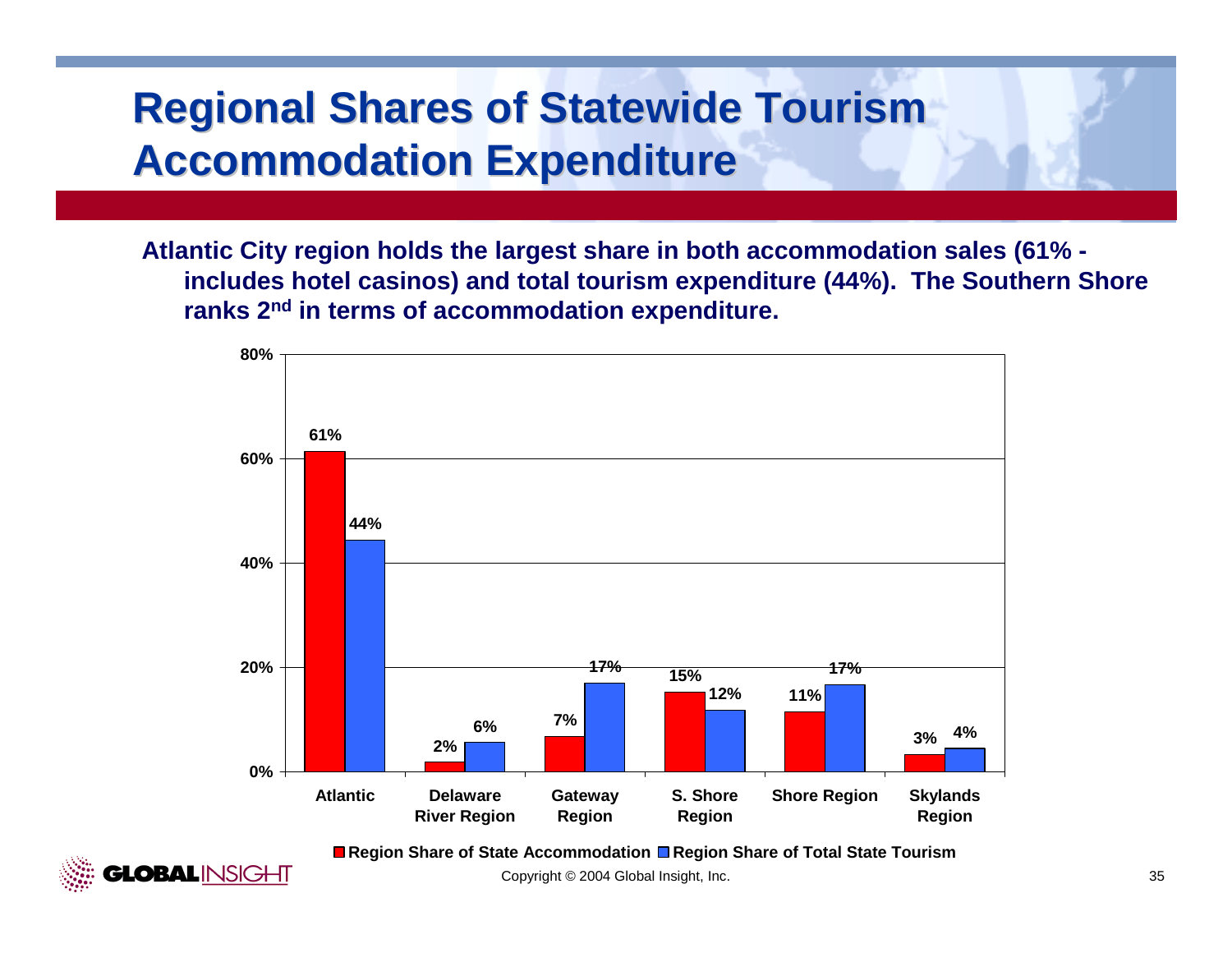# **Regional Shares of Statewide Tourism Transportation Expenditure**

**With Newark airport in its territory, the Gateway Region dominates tourism transportation sales (63%). This does not include cargo transportation.**



■ Region Share of State Transportation ■ Region Share of Total State Tourism

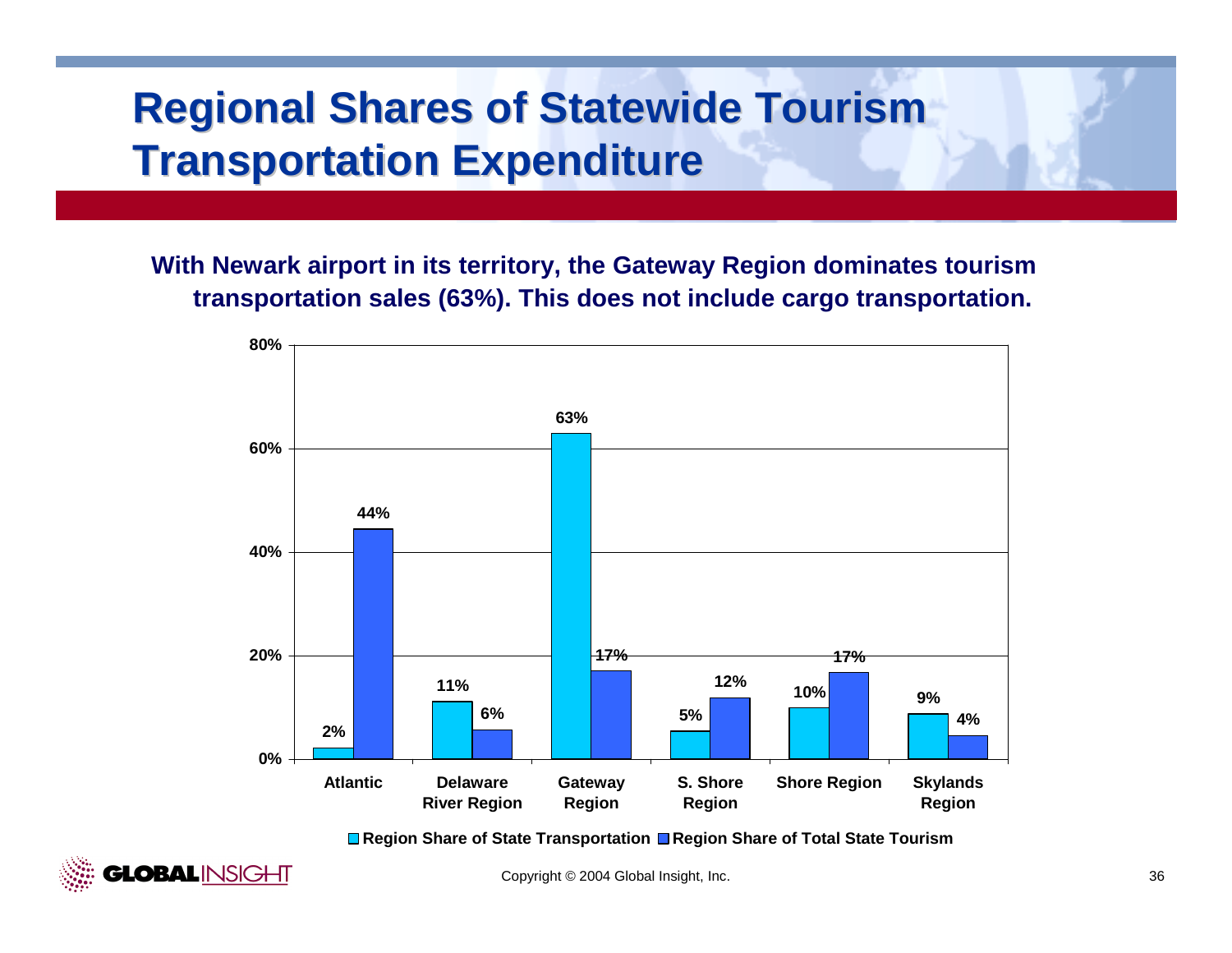# **Regional Shares of Statewide Tourism Food Expenditure Expenditure**

**After Atlantic City, the Shore region has the second largest share of the state's food tourism expenditure.** 



■ Region Share of State Food ■ Region Share of Total State Tourism

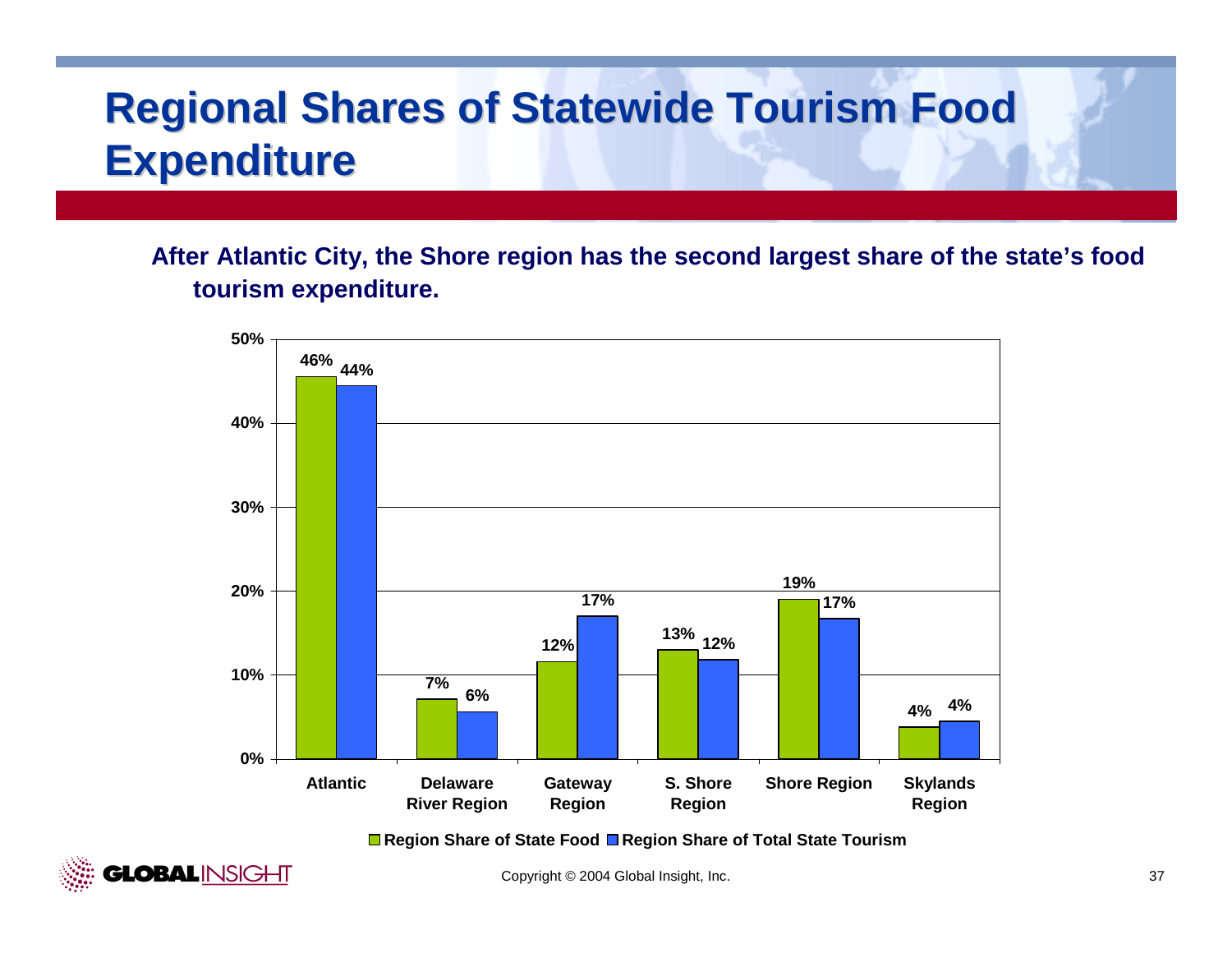# **Regional Shares of Statewide Tourism Shopping Expenditure Shopping Expenditure**

**After the Atlantic region, the Shore (18%) and Gateway (15%) regions hold the largest share of shopping tourism expenditure. The shopping expenditure share by region mirrors each regions total tourism share.**



**Region Share of State Shopping Region Share of Total State Tourism**

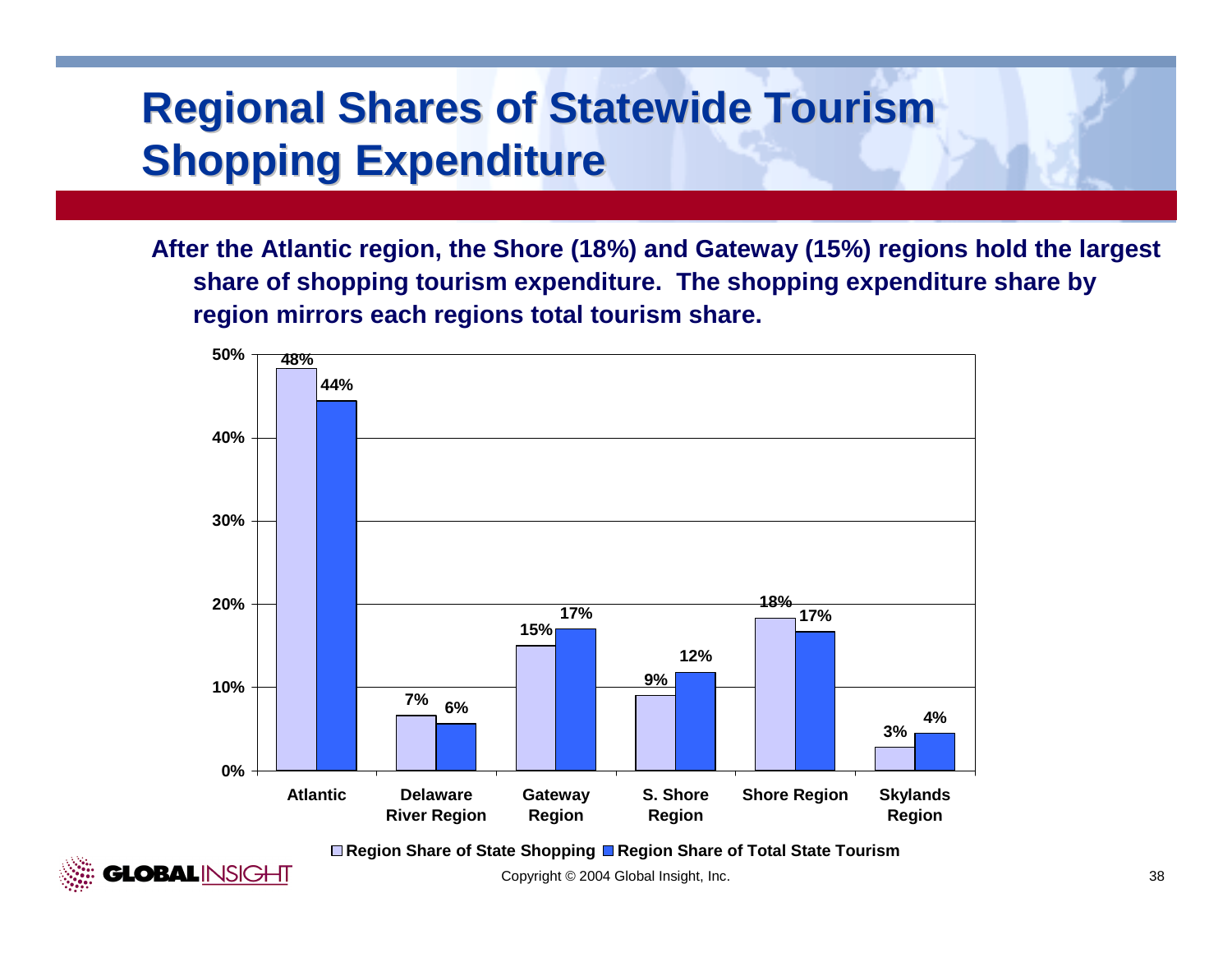## **Tourism Expenditure by County Tourism Expenditure by County**

**Atlantic City, Cape May, and Ocean county are the leaders in terms of tourism expenditure by county. These 3 counties combined contribute two-thirds of New Jersey's total tourism expenditure.**

| <b>County</b>        |             | <b>Tourism Sales</b> | <b>County Share</b> | <b>County</b> | <b>Tourism Sales</b> | <b>County Share</b> |
|----------------------|-------------|----------------------|---------------------|---------------|----------------------|---------------------|
| <b>Atlantic City</b> | $\mathbb S$ | 13,213,954,620       | 44.4%               | Union         | \$<br>399,068,848    | 1.3%                |
| Cape May             | \$          | 3,419,589,751        | 11.5%               | <b>Sussex</b> | \$<br>359,684,787    | 1.2%                |
| Ocean                | $\mathbb S$ | 3,313,176,275        | 11.1%               | Camden        | \$<br>354,011,173    | 1.2%                |
| <b>Essex</b>         | \$          | 1,947,616,102        | 6.5%                | Somerset      | \$<br>303,121,686    | 1.0%                |
| Monmouth             | \$          | 1,652,867,379        | 5.6%                | Gloucester    | \$<br>231,037,928    | 0.8%                |
| Bergen               | \$          | 1,055,078,584        | 3.5%                | Passaic       | \$<br>194,964,065    | 0.7%                |
| <b>Middlesex</b>     | \$          | 799,715,036          | 2.7%                | Hunterdon     | \$<br>94,877,279     | 0.3%                |
| Hudson               | \$          | 657,568,321          | 2.2%                | Cumberland    | \$<br>92,304,775     | 0.3%                |
| <b>Burlington</b>    | \$          | 582,644,315          | 2.0%                | Warren        | \$<br>62,046,896     | 0.2%                |
| <b>Morris</b>        | \$          | 515,488,811          | 1.7%                | Salem         | \$<br>25,705,376     | 0.1%                |
| <b>Mercer</b>        | \$          | 476,386,520          | 1.6%                | <b>Total</b>  | \$29,750,908,525     | 100.0%              |

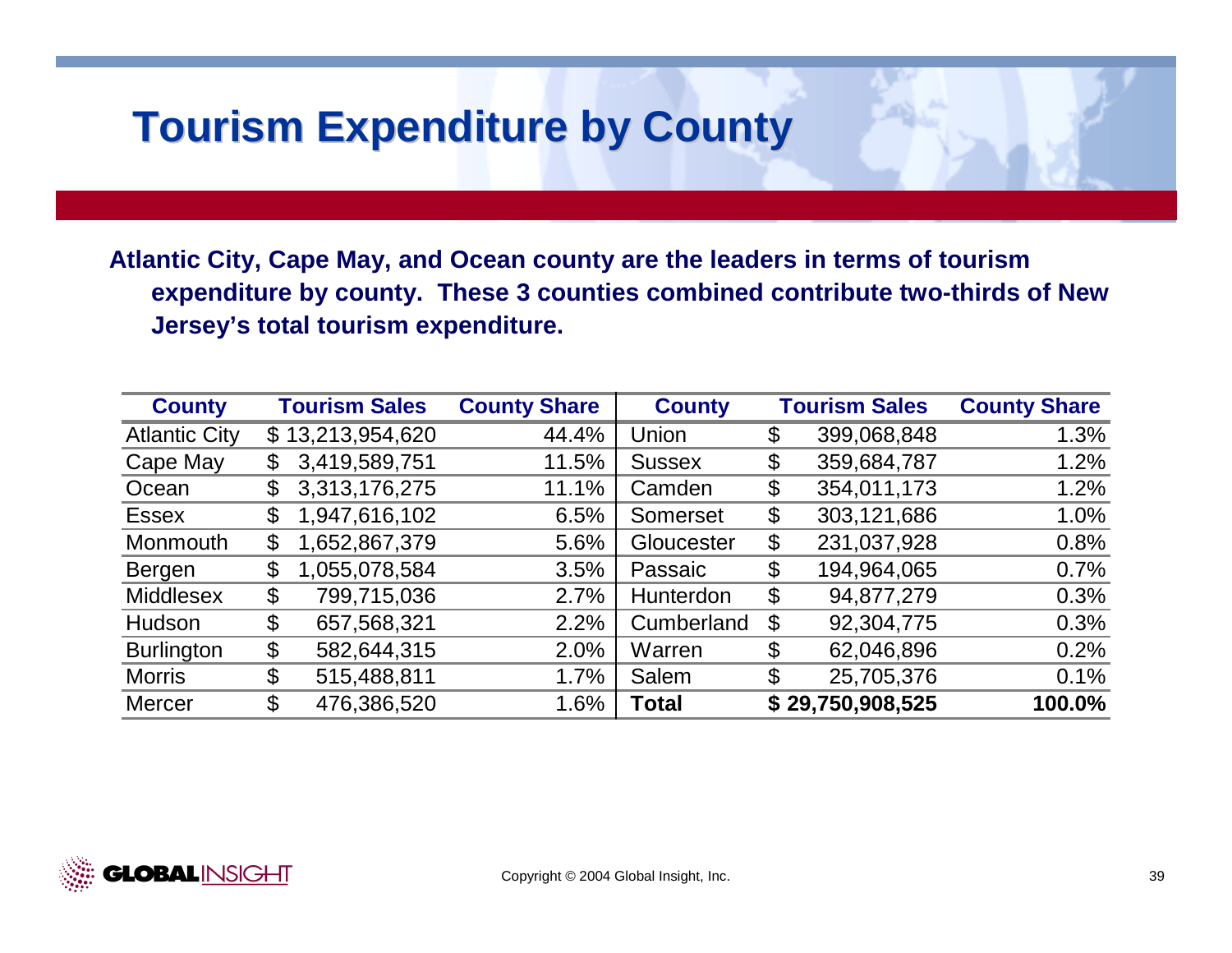## **Tourism Expenditure by County** *<u>–* Share of</u> **Total County Expenditure**

**Tourism is of greatest relative importance to Atlantic City, Cape May, and Ocean county. It is also a key contributor to county expenditures in Sussex and Monmouth.**

|                      |                     | <b>Tourism</b><br><b>Share of</b> |                  |                           |                    | <b>Tourism</b><br><b>Share of</b> |
|----------------------|---------------------|-----------------------------------|------------------|---------------------------|--------------------|-----------------------------------|
|                      | <b>Tourism</b>      | <b>Total County</b>               |                  |                           | <b>Tourism</b>     | <b>Total County</b>               |
| <b>County</b>        | <b>Expenditure</b>  | <b>Expenditure</b>                | <b>County</b>    |                           | <b>Expenditure</b> | <b>Expenditure</b>                |
| <b>Atlantic City</b> | \$13,213,954,620    | 72.9%                             | Union            | \$                        | 399,068,848        | 0.8%                              |
| Cape May             | \$<br>3,419,589,751 | 62.6%                             | <b>Sussex</b>    | \$                        | 359,684,787        | 6.6%                              |
| Ocean                | \$<br>3,313,176,275 | 16.2%                             | Camden           | \$                        | 354,011,173        | 1.0%                              |
| <b>Essex</b>         | \$<br>1,947,616,102 | 2.8%                              | Somerset         | \$                        | 303,121,686        | 0.8%                              |
| Monmouth             | \$<br>1,652,867,379 | 4.0%                              | Gloucester       | \$                        | 231,037,928        | 1.2%                              |
| Bergen               | \$<br>1,055,078,584 | 1.2%                              | Passaic          | \$                        | 194,964,065        | 0.6%                              |
| <b>Middlesex</b>     | \$<br>799,715,036   | 1.0%                              | <b>Hunterdon</b> | $\boldsymbol{\mathsf{S}}$ | 94,877,279         | 1.0%                              |
| Hudson               | \$<br>657,568,321   | 1.4%                              | Cumberland       | \$                        | 92,304,775         | 0.9%                              |
| <b>Burlington</b>    | \$<br>582,644,315   | 1.7%                              | Warren           | \$                        | 62,046,896         | 1.0%                              |
| <b>Morris</b>        | \$<br>515,488,811   | 0.9%                              | Salem            | \$                        | 25,705,376         | 0.5%                              |
| <b>Mercer</b>        | \$<br>476,386,520   | 1.5%                              | Total            |                           | \$29,750,908,525   | 4.2%                              |

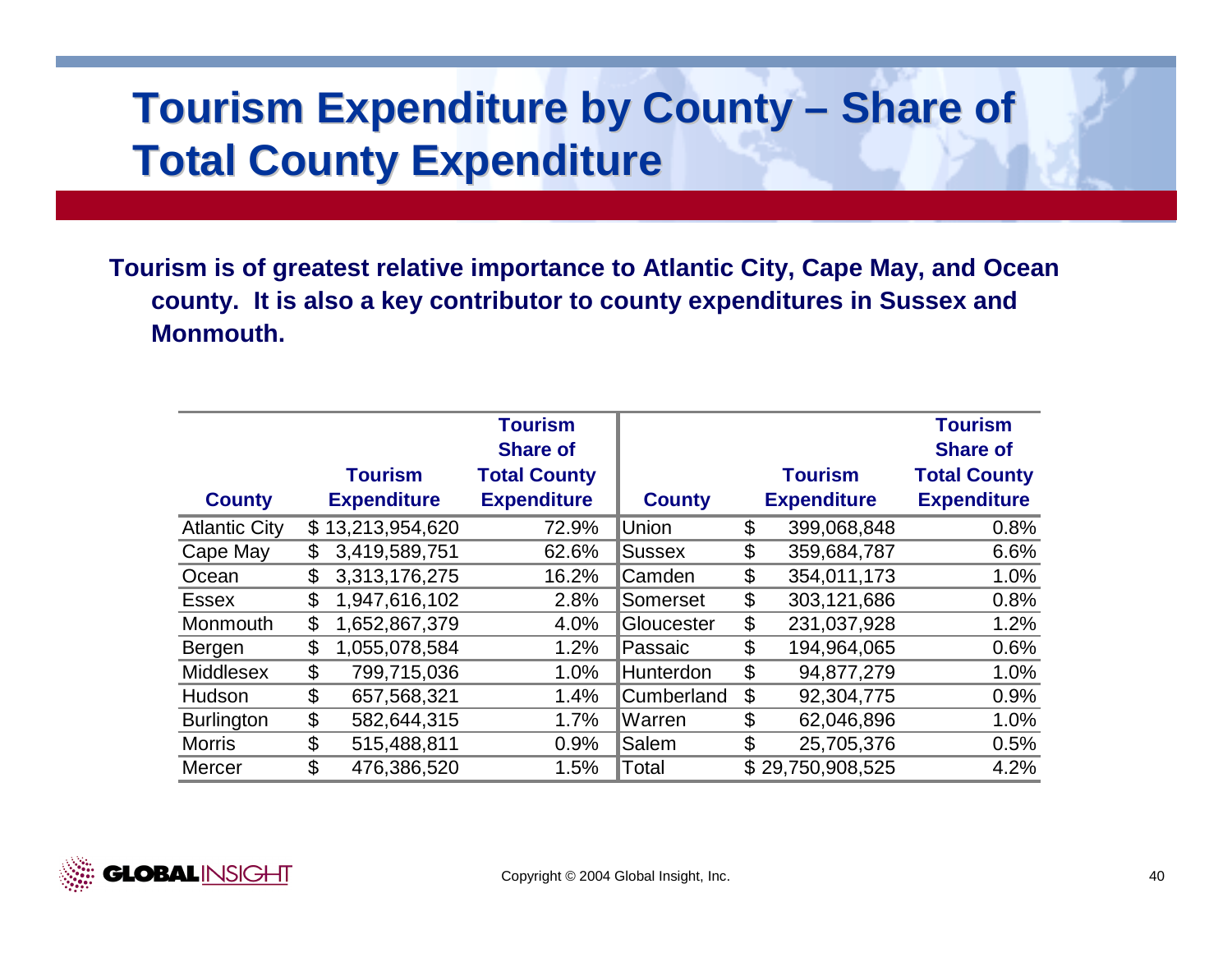## **Tourism Expenditure by County**



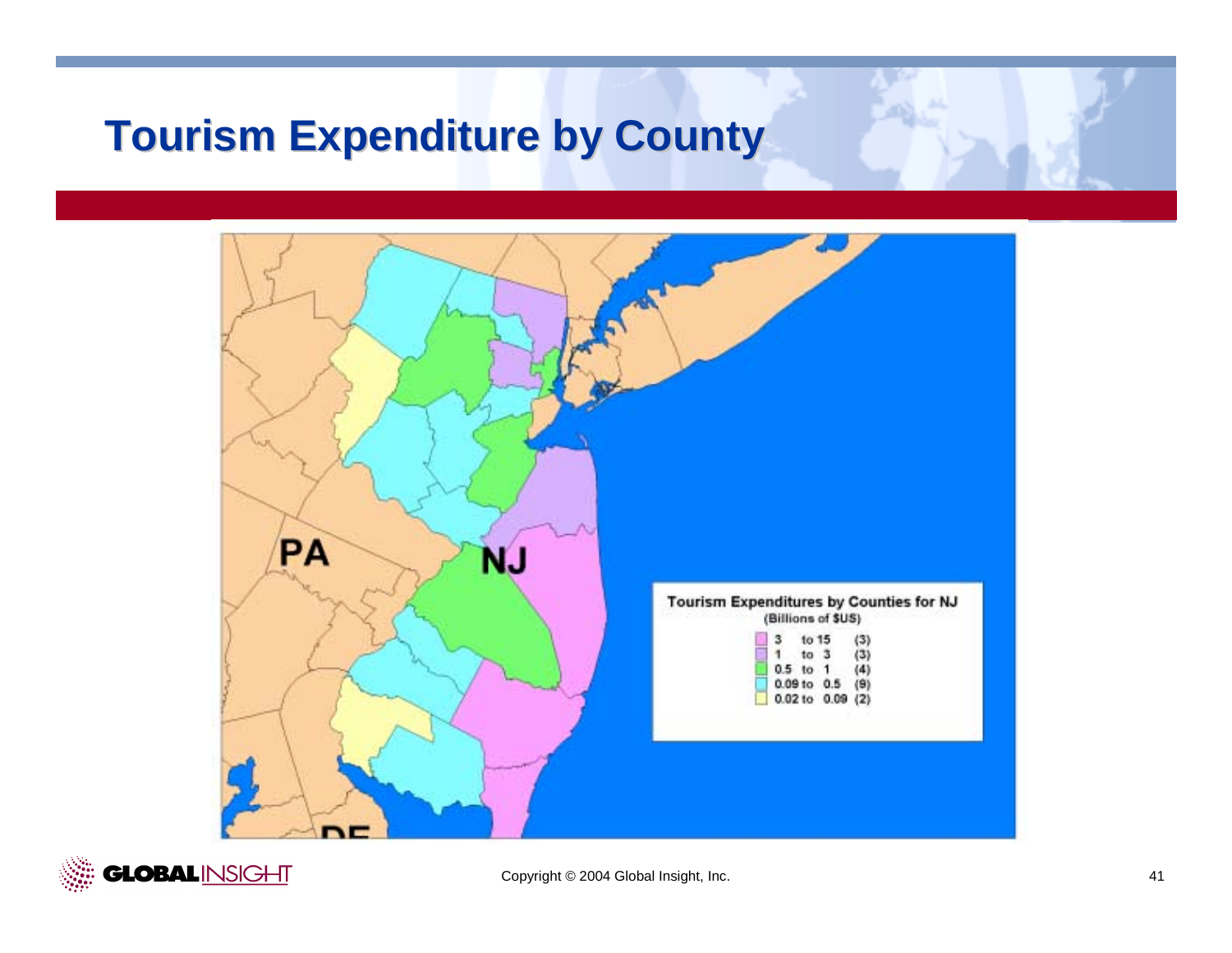# **Tourism Share of Total NJ County Expenditures Expenditures**



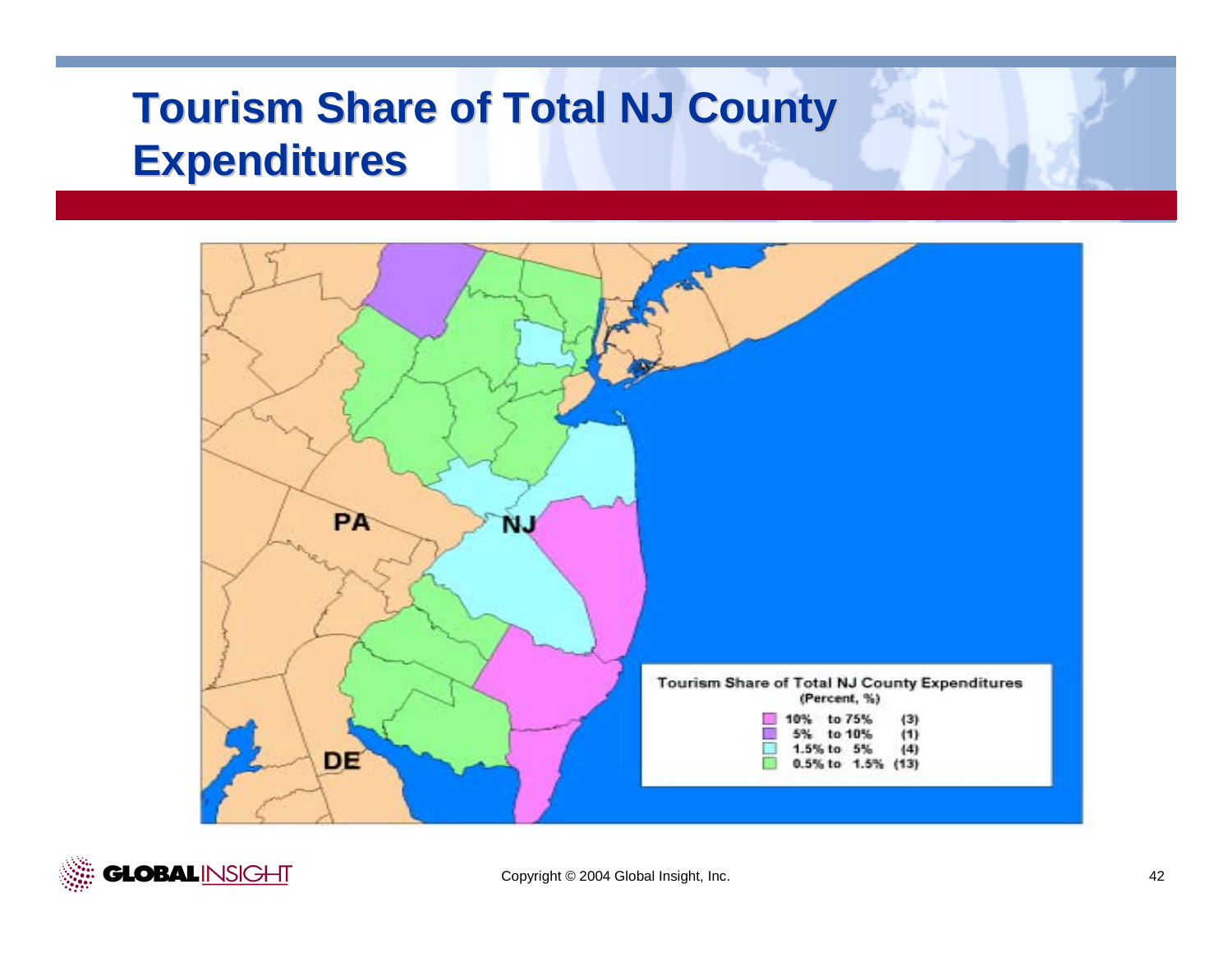# **Tourism's Share of County Employment Tourism's Share of County Employment**

| <b>County</b>          |      | <b>County</b>    |       |
|------------------------|------|------------------|-------|
| <b>Atlantic County</b> |      | 44.9% Hudson     | 5.4%  |
| Ocean                  |      | 33.9% Mercer     | 5.5%  |
| Monmouth               |      | 13.4% Somerset   | 6.5%  |
| Bergen                 |      | 7.2% Passaic     | 5.6%  |
| <b>Cape May</b>        |      | 91.5% Gloucester | 8.5%  |
| <b>Middlesex</b>       |      | 6.2% Sussex      | 23.6% |
| <b>Essex</b>           |      | 5.8% Cumberland  | 5.8%  |
| <b>Morris</b>          |      | 7.0% Hunterdon   | 6.2%  |
| <b>Burlington</b>      |      | 8.6% Warren      | 9.0%  |
| Camden                 |      | 7.1% Salem       | 7.7%  |
| Union                  | 5.7% |                  |       |

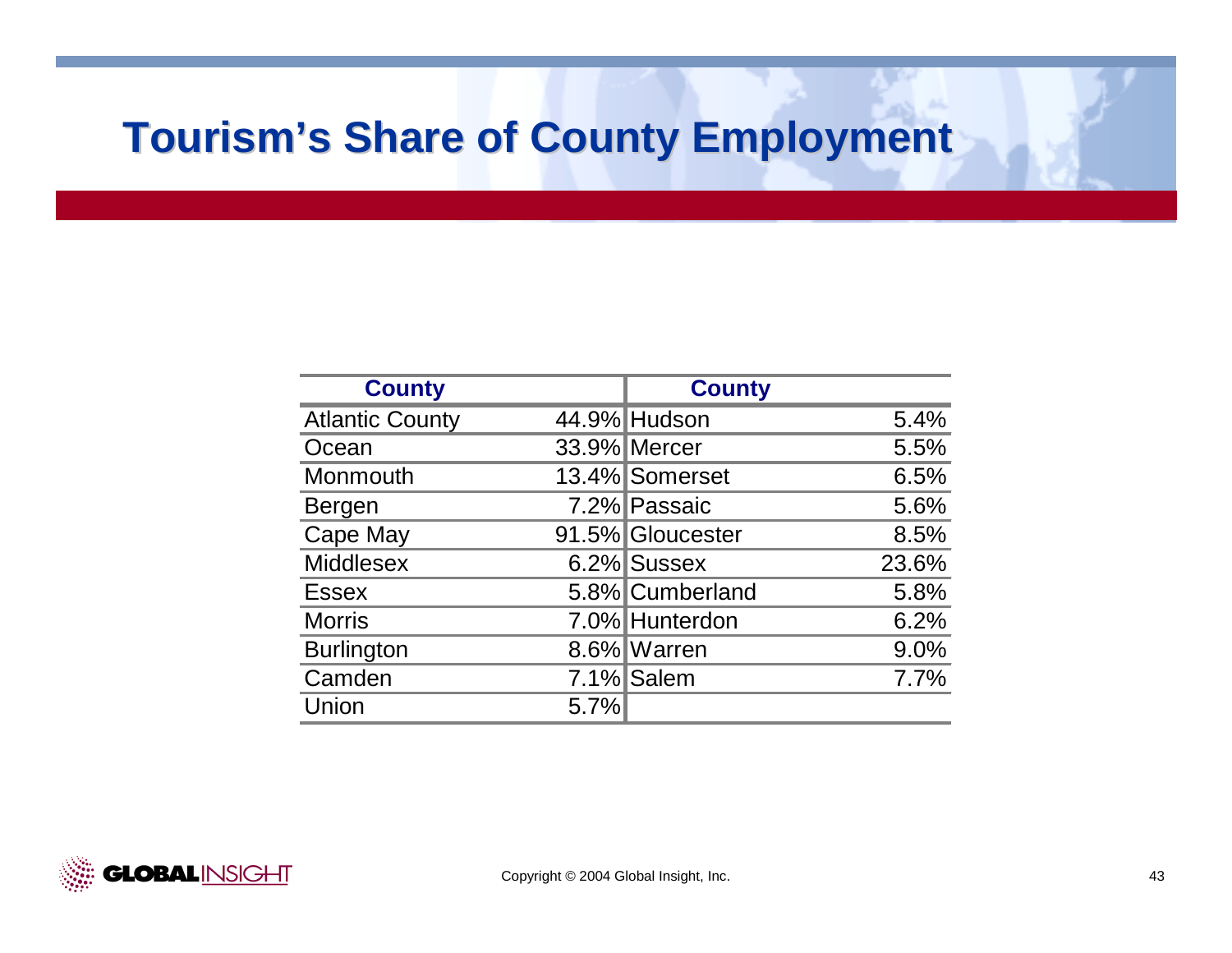## **Key Tourism Sectors in Atlantic City Key Tourism Sectors in Atlantic City**

**Accommodation, food, & shopping are important contributors to Atlantic City's tourism. Atlantic City also holds a significant share of the New Jersey expenditure for the these categories.**



■ Share of Atlantic City Tourism Sales ■ AC's Share of NJ Tourism Sales

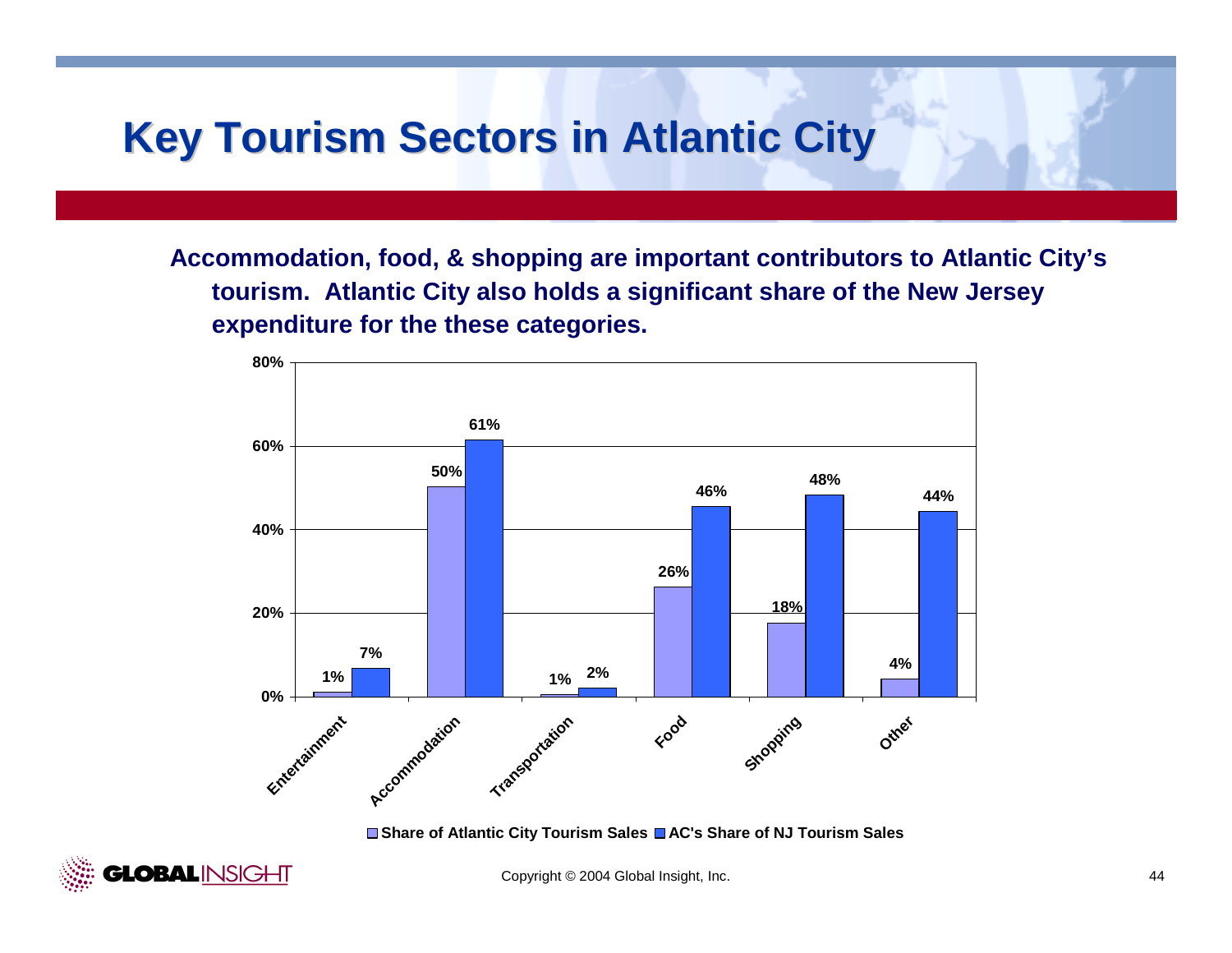## **Key Tourism Sectors in Cape May County Key Tourism Sectors in Cape May County**

**Accommodation is the key contributor to Cape May's tourism expenditure. This is not surprising as Cape May has over 43,000 seasonal second homes.**



**Share of Cape May Tourism Sales Cape May's Share of NJ Tourism Sales**

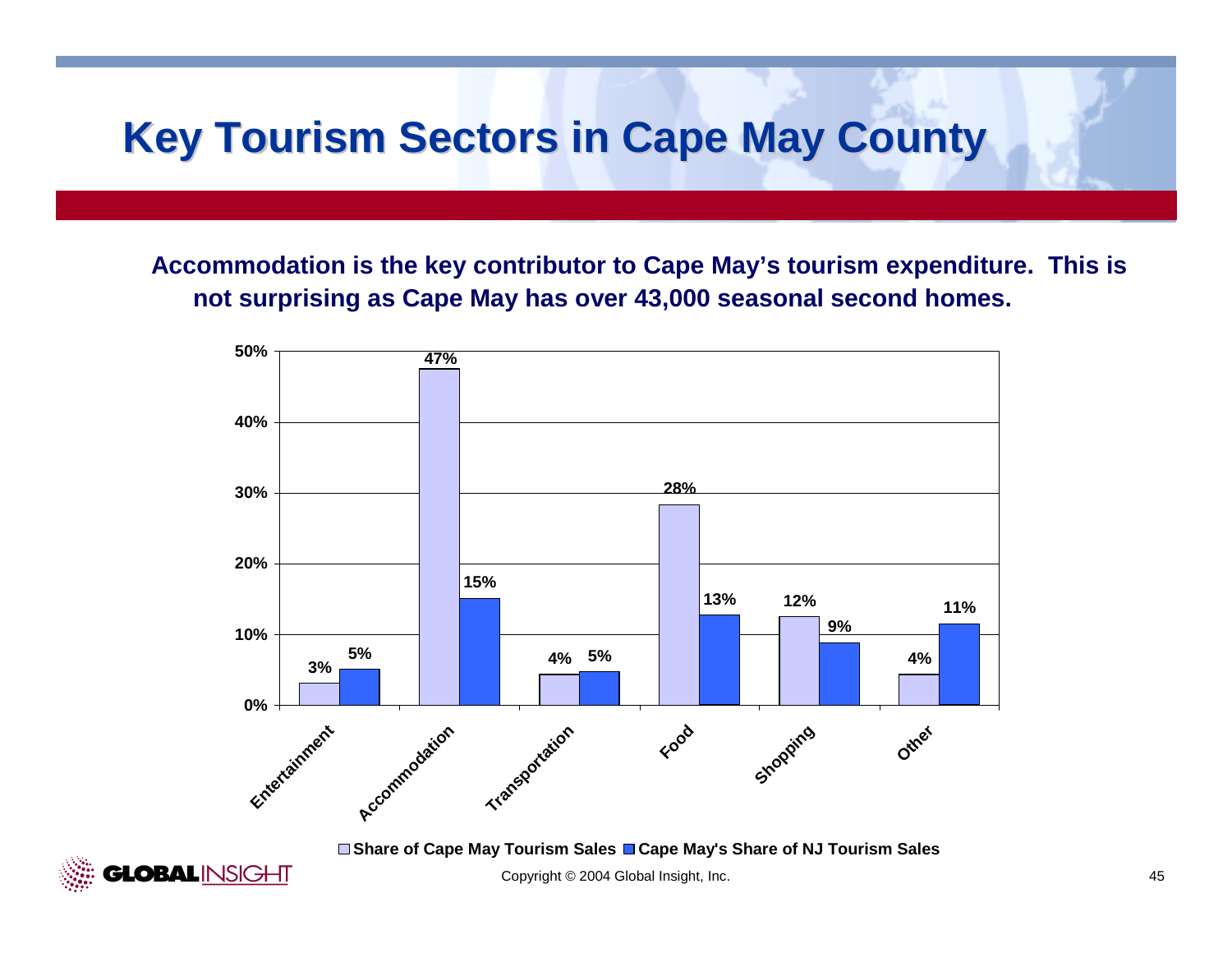## **Key Tourism Sectors in Ocean County**

**Food and accommodation account for the greatest share of total Ocean County tourism expenditure. With over 35,000 seasonal second homes, accommodation is a significant contributor.**



**Share of Ocean Tourism Sales Ocean's Share of NJ Tourism Sales**

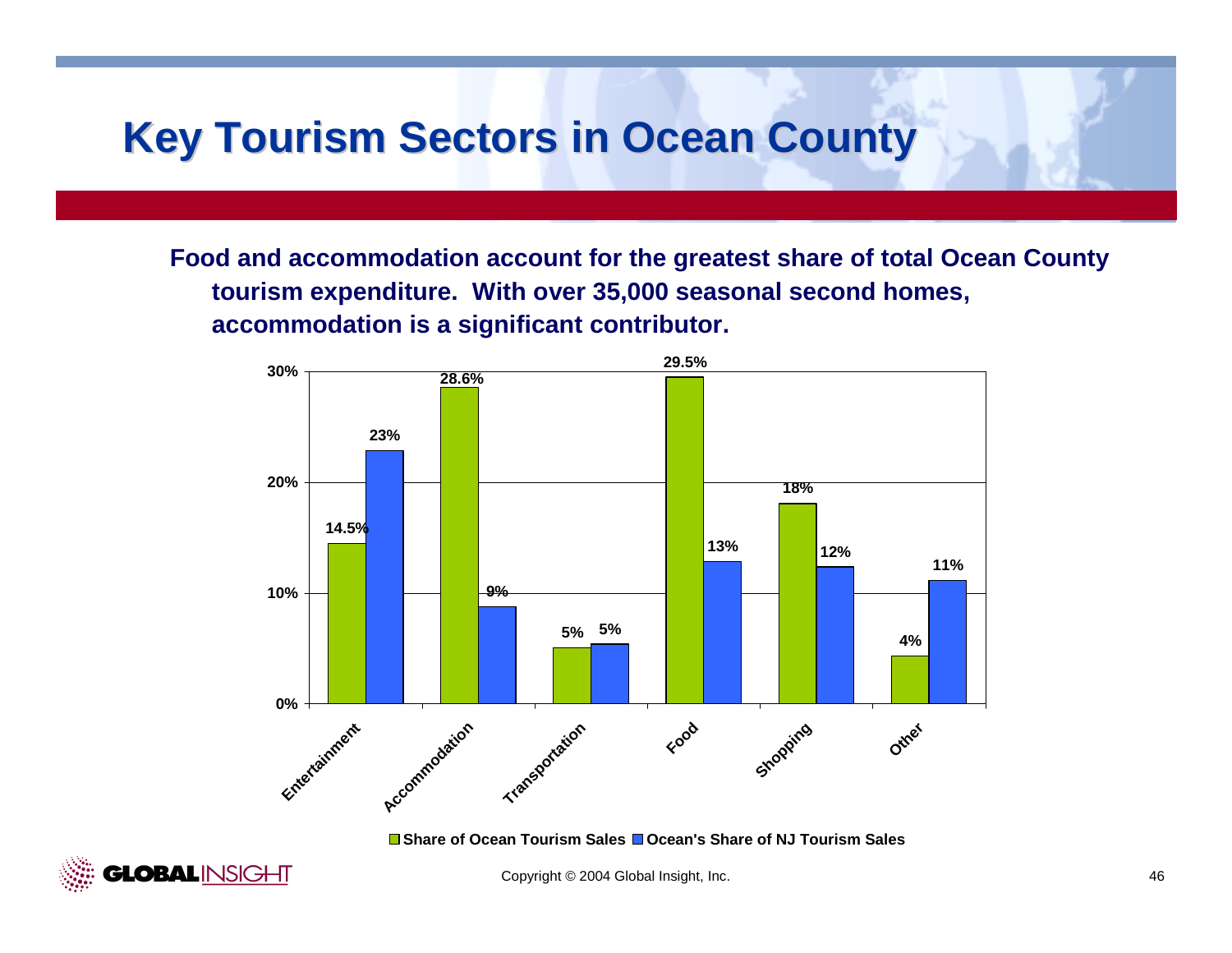## **Accommodation – Seasonal 2<sup>nd</sup> Home**

**Seasonal 2nd homes are an important part of accommodation expenditure for the counties along the coastline.** 

|                 | # of Seasonal    |
|-----------------|------------------|
| <b>County</b>   | <b>2nd Homes</b> |
| <b>Cape May</b> | 43,645           |
| Ocean           | 35,667           |
| <b>Atlantic</b> | 12,137           |
| Monmouth        | 8,228            |
| <b>Sussex</b>   | 3.875            |

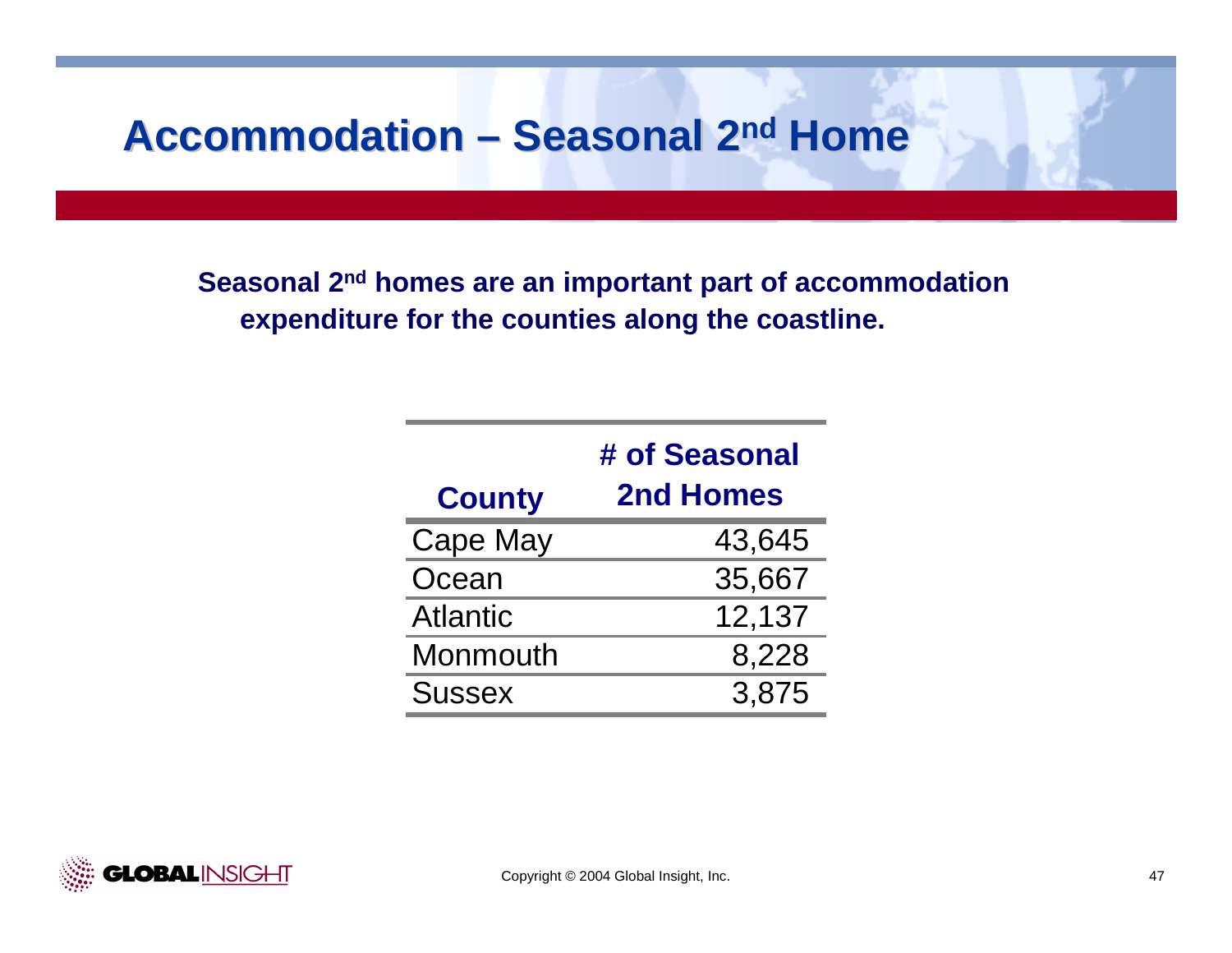## **Atlantic and Gateway Regions (million \$)**

to Statue of Liberty & Ellis Island.

Hotel casino "win" earnings are key.

|                       |     | <b>Entertainment</b> |      | <b>Accommodation</b> |     | <b>Transportation</b> |     | <b>Food</b> |      | <b>Shopping</b>              |     | <b>Other</b> |      | Total  |
|-----------------------|-----|----------------------|------|----------------------|-----|-----------------------|-----|-------------|------|------------------------------|-----|--------------|------|--------|
| <b>Total</b>          |     | 2,102                | - \$ | 10,791               |     | 3,119                 | \$  | 7,611       | \$   | 4,846                        | \$  | 1,282        | - \$ | 29,751 |
| <b>Atlantic</b>       | \$  | 145                  | \$   | 6,630'               | \$  | 67                    | \$  | 3,463       | \$   | 2,341                        | \$  | 569          | -\$  | 13,214 |
| <b>Gateway Region</b> | S.  | 538                  | -\$  | 728                  | S   | 1,960                 | \$  | 883         | - \$ | 727                          | S.  | 218          | - \$ | 5,054  |
| Essex                 | \$  | 103                  | \$   | 144                  | \$  | $1,302$ ,             | \$  | 172         | \$   | 142                          | S   | 84           | \$   | 1,948  |
| Bergen                | \$  | 152                  | \$   | 193                  | \$  | 227                   | \$  | 240         | \$   | 198                          | \$  | 45           | \$   | 1,055  |
| Middlesex             | \$  | 97                   | \$   | 206                  | \$. | 77                    | \$  | 211         | \$   | 174                          | \$  | 34           | \$   | 800    |
| Hudson                | \$. | 121                  | \$   | 90                   | \$  | 151                   | \\$ | 147         | -\$  | 121                          | \$  | 28           | -\$  | 658    |
| Union                 | \$  | 38                   | \$   | 63                   | \$  | 152                   |     | 42          | \$   | 34                           | \$  | 17           | \$   | 347    |
| Passaic               | \$  | 28                   | \$   | 32                   | \$  | 50                    |     | 70          | \$   | 58                           | -\$ | 8            | \$   | 247    |
|                       |     |                      |      | <b>Ferry service</b> |     |                       |     |             |      | <b>Newark airport impact</b> |     |              |      |        |

- also supports hotels, food & shopping.

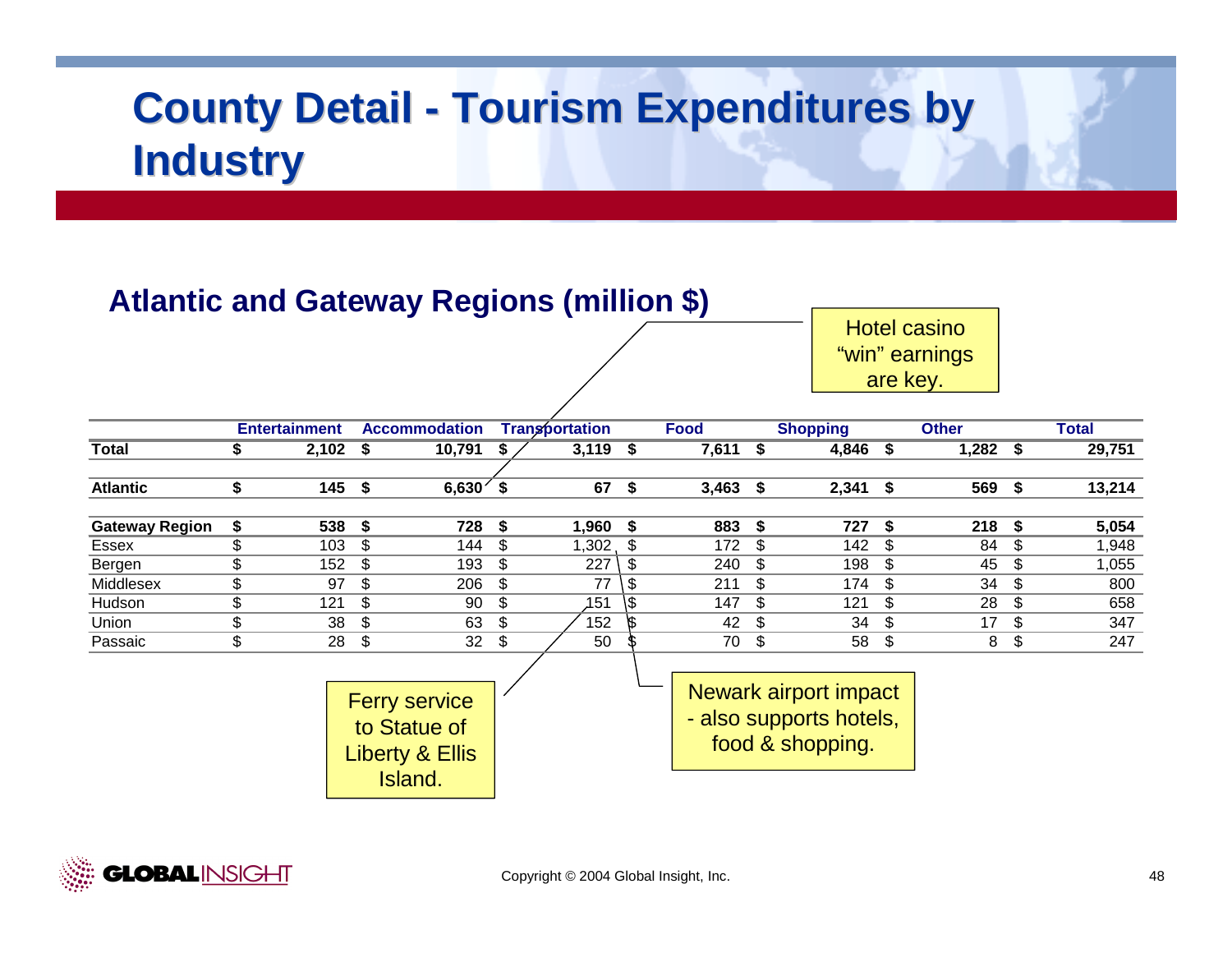## **Shore and Southern Shore Regions (million \$)**

|                     | <b>Entertainment</b> |                            | <b>Accommodation</b> | <b>Transportation</b>    |      | <b>Food</b> | <b>Shopping</b> | <b>Other</b>     |     | <b>Total</b> |
|---------------------|----------------------|----------------------------|----------------------|--------------------------|------|-------------|-----------------|------------------|-----|--------------|
| <b>Total</b>        | \$<br>$2,102$ \$     |                            | 10,791               | \$<br>3,119              | - \$ | 7,611       | \$<br>4,846     | \$<br>$1,282$ \$ |     | 29,751       |
|                     |                      |                            |                      |                          |      |             |                 |                  |     |              |
| <b>Shore Region</b> | \$<br>874            | \$                         | 1,238                | \$<br>307                | \$   | 1,446       | \$<br>887       | \$<br>214        | -\$ | 4,966        |
| Ocean               | \$<br>480            | \$                         | 947                  | \$<br>168                | \$   | 977         | \$<br>599       | \$<br>143        | -\$ | 3,313        |
| Monmouth            | \$<br>394            | \$                         | 291                  | \$<br>139                | \$   | 469         | \$<br>288       | \$<br>71         | \$  | 1,653        |
|                     |                      |                            |                      |                          |      |             |                 |                  |     |              |
| S. Shore Region     | \$<br>120            | -\$                        | 1,647                | \$<br>167                | \$   | 989         | \$<br>436       | \$<br>151        | -\$ | 3,512        |
| Cape May            | \$<br>106            | $\boldsymbol{\mathcal{F}}$ | 1,624                | \$<br>147                | \$   | 968         | \$<br>427       | \$<br>147        | -\$ | 3,420        |
| Cumberland          | \$<br>14             | \$                         | 23                   | \$<br>20                 | \$   | 21          | \$<br>9         | \$<br>4          | \$  | 92           |
|                     |                      |                            |                      |                          |      |             |                 |                  |     |              |
|                     |                      |                            |                      |                          |      |             |                 |                  |     |              |
| Entertainment       |                      |                            |                      |                          |      |             |                 |                  |     |              |
| gains from          |                      |                            |                      | Seasonal 2 <sup>nd</sup> |      |             |                 |                  |     |              |
| coast, golf,        |                      |                            |                      | homes impact.            |      |             |                 |                  |     |              |
| race track &        |                      |                            |                      |                          |      |             |                 |                  |     |              |
| more.               |                      |                            |                      |                          |      |             |                 |                  |     |              |
|                     |                      |                            |                      |                          |      |             |                 |                  |     |              |

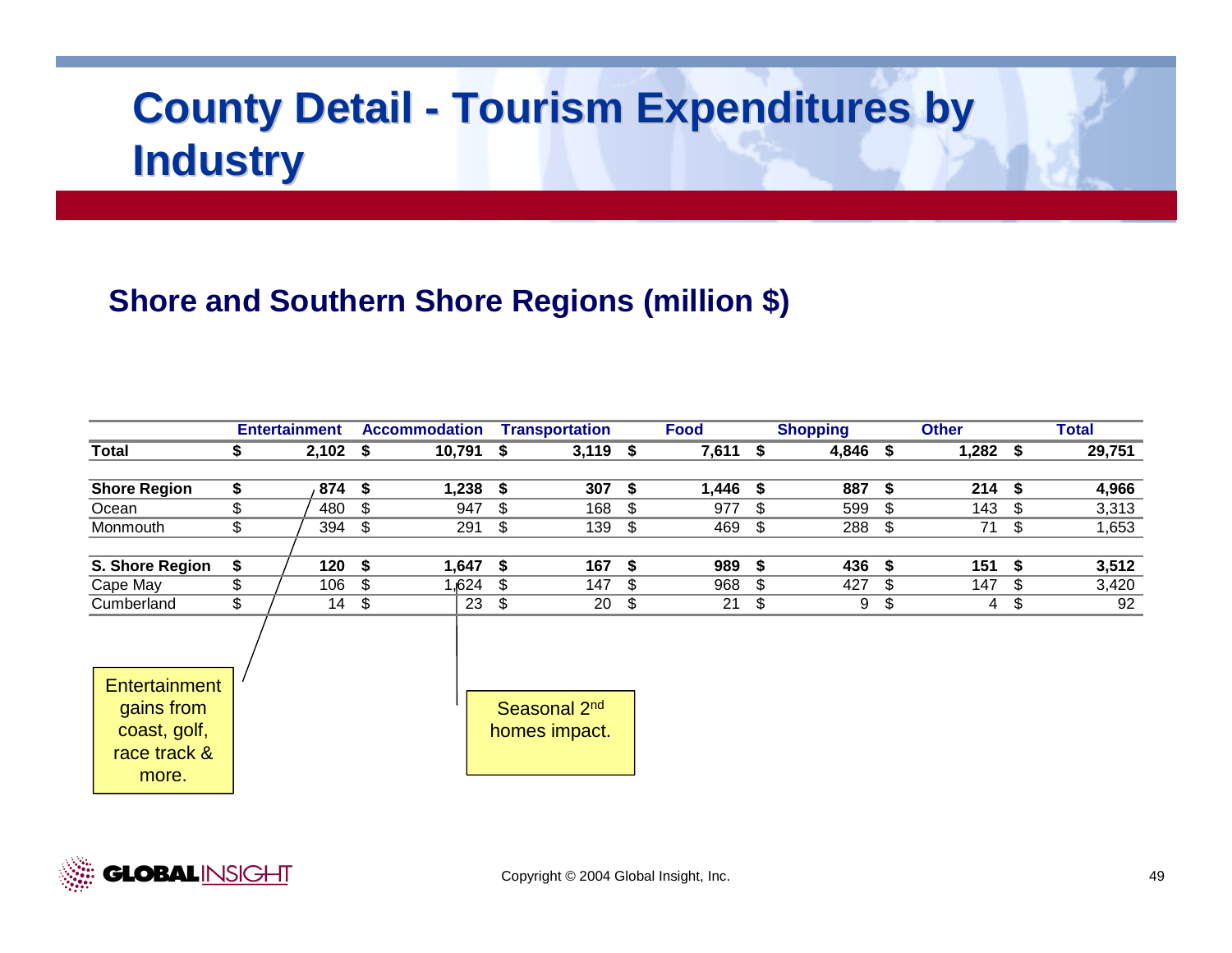## **Delaware Region (million \$)**

|                      | <b>Entertainment</b> |   | <b>Accommodation</b> |      | Transportation |   | <b>Food</b> | <b>Shopping</b> | <b>Other</b> | Total  |
|----------------------|----------------------|---|----------------------|------|----------------|---|-------------|-----------------|--------------|--------|
| Total                | 2,102                |   | 10,791               |      | 3,119          | ъ | 7,611       | 4,846           | .282         | 29,751 |
|                      |                      |   |                      |      |                |   |             |                 |              |        |
| Delaware River Re \$ | 197                  |   | 196                  |      | 345            |   | 540         | 320             | 72           | 1,670  |
| Burlington           | 52                   |   | 82                   |      | 131            |   | 184         | 109             | 25           | 583    |
| Mercer               | 55                   |   | 56                   |      | 99             |   | 154         | 91              | 21           | 476    |
| Camden               | 53                   |   | 36                   | - \$ | 53             |   | 123         | 73              | 15           | 354    |
| Gloucester           | 33                   | υ | 17                   |      | 60             |   | 70          | 41              | 10           | 231    |
| Salem                |                      |   | 5                    |      | ົ              |   | 10          | 6               |              | 26     |

Historic sites and museums are important contributors.

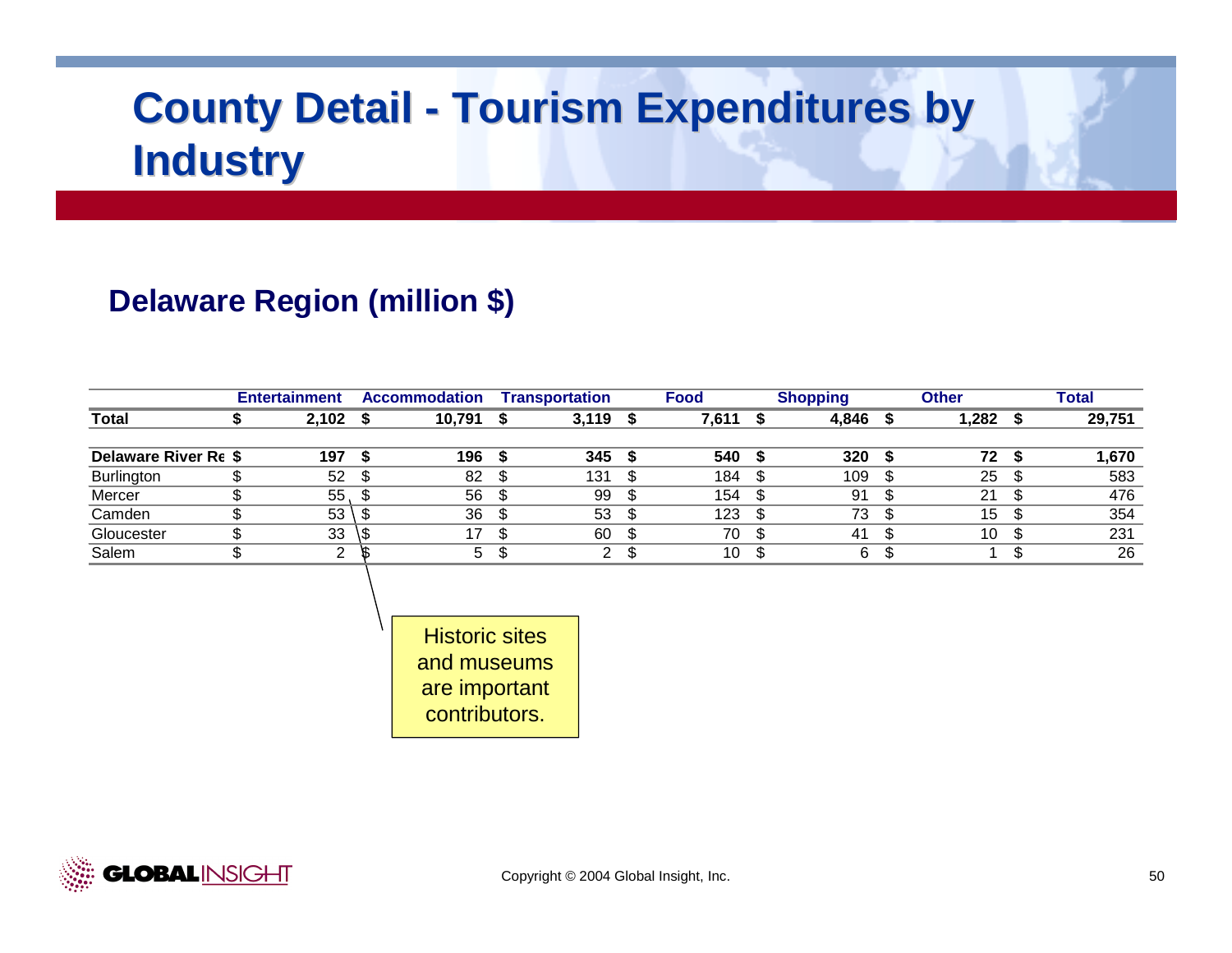## **Skylands Region (million \$)**

|                        | <b>Entertainment</b> | <b>Accommodation</b> | <b>Transportation</b> |   | <b>Food</b> | <b>Shopping</b> | <b>Other</b> | <b>Total</b> |
|------------------------|----------------------|----------------------|-----------------------|---|-------------|-----------------|--------------|--------------|
| <b>Total</b>           | 2,102                | 10,791               | 3,119                 | ъ | 7,611       | 4,846           | .282         | 29,751       |
|                        |                      |                      |                       |   |             |                 |              |              |
| <b>Skylands Region</b> | 228                  | 352                  | 273                   |   | 289         | 136             | 58           | 1,335        |
| <b>Morris</b>          | 68                   | 157                  | 104                   |   | 112         | 53              | 22           | 515          |
| <b>Sussex</b>          | 89                   | 99                   | 18                    |   | 94          | 44              | 15           | 360          |
| Somerset               | 44                   | 50                   | 127                   |   | 47          | 22              | 13           | 303          |
| Hunterdon              | 22                   | 19                   | 19                    |   | 21          | 10              |              | 95           |
| Warren                 | 4                    | 27                   | 5                     |   | 16          |                 | 3            | 62           |

**Outdoor** recreation and state parks are important attractions.

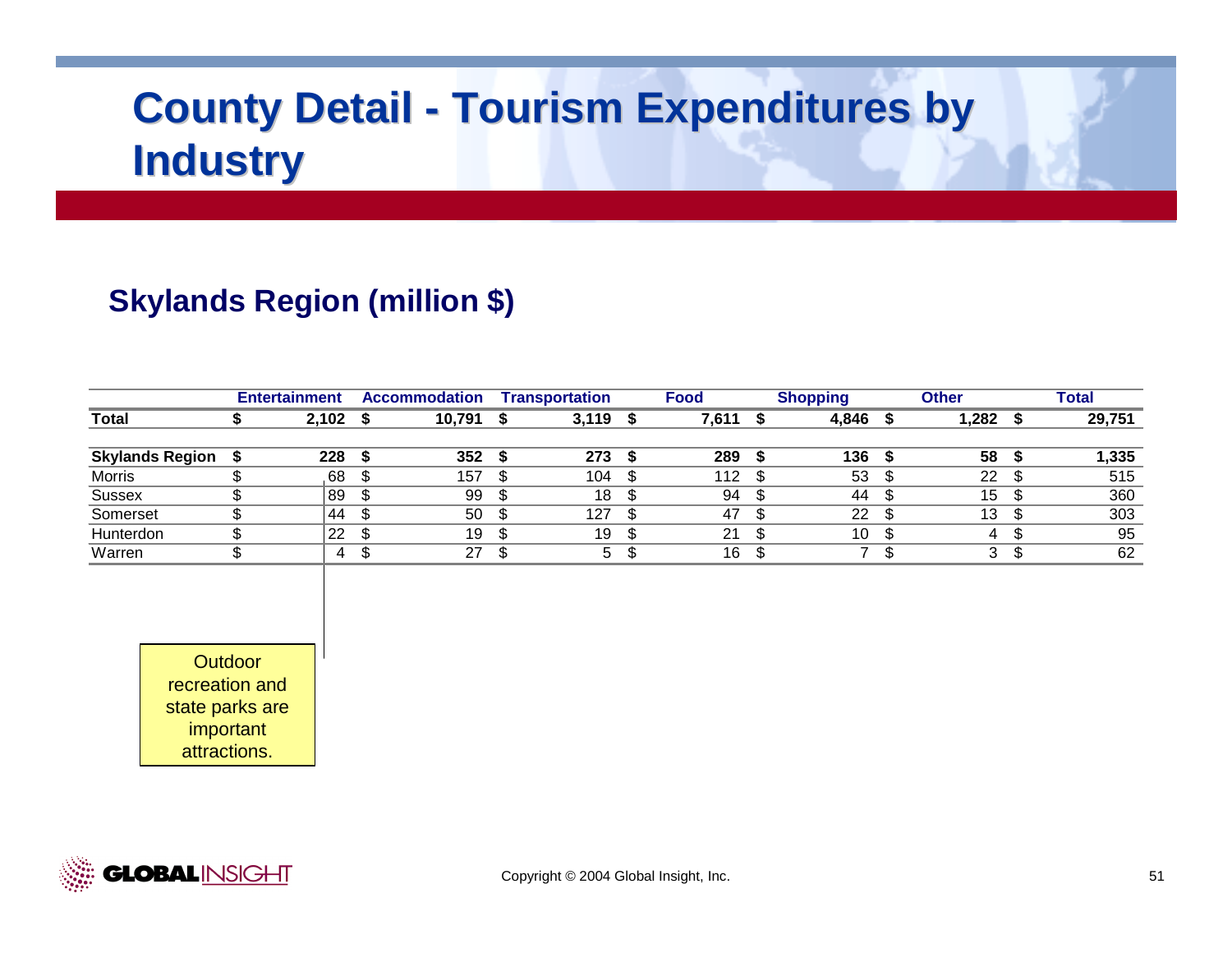

# **Visitor Forecast**

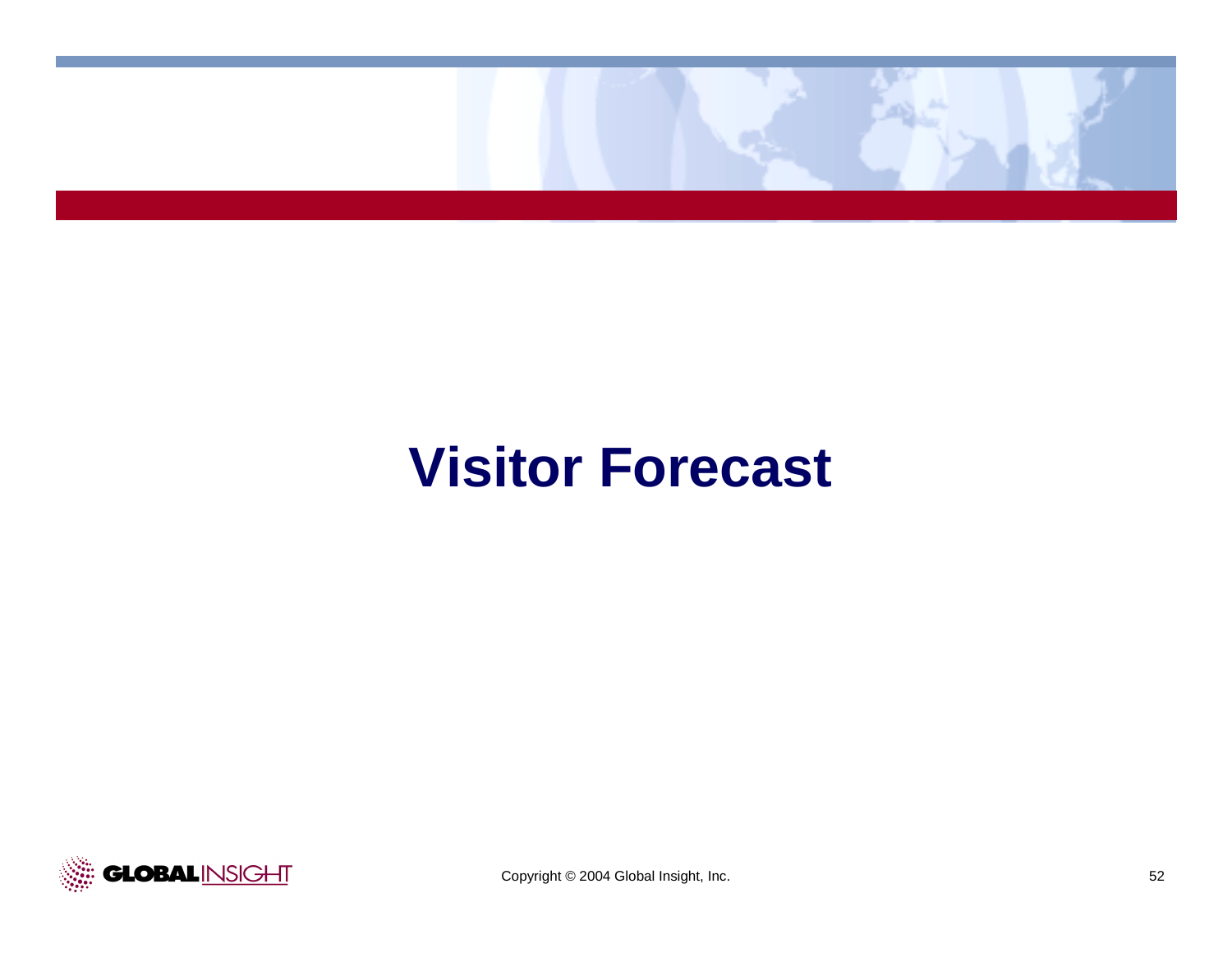## **Outlook for Total Visits from Top-10 MSAs**

**Following last year's surge in the total number of visits to New Jersey, a more modest increase is expected for 2004 and 2005. Philadelphia and New York are largest origin markets for New Jersey.**

|                                   | 2002    | 2003    | 2004    | 2005   |
|-----------------------------------|---------|---------|---------|--------|
| Philadelphia MSA                  | 11,804  | 17,020  | 13,470  | 13,644 |
| percent change                    | 16.2    | 44.2    | $-20.9$ | 1.3    |
| New York MSA                      | 8,791   | 12,569  | 11,065  | 11,264 |
| percent change                    | 45.8    | 43.0    | $-12.0$ | 1.8    |
| Monmouth-Ocean MSA                | 4,923   | 4,853   | 7,437   | 7,582  |
| percent change                    | $-0.9$  | $-1.4$  | 53.2    | 2.0    |
| Bergen-Passaic MSA                | 3,048   | 3,831   | 3,654   | 3,691  |
| percent change                    | $-35.4$ | 25.7    | $-4.6$  | 1.0    |
| Nassau-Suffolk MSA                | 3,862   | 4,219   | 4,599   | 4,704  |
| percent change                    | $-18.0$ | 9.3     | 9.0     | 2.3    |
| Middlesex-Sommerset-Hunderdon MSA | 1,810   | 2,515   | 2,283   | 2,345  |
| percent change                    | $-53.7$ | 39.0    | $-9.2$  | 2.7    |
| Washington MSA                    | 2,311   | 1,779   | 2,582   | 2,652  |
| percent change                    | $-12.9$ | $-23.0$ | 45.1    | 2.7    |
| Newark MSA                        | 4,410   | 3,769   | 5,703   | 5,762  |
| percent change                    | 74.5    | $-14.5$ | 51.3    | 1.0    |
| <b>Baltimore MSA</b>              | 1,321   | 1,513   | 1,568   | 1,614  |
| percent change                    | 2.4     | 14.6    | 3.6     | 2.9    |
| Atlantic-Cape May MSA             | 584     | 825     | 1,275   | 1,320  |
| percent change                    | $-44.8$ | 41.3    | 54.5    | 3.6    |
| Sum of MSAs                       | 42,863  | 52,892  | 53,635  | 54,578 |
| percent change                    | 2.0     | 23.4    | 1.4     | 1.8    |
| <b>TOTAL</b>                      | 58,959  | 68,160  | 69,117  | 70,333 |
|                                   | $-1.3$  | 15.6    | 1.4     | 1.8    |

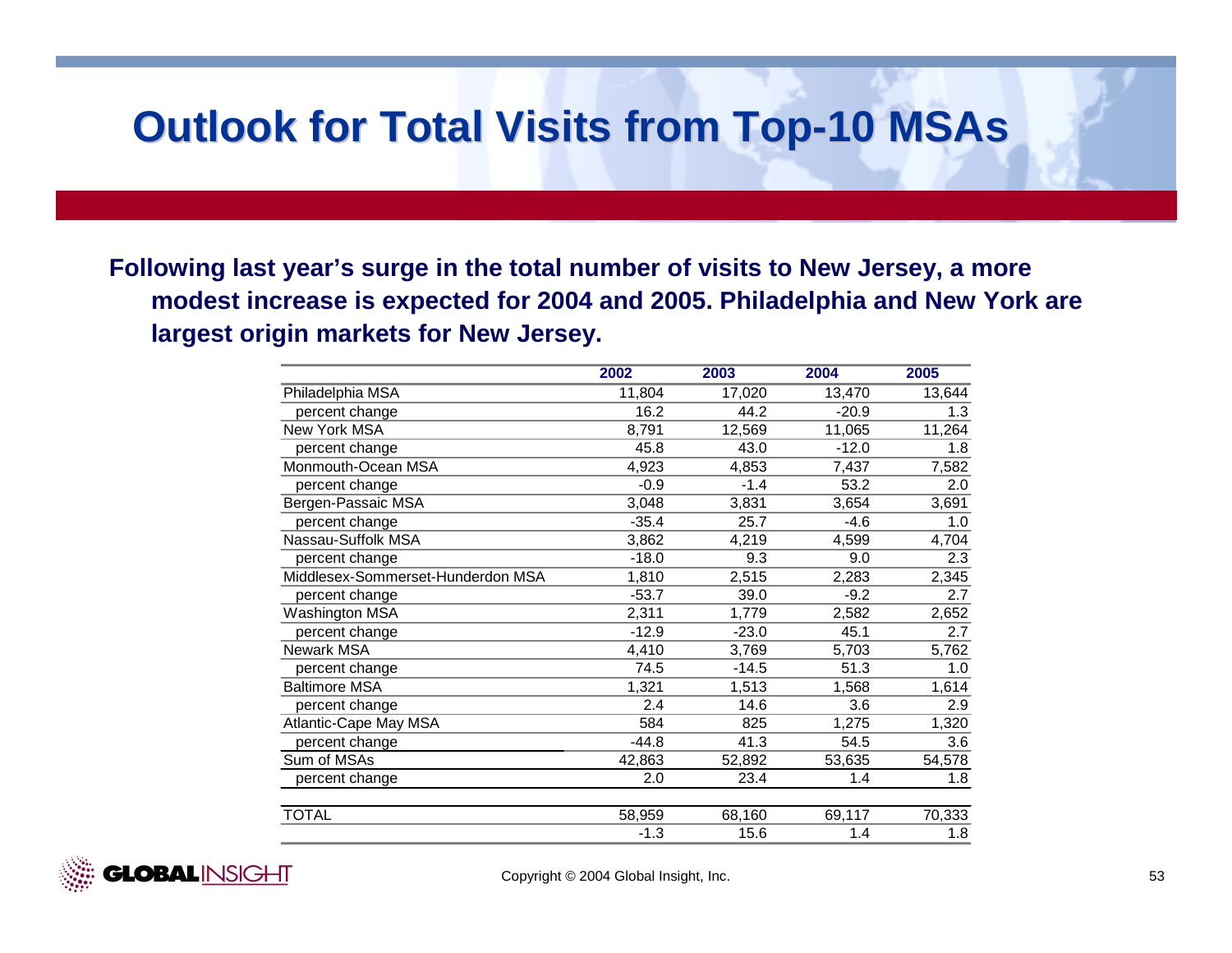## **Outlook for Business and Leisure Visits Outlook for Business and Leisure Visits**

**The number of business visitors is likely to surge this year with an improving economy and corporate profit picture while leisure visits will likely level off.**

|                          | 2002   | 2003   | 2004   | 2005   |
|--------------------------|--------|--------|--------|--------|
| <b>Total Visits</b>      | 58,959 | 68,160 | 69,117 | 70,333 |
| % change                 | $-1.3$ | 15.6   | 1.4    | 1.8    |
| <b>Visits - Business</b> | 12,528 | 12,611 | 13,867 | 13,196 |
| % change                 | 0.9    | 0.7    | 10.0   | $-4.8$ |
| Visits - Leisure         | 46,431 | 55,549 | 55,250 | 57,137 |
| % change                 | $-1.9$ | 19.6   | $-0.5$ | 3.4    |
| Visits - Single Day      | 33,842 | 41,410 | 38,845 | 39,943 |
| % change                 | 3.5    | 22.4   | $-6.2$ | 2.8    |
| Visits - Overnight       | 25,117 | 26,750 | 30,272 | 30,390 |
| % change                 | $-7.1$ | 6.5    | 13.2   | 0.4    |
| <b>Average Spending</b>  | 109    | 108    | 108    | 109    |
| % change                 | 6.3    | $-0.5$ | $-0.6$ | 1.6    |

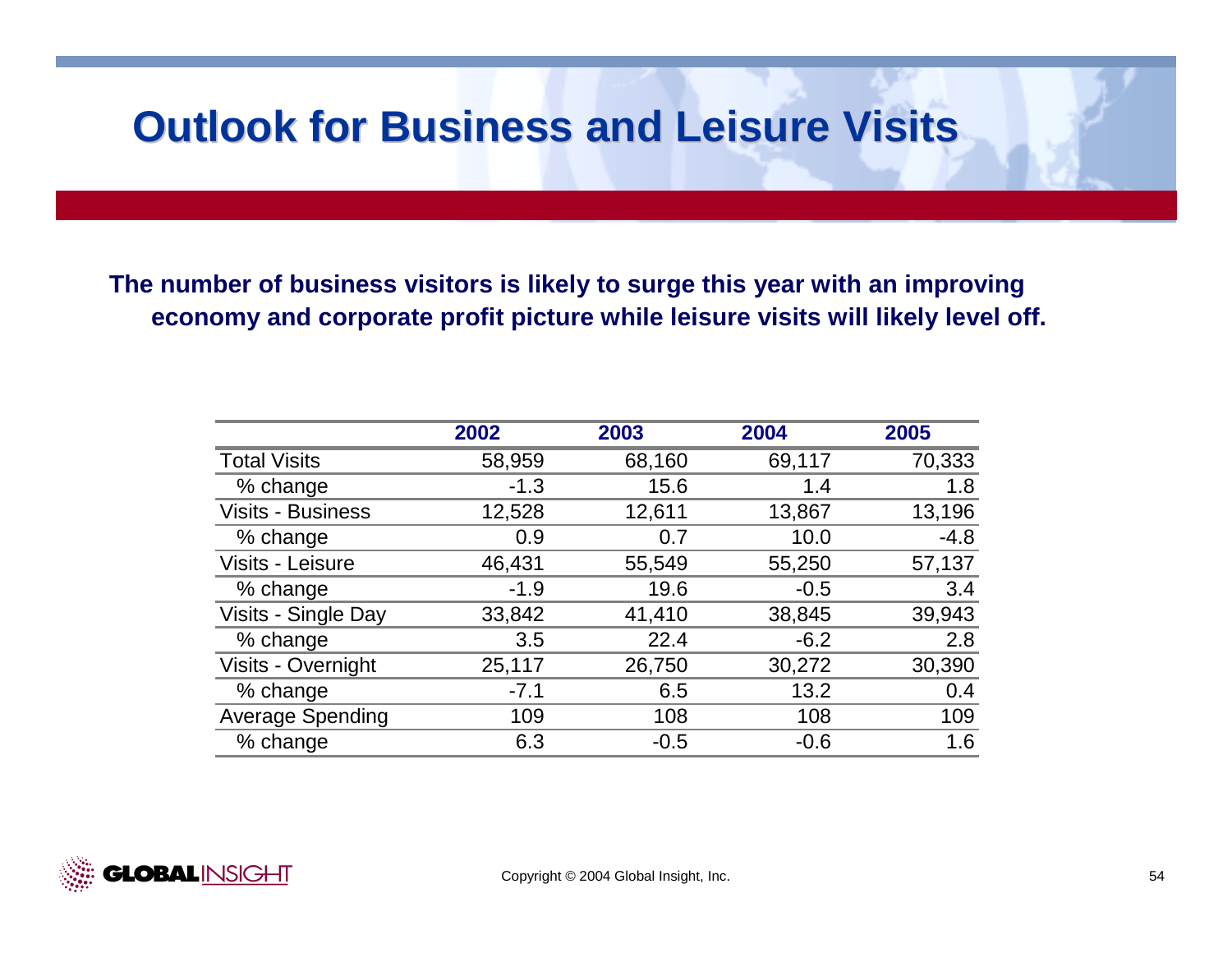

# **Appendix**

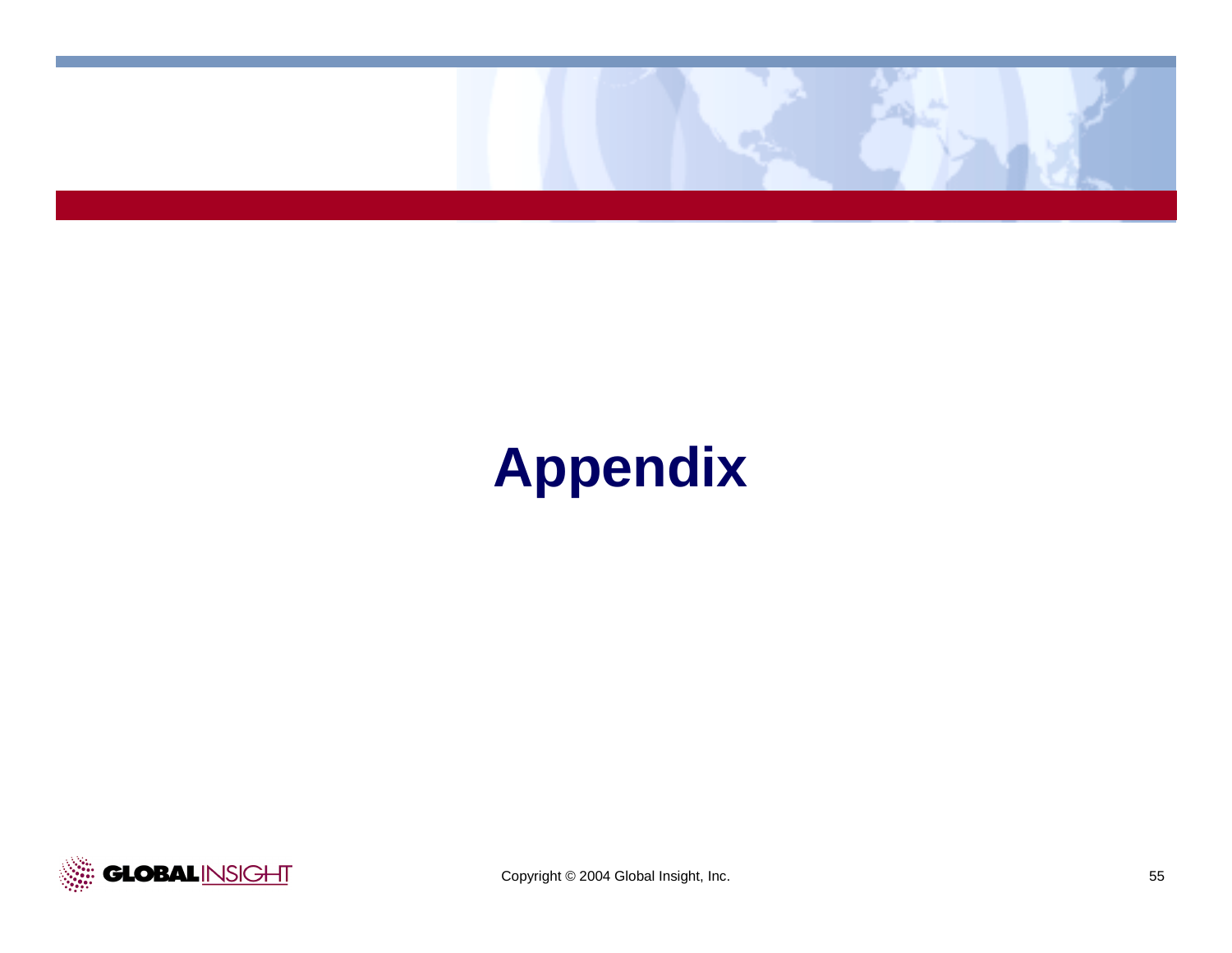## **Atlantic City**

- $\bullet$  **Combination of the gaming industry, entertainment industry, and the coastline are a strong attraction cluster.**
- $\bullet$ **Also camping, golfing, wineries, shopping and marinas.**
- $\bullet$  **Key hotel casinos include: AC Hilton, Bally's AC, Caesars, Harrah's, Showboat, Tropicana, Trump Taj Mahal**
- $\bullet$ **First year of operation for new Borgata Casino**
- $\bullet$ **Over 12,000 seasonal second homes at \$2,500 per week.**
- $\bullet$  **Estimated 2004 "win" up 13.7% to \$1.95 billion year-to-date through May compared to same period in 2003.**

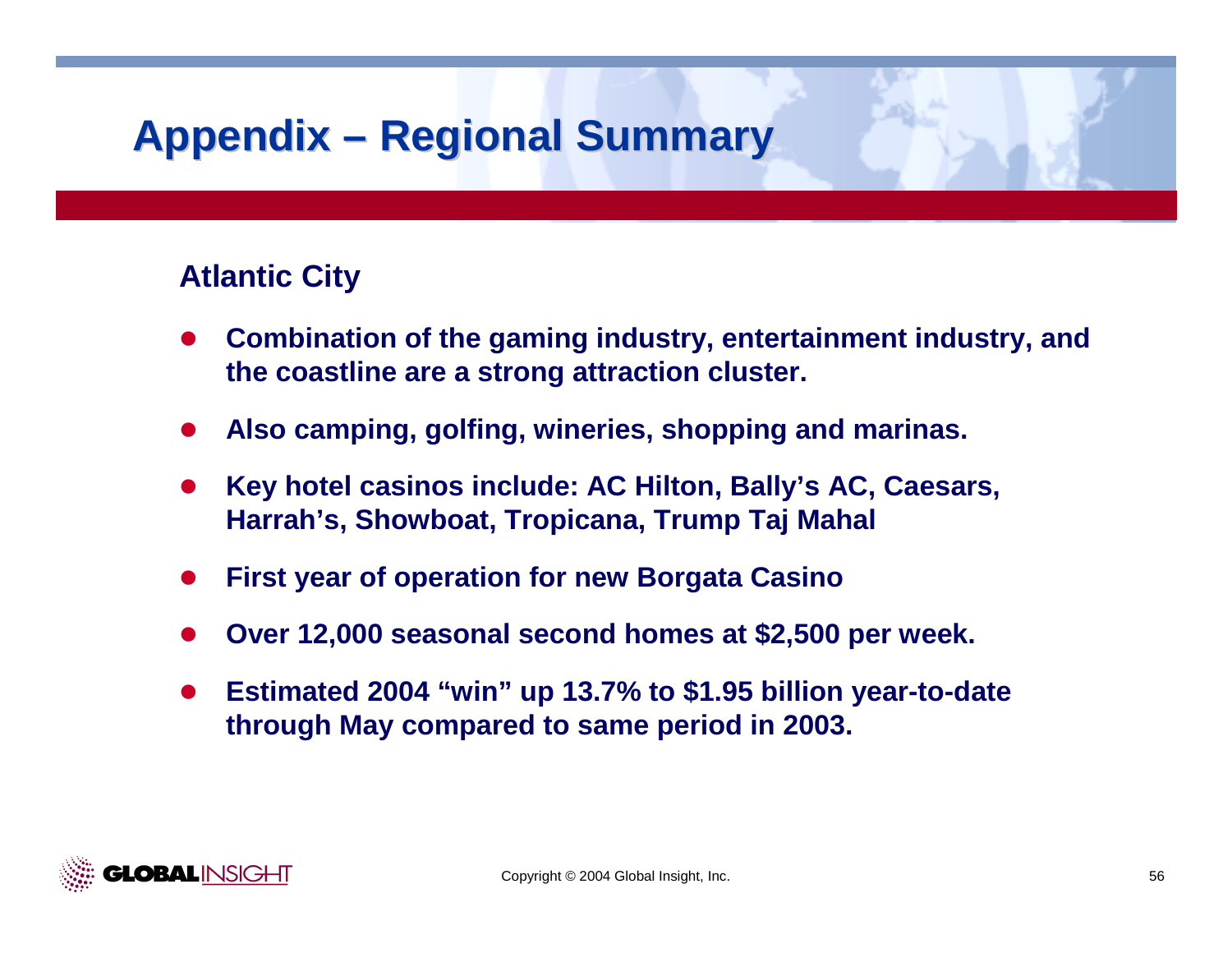## **Gateway Region**

- $\bullet$  **Gateway region offers a mixed attraction base including: museums, specific structures, shopping, and state parks/ outdoor recreation.**
- $\bullet$  **Essex is home to Newark Airport which significantly contributes to tourism transportation expenditure for the county. Cargo transport is not included in the estimate. The airport supports a clustering of hotels and shopping outlets in the area.**
- $\bullet$  **Tourism expenditure – both entertainment and transportation - gains by having the Statue of Liberty and Ellis Island located in Hudson.**
- $\bullet$  **The largest outlet mall in New Jersey – Jersey Gardens Outlet Mall - is located in Elizabeth, Union county.**
- $\bullet$  **Bergen county hosts the Giants at the Meadowland sport complex, in addition to outdoor recreation.**

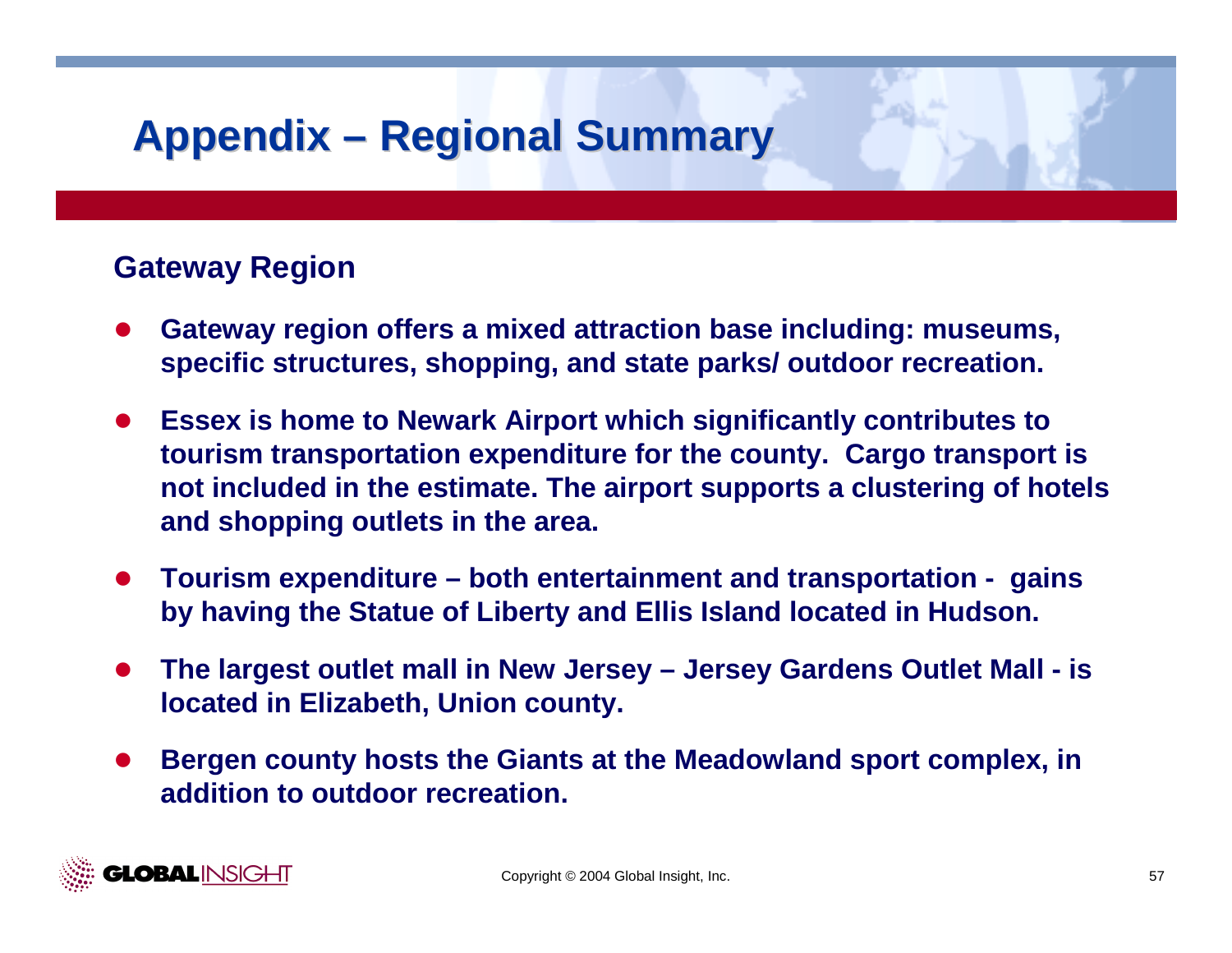## **Shore Region**

- $\bullet$  **Although the coastline is the main attraction for this region, it does offer a variety of attraction options. The race tracks (Monmouth Park, Freehold Raceway, Englishtown, Wall and New Egypt), golf, shopping, farms/ estate lands, national/state parks, and musical entertainment along the shore.**
- **•** Approximately 44,000 seasonal 2<sup>nd</sup> homes are located in this region, **primarily in Ocean. For the Ocean county alone, this accounts for \$890 million in rental income.**
- $\bullet$ **High variance in seasonal employment – tourism impact.**

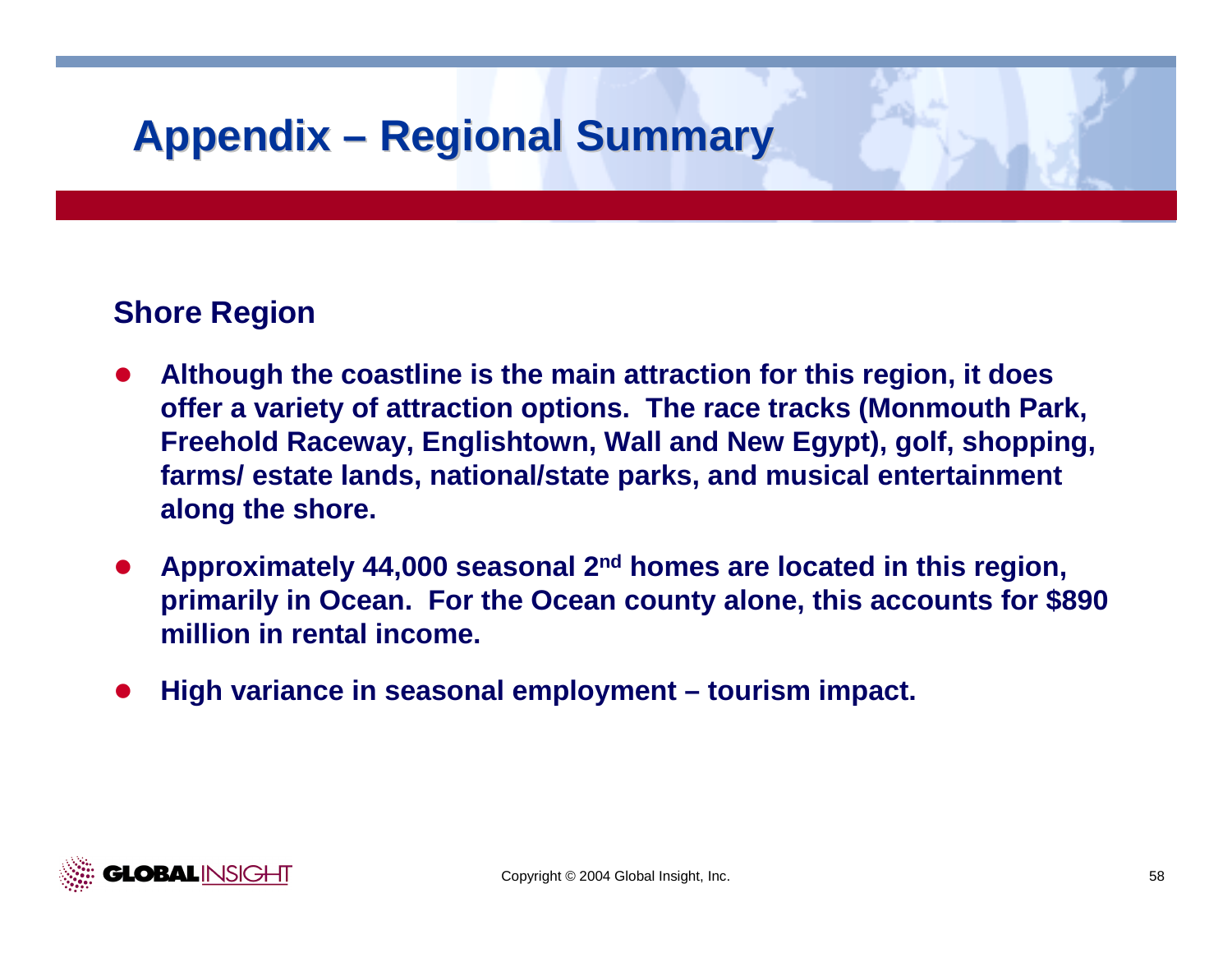## **Southern Shore Region**

- $\bullet$  **The coastline is the key attraction base for this region. Other attraction features include:**
- $\bullet$  **In Cape May county alone, there are over 43,000 seasonal 2nd homes contributing \$1.5 billion in rental income to our accommodation estimates. This is over a 14-week seasonal period.**
- $\bullet$  **Cape May also has the highest variance in seasonal employment – tourism impact.**

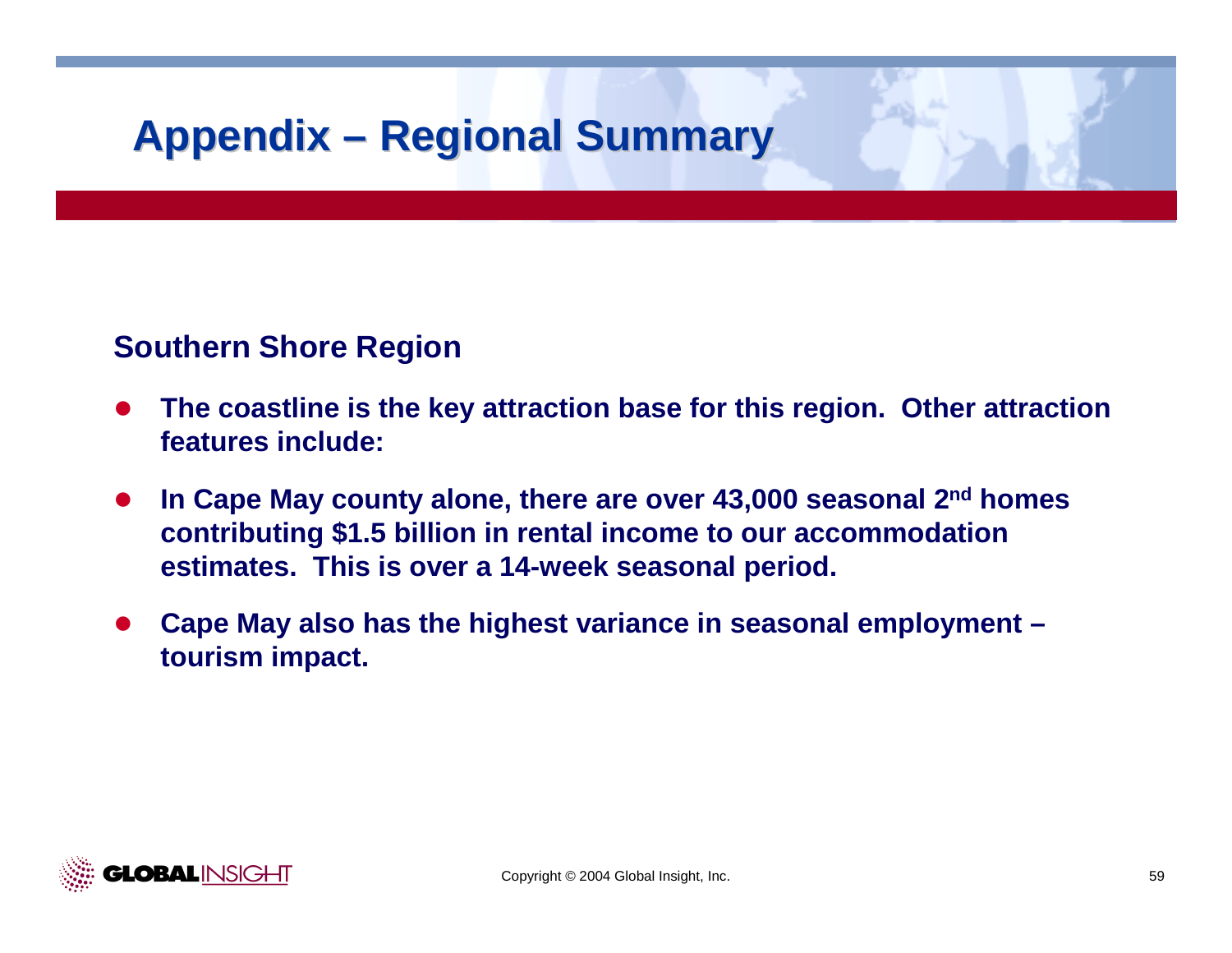## **Delaware Region**

- $\bullet$  **The Delaware region offers a mixed attraction base of state historic sites, museums, and shopping.**
- $\bullet$  **Mercer is home to Trenton, the state capitol, and Princeton University. Both offer historic and museum attractions.**

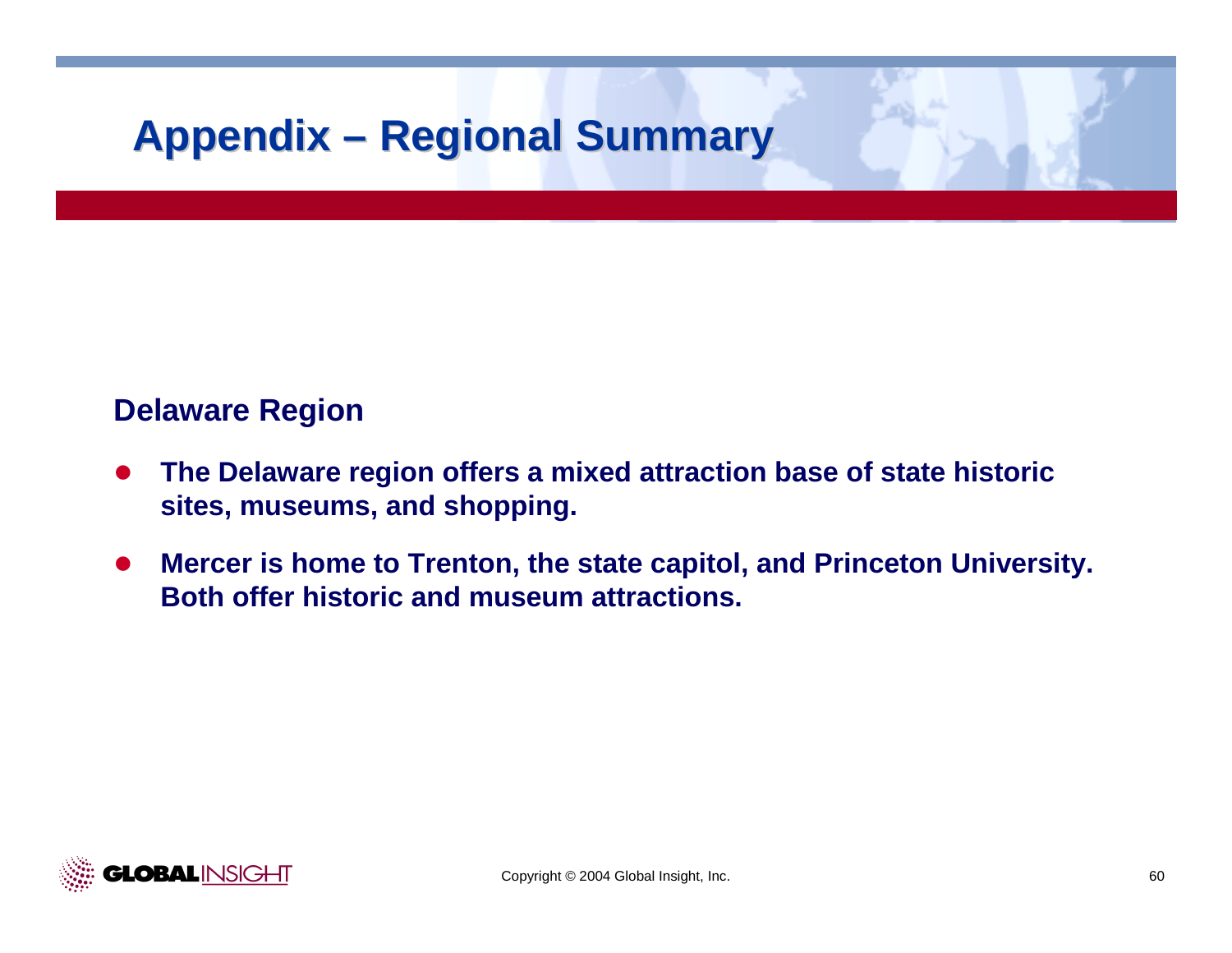## **Skylands Region**

- $\bullet$  **State parks and outdoor recreation are an important part of Skylands tourism.**
- $\bullet$ **Morris hosts the Morristown National Historical Park/Musuem.**
- $\bullet$  **Apart from outdoor recreation, shopping is also an important feature to Hunterdon county as the Liberty Village Outlet Center is located in Flemington.**